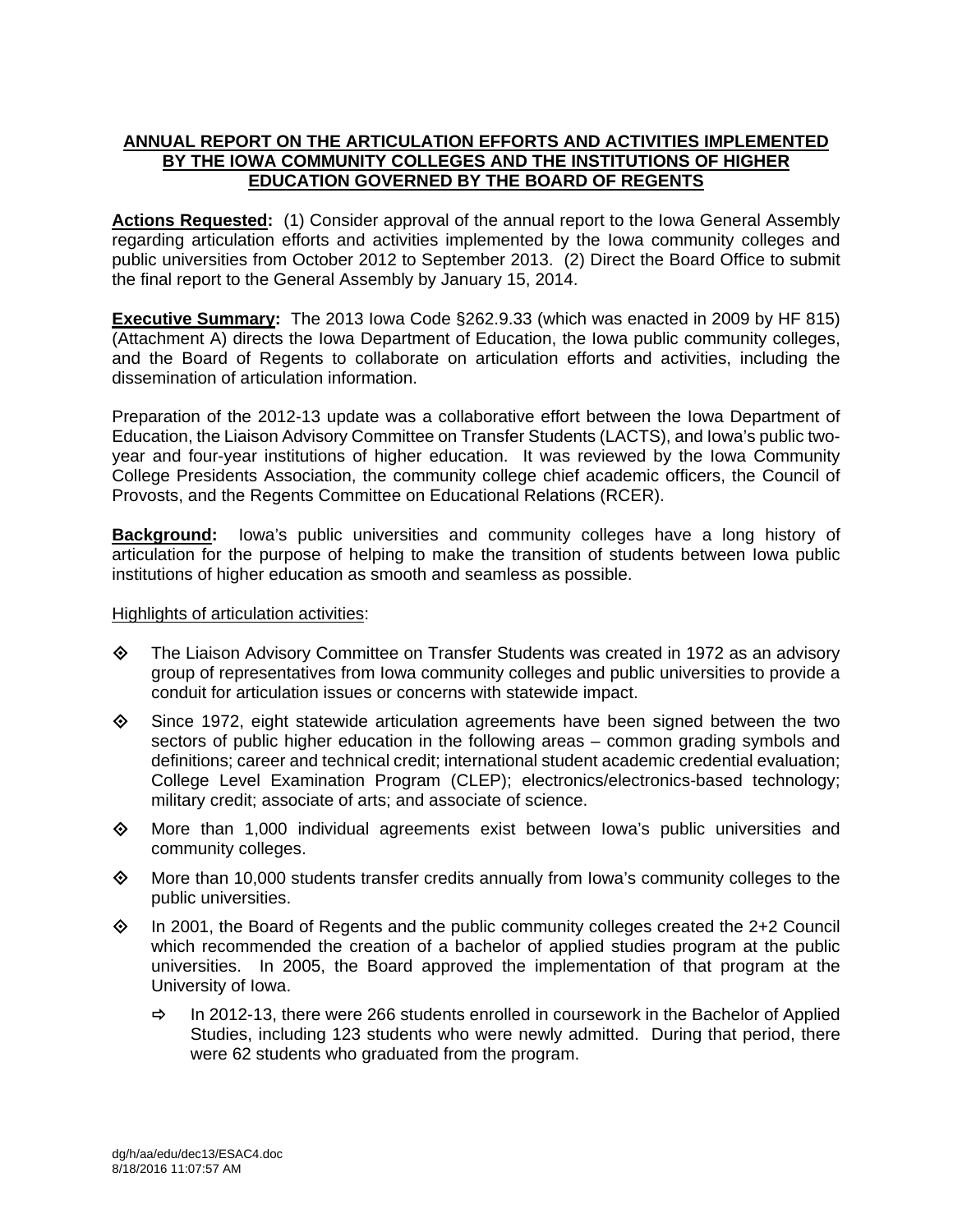- $\Rightarrow$  In 2012-13, there were 447 students enrolled at the three public universities in the Bachelor of Liberal Studies, including 185 students who were newly admitted. During that period, there were 148 students who graduated from the program.
- $\Rightarrow$  The University of Iowa has established partnerships with all 15 Iowa community colleges districts to offer upper division degree programs to place bound students in their service areas. Currently, these degree programs include the Bachelor of Applied Studies, Bachelor of Liberal Studies, RN to BSN, and the Bachelor of Business Administration Entrepreneurial Management program. All of the programs are available entirely on-line. In addition, there is an on-site upper division program, a Bachelor of Arts program in Social Work, which is offered at the University of Iowa's John and Mary Pappajohn Center in Des Moines.
- $\Diamond$  In 2008, the Board of Regents, in collaboration with Iowa public community colleges, developed and launched an articulation website called **TransferInIowa.org**. The primary focus of the Articulation Website is to allow Iowans to know at the time of enrollment in a community college course (1) whether the credit will be accepted by the Iowa public university of the student's choice; (2) the category in which the university will apply the credit; and (3) to which degree program or programs the university will apply the credit.
	- Between October 2012 and September 2013, the **TransferInIowa.org** articulation website tracking tool recorded 9,674 unique visitors and 12,163 total visits. The University of Iowa's I-CHART articulation planning website recorded 4,893 unique visitors and 6,820 total visits; Iowa State University's TRANSIT articulation planning website recorded 19,907 unique visitors and 29,561 total visits; and the University of Northern Iowa's TRANSFER PLAN-IT recorded 11,838 unique visitors and 16,872 total visits.
- $\Leftrightarrow$  The three public universities have articulation programs with each of the lowa public community colleges. The purpose of these programs is to establish early connections with community college students who anticipate transferring to a public university.
	- The University of Iowa's *2 Plus 2 Guaranteed Graduation Plan* connects community college students with advisors at the university so that students take the right courses at the right time to complete both degrees in a total of four years.
	- Iowa State University's *Admissions Partnership Program* guarantees admission to ISU if requirements are met; and provides academic advising and mentoring and degree planning to ensure timely graduation, among other benefits.
	- The University of Northern Iowa's *Admissions Partnership Program* assists community college students to achieve a seamless transition from the community college to UNI. All majors at UNI are available with the program. Students who are accepted into the program meet regularly with academic advisors from both their community college and UNI to determine coursework and discuss degree progress.

# Highlights of HF 815 (Attachment B)

 $\diamond$  The Iowa Department of Education is responsible for developing a plan which describes how secondary school students and community college students can find and use the **www.TransferInIowa.org** articulation website.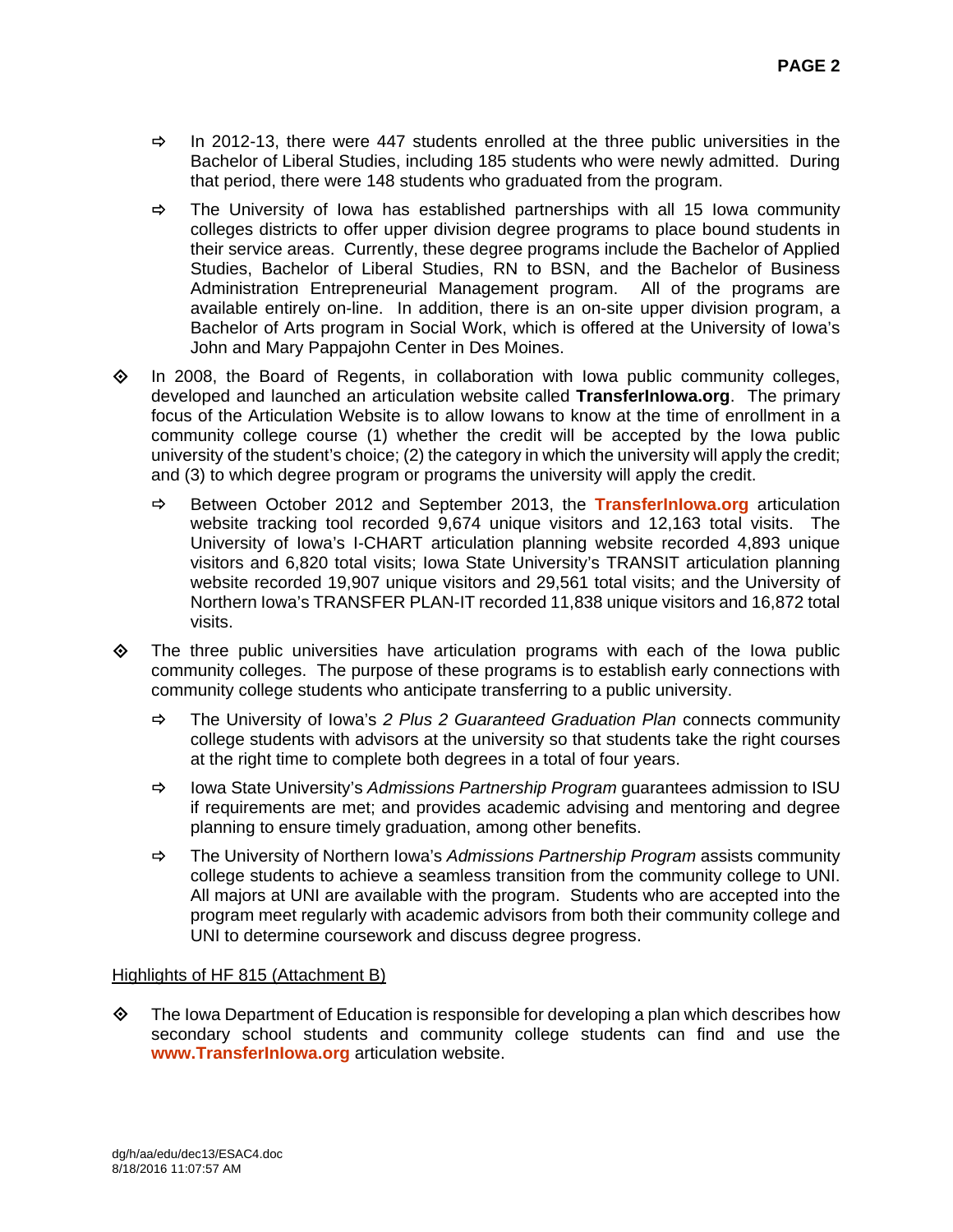- *The Board of Regents and Iowa public community colleges must enter into a statewide articulation agreement which provides for the seamless transfer of academic credits from a completed associate of arts or associate of science degree program offered by a community college to a baccalaureate degree program at a public university.* 
	- $\Rightarrow$  The associate of arts degree articulation agreement was originally signed on December 2, 1981. It is affirmed annually; the most recent reaffirmation was on April 12, 2013. This agreement allows a minimum of 60 credit hours of courses designed and acceptable for transfer and may include up to 16 credit hours of career and technical courses.
	- $\Rightarrow$  The associate of science degree articulation agreement was originally signed on April 18, 2008. The most recent reaffirmation was on April 12, 2013. This agreement specifies that the requirements for the associate of science degree are the same as for the associate of arts degree with the following exceptions – distribution of hours include 20 credit hours of mathematics and science; additional general education courses may be required at the public universities.
- *The public universities and community colleges must identify a transfer and articulation contact office or person to be included on the www.TransferInIowa.org articulation website.* The list of contact persons is available on the www.TransferInIowa.org articulation website.<br>It is updated annually or on an as needed basis. It is updated annually or on an as needed basis. (http://www.transferiniowa.org/pdf/ta\_contact\_list.pdf)
- *The public community colleges and public universities must collaborate to develop a systematic process for expanding academic discipline meetings between the community college faculty and the faculty of the public universities.* 
	- $\Rightarrow$  The Liaison Advisory Committee for Transfer Students (LACTS) was charged with developing a systematic process for expanding academic discipline faculty meetings for approval by the Council of Provosts and the community college Chief Academic Officers. A systematic process was approved on October 8, 2010 at a joint meeting of the Iowa community college Chief Academic Officers and public university Council of Provosts (Attachment D). The process was used during 2012-2013 to conduct academic discipline faculty meetings.
		- During 2009-2010, public university and community college faculty held academic discipline meetings in mathematics, marketing, and early childhood education.
		- $\bullet$  During 2010-2011, public university and community college faculty held academic discipline meetings in Criminology/Criminal Justice; Communications/English/Speech; Biology; Marketing; Early Childhood Education; Agriculture/Animal Science/Agronomy/Horticulture; and Mathematics.
		- During 2011-2012, public university and community college faculty held academic discipline meetings in chemistry, physics, psychology, and marketing.
		- During 2012-2013, public university and community college faculty held academic discipline meetings in computer science, agriculture business/animal science/agronomy/horticulture, and music theory. The physics and chemistry faculty continued their meetings. Proposed core areas for 2013-2014 are Management Information Systems (MIS) with a business focus and Educational Psychology. The CTE Deans chose Network Administration, Criminal Justice, and CAD/Design Technology at their November meeting.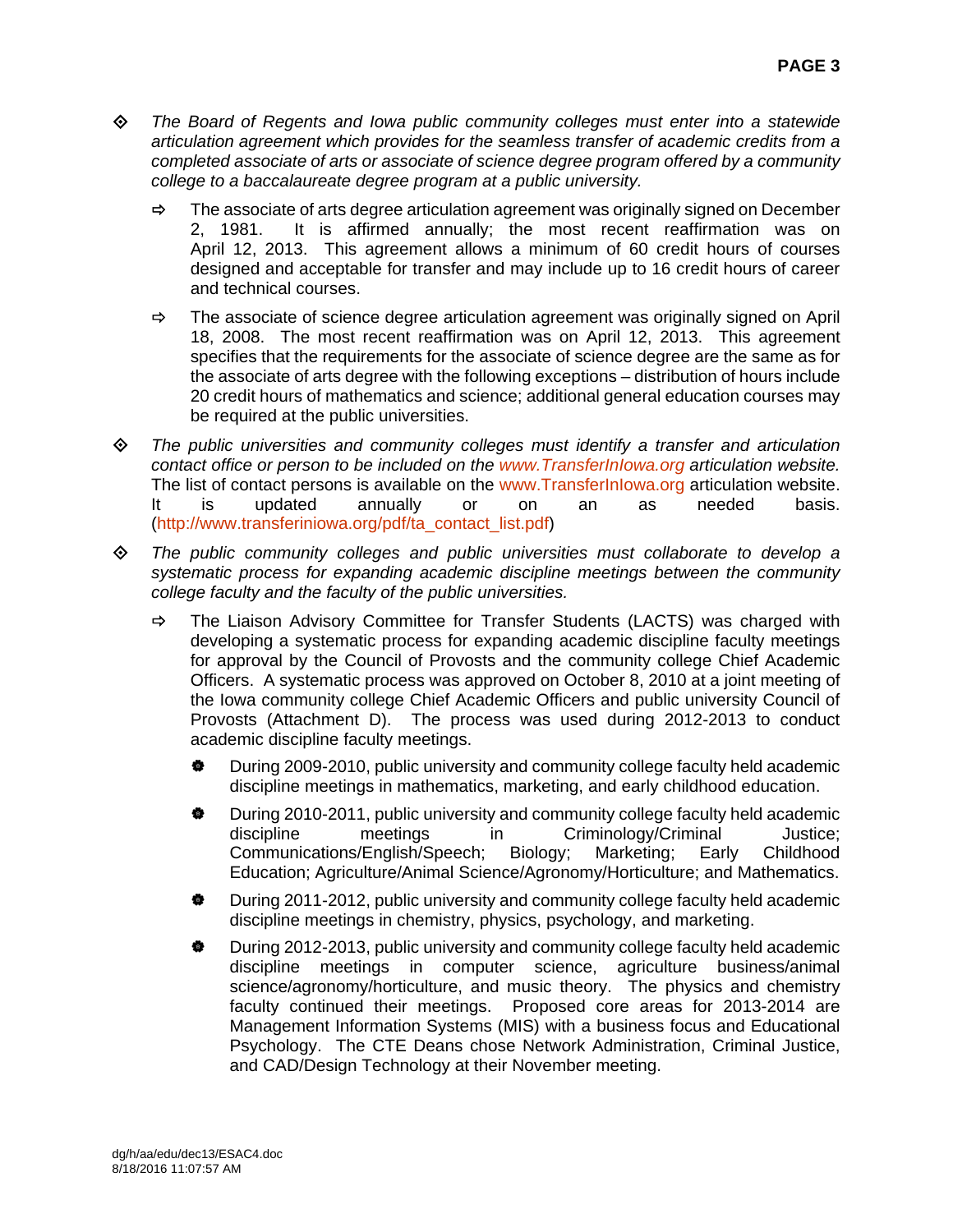- *The public community colleges and public universities must collaborate to develop a process to examine a minimum of eight new associate of applied science degree programs for which articulation agreements would serve students' continued academic success in those degree programs.* 
	- $\Rightarrow$  The community colleges and public universities prepared program inventories to identify areas of articulation opportunity.
	- $\Rightarrow$  The fourth joint meeting between the community college chief academic officers and the public university provosts was held on October 23, 2013 at the University of Iowa. One of the agenda items was to identify a core curriculum area for which a transition guide would be developed during the 2013-14 academic year; a decision was put on hold because there are two transition guides under development and a third will be started during 2013-2014. The Chemistry transition guide team completed a draft of the Chemistry transition guide during the 2012-2013 academic year. The transition guide team for Communications was created in February 2013 and began work afterwards. The Biological Sciences Transition Guide was completed during 2010-2011 and formally approved by the provosts and chief academic officers at the joint meeting in October 2011. It is available at the following link: http://www.transferiniowa.org/transition.php.
	- $\Rightarrow$  A two-year strategic plan will be developed to define best practices for individual institutions to pursue articulation opportunities for career and technical programs.

The Liaison Advisory Committee on Transfer Students (LACTS) uses the biennial surveys conducted by the public community colleges and universities to guide the selection of articulation opportunities for career and technical programs.

- *The Board of Regents, in consultation with the public community colleges, must develop criteria to prioritize core curriculum areas and create or review transition guides for the core curriculum areas.* 
	- $\Rightarrow$  Course equivalency quides are available on the www.Transferiniowa.org articulation website.
	- $\Rightarrow$  The transition guides will be included on the www.TransferInIowa.org articulation website. The transition guide completed in 2010-2011 is the Biological Sciences Transition Guide and is available at http://www.transferiniowa.org/transition.php.

This update will be submitted to the General Assembly by January 15, 2014.

Attachment C describes the articulation and transfer efforts identified by the public universities and the community colleges between October 2012 and September 2013.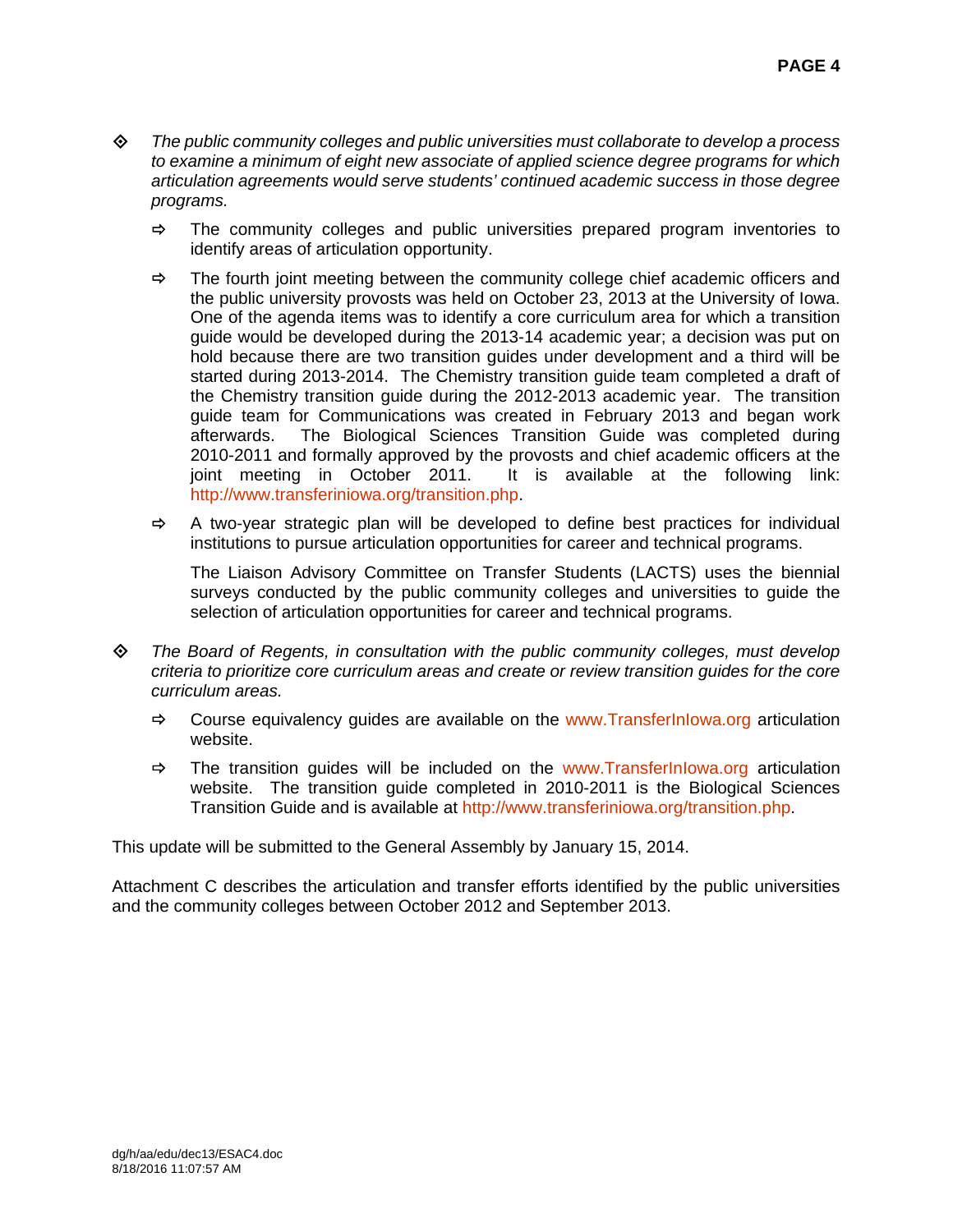HOUSE FILE 815

AN ACT RELATING TO ARTICULATION AGREEMENTS BETWEEN PUBLIC POSTSECONDARY INSTITUTIONS AND TO THE DISSEMINATION OF ARTICULATION INFORMATION.

BE IT ENACTED BY THE GENERAL ASSEMBLY OF THE STATE OF IOWA:

Section 1. Section 256.9, Code 2009, is amended by adding the following new subsection:

NEW SUBSECTION. 61. Develop and implement a plan to provide, at least twice annually to all principals and guidance counselors employed by school districts and accredited nonpublic schools, notice describing how students can find and use the articulation information available on the website maintained by the state board of regents. The plan shall include suggested methods for elementary and secondary schools and community colleges to effectively communicate information about the articulation website to the following:

- a. To all elementary and secondary school students interested in or potentially interested in attending a community college or institution of higher education governed by the state board of regents.
- b. To all community college students interested in or potentially interested in admission to a baccalaureate degree program offered by an institution of higher education governed by the state board of regents.

Section 2. Section 260C.14, Code 2009, is amended by adding the following new subsection:

NEW SUBSECTION. 23. Enter into a collective statewide articulation agreement with the state board of regents pursuant to section 262.9, subsection 32, which shall provide for the seamless transfer of academic credits from a completed associate of arts or associate of science degree program offered by a community college to a baccalaureate degree program offered by an institution of higher education governed by the state board of regents. The board shall also do the following:

- a. Identify a transfer and articulation contact office or person, publicize transfer and articulation information and the contact office or person, and submit the contact information to the state board of regents, which shall publish the contact information on its articulation website.
- b. Collaborate with the state board of regents to meet the requirements specified in section 262.9, subsection 32, including but not limited to developing a systematic process for expanding academic disciplines and meetings between the community college faculty and faculty of the institutions of higher education governed by the state board of regents, developing criteria to prioritize core curriculum areas, promoting greater awareness of articulation-related activities, facilitating additional opportunities for individual institutions to pursue program articulation agreements for career and technical educational programs, and developing and implementing a process to examine a minimum of eight new associate of applied science degree programs for which articulation agreements would serve students' continued academic success in those degree programs.

Section 3. Section 262.9, Code 2009, is amended by adding the following new subsection: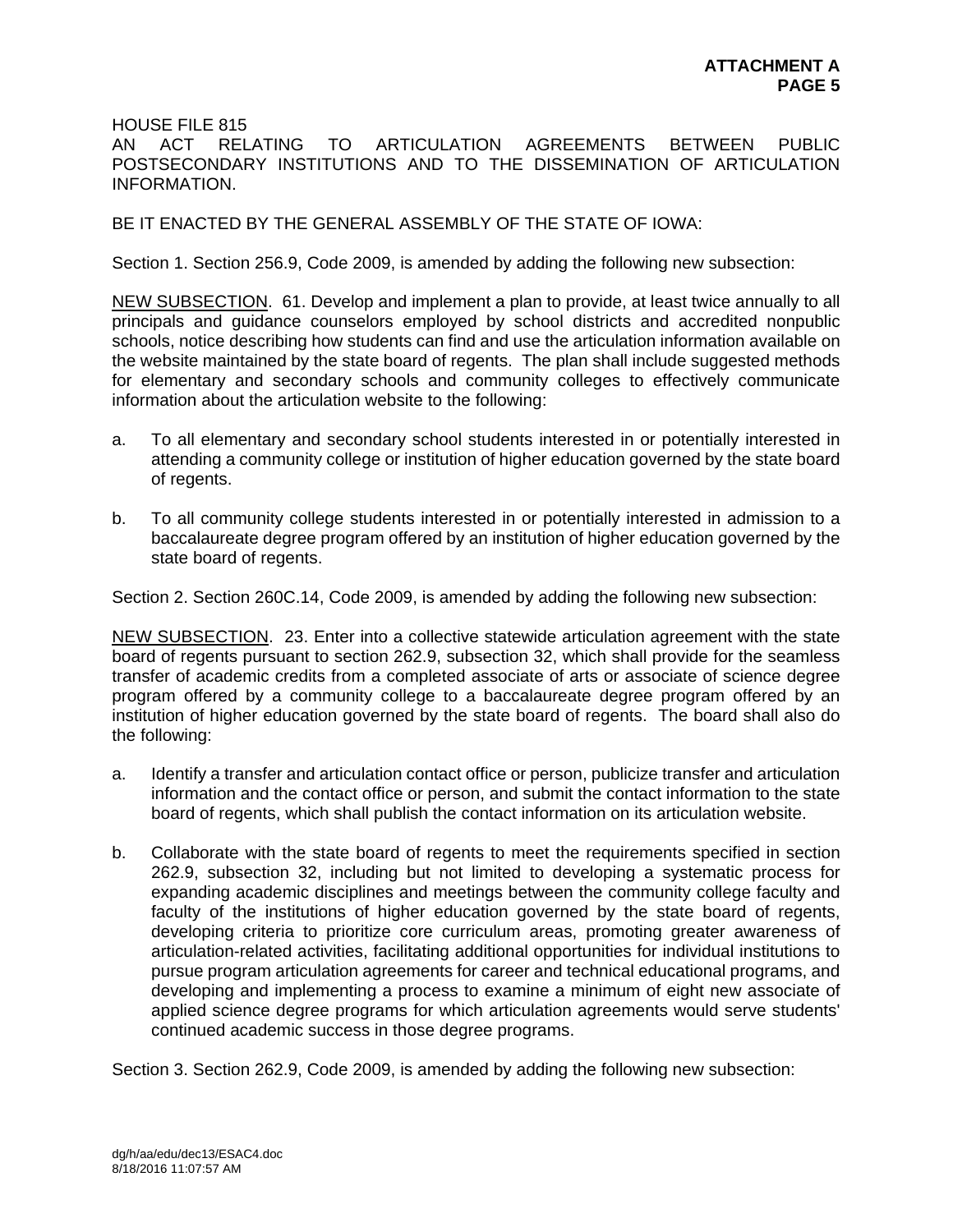NEW SUBSECTION. 32. In consultation with the state board for community colleges established pursuant to section 260C.3, establish and enter into a collective statewide articulation agreement with the community colleges established pursuant to chapter 260C, which shall provide for the seamless transfer of academic credits from a completed associate of arts or associate of science degree program offered by a community college to a baccalaureate degree program offered by an institution of higher education governed by the board. The board shall also do the following:

- a. Require each of the institutions of higher education governed by the board to identify a transfer and articulation contact office or person, publicize transfer and articulation information and the contact office or person, and submit the contact information to the board for publication on its articulation website.
- b. Develop, in collaboration with the boards of directors of the community colleges, a systematic process for expanding academic disciplines and meetings between the community college faculty and faculty of the institutions of higher education governed by the board. The board shall conduct and jointly administer with the boards of directors of the community colleges four program and academic discipline meetings each academic year for the purpose of enhancing alignment between course content and expectations at the community colleges and institutions of higher education governed by the state board of regents.
- c. Develop criteria to prioritize core curriculum areas and create or review transition guides for the core curriculum areas.
- d. Include on its articulation website course equivalency and transition guides for each of the institutions of higher education governed by the board.
- e. Jointly, with the boards of directors of the community colleges, select academic departments in which to articulate first-year and second-year courses through faculty-to-faculty meetings in accordance with paragraph "b". However, course-to-course equivalencies need not occur in an academic discipline when the board and the community colleges jointly determine that course content is incompatible.
- f. Promote greater awareness of articulation-related activities, including the articulation website maintained by the board and articulation agreements in which the institutions participate.
- g. Facilitate additional opportunities for individual institutions to pursue program articulation agreements for community college career and technical education programs and programs of study offered by the institutions of higher education governed by the board.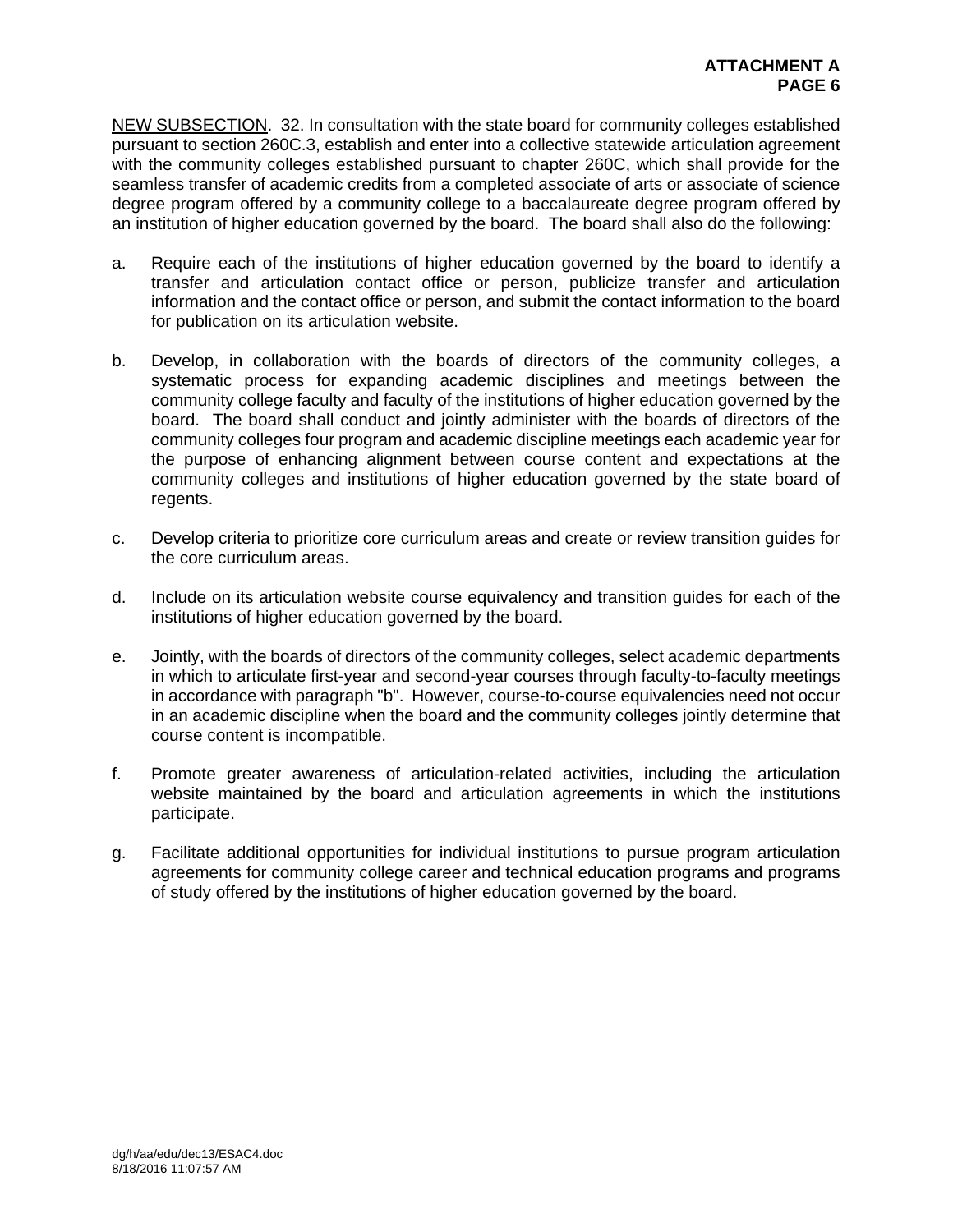- h. Develop and implement by January 1, 2012, a process to examine a minimum of eight new community college associate of applied science degree programs for which articulation agreements between the community colleges and the institutions of higher education governed by the board would serve students' continued academic success in those degree programs.
- i. Prepare, jointly with the department of education and the liaison advisory committee on transfer students, and submit by January 1 (changed to January 15 by 2010 legislation) annually to the general assembly, an update on the articulation efforts and activities implemented by the community colleges and the institutions of higher education governed by the board.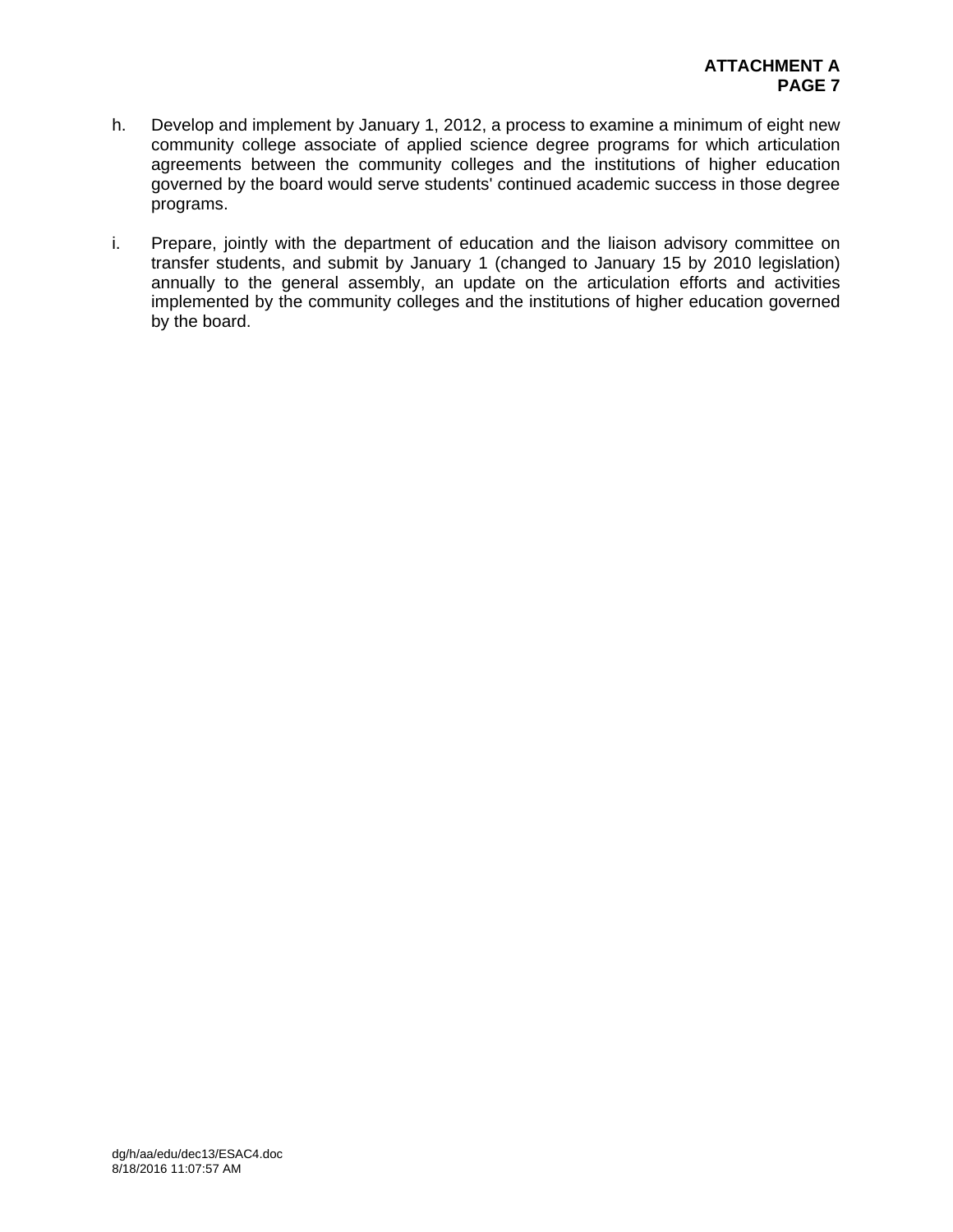# **UPDATE ON THE ARTICULATION EFFORTS AND ACTIVITIES IMPLEMENTED BY THE IOWA COMMUNITY COLLEGES AND THE INSTITUTIONS OF HIGHER EDUCATION GOVERNED BY THE BOARD OF REGENTS OCTOBER 2012 – SEPTEMBER 2013**

The following update has been prepared to be submitted to the Iowa General Assembly by January 15, 2014, as specified in 2013 Iowa Code §262.9.33.1

| <b>LEGISLATION</b>                                                                                                                                                                                                                                                                                                                                                     | <b>STATUS</b>                                                                                                                                                                                                                                                                                                                                                                                                                                                                                                                                                                                                                                                                                                                                                                                                                                                                                                                                      |
|------------------------------------------------------------------------------------------------------------------------------------------------------------------------------------------------------------------------------------------------------------------------------------------------------------------------------------------------------------------------|----------------------------------------------------------------------------------------------------------------------------------------------------------------------------------------------------------------------------------------------------------------------------------------------------------------------------------------------------------------------------------------------------------------------------------------------------------------------------------------------------------------------------------------------------------------------------------------------------------------------------------------------------------------------------------------------------------------------------------------------------------------------------------------------------------------------------------------------------------------------------------------------------------------------------------------------------|
| §256.9.57. Develop and<br>implement a plan to provide, at<br>least twice annually to all<br>principals and guidance<br>counselors employed by schools<br>districts and accredited<br>nonpublic schools, notice<br>describing how students can find<br>and use the articulation<br>information available on the<br>website maintained by the state<br>board of regents. | The lowa Department of Education communicates with principals and guidance counselors<br>٠<br>at public and nonpublic schools concerning the www.Transferlnlowa.org articulation<br>website.<br>The Department sends out an electronic newsletter each month to all superintendents<br>$\Rightarrow$<br>and principals in the State. The February issue of the School Leader Update contains<br>transfer and articulation information and the www.TransferInlowa.org articulation<br>website. Past copies of the newsletter are also posted to the Department's website. <sup>1</sup><br>guidance counselors are sent information electronically<br>$\blacklozenge$<br>School<br>about the<br>www.TransferInlowa.org website each February.<br>The Department of Education works with local school districts to include transfer information<br>٠<br>for parents and students through local school district newsletters and local school websites. |
| information about the articulation website to the following:                                                                                                                                                                                                                                                                                                           | The plan shall include suggested methods for elementary and secondary schools and community colleges to effectively communicate                                                                                                                                                                                                                                                                                                                                                                                                                                                                                                                                                                                                                                                                                                                                                                                                                    |

<sup>1</sup> http://www.iowa.gov/educate/index.php?option=com\_content&view=article&id=854&catid=243&Itemid=1503.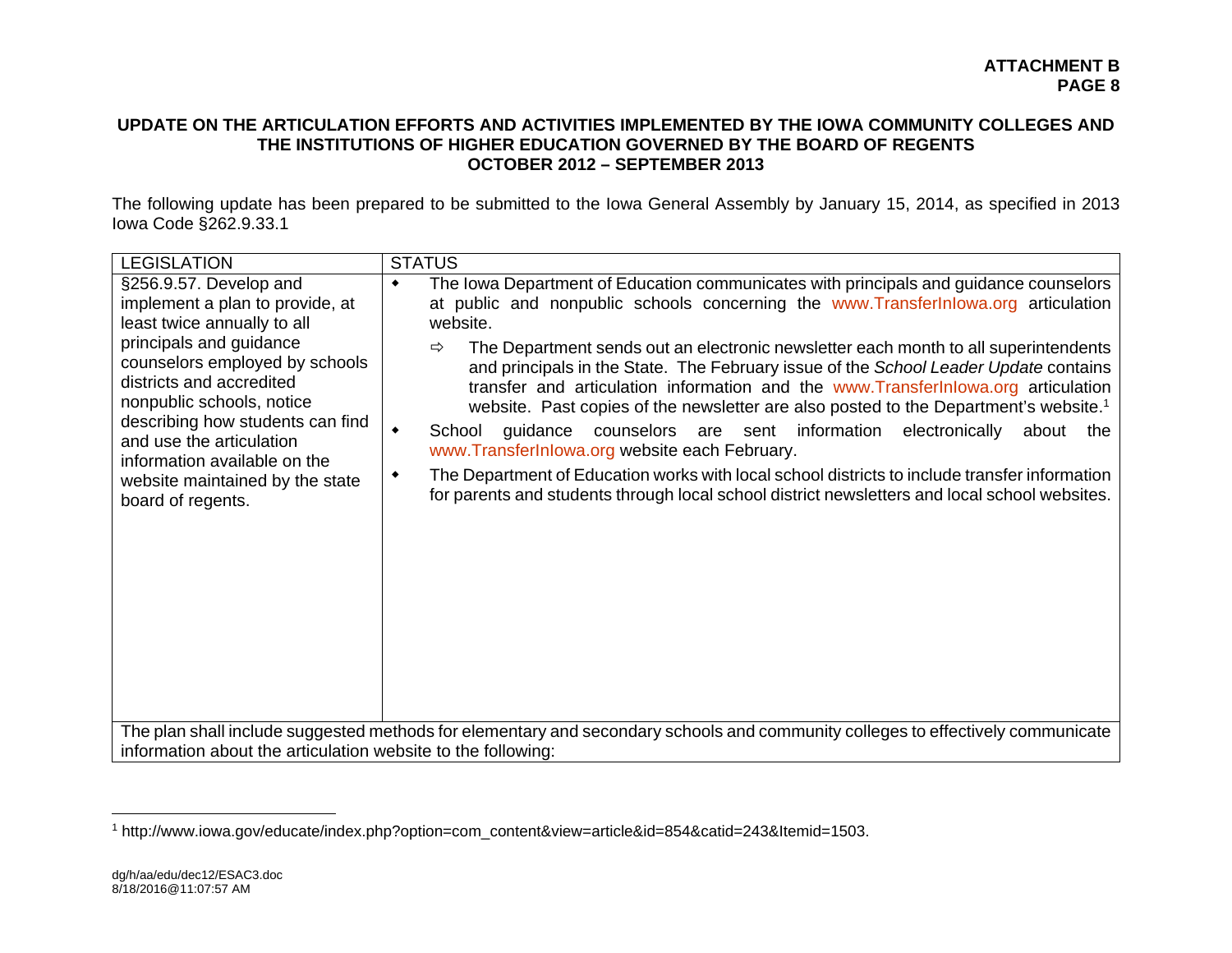| a. To all elementary and<br>secondary school students<br>interested in or potentially<br>interested in attending a<br>community college or institution<br>of higher education governed by<br>the state board of regents.               | ٠               | The Department of Education partners with the Iowa College Student Aid Commission to<br>provide this information to middle and high school students $(6th$ through 12 <sup>th</sup> ) through the<br>www.ihaveaplaniowa.gov web portal as well as through materials distributed to teachers,<br>students, and parents. Currently, teachers are providing this information directly to<br>students. There is also a link on the web portal to the www.Transferlnlowa.org articulation<br>website. In addition, the Commission provides a book called "Your Course to College"<br>which is given to students and parents. This publication, which is printed annually, contains<br>a section about transferring from one college to another.<br>Information on the<br>www.TransferInlowa.org articulation website was added to the 2010-11 publication.<br>Through work with the lower elementary level (Grades K-5), students and parents have<br>access to career information, interest surveys, and real work activities through <i>I Have a</i><br>Plan Iowa using a product named "PAWS in Jobland." |
|----------------------------------------------------------------------------------------------------------------------------------------------------------------------------------------------------------------------------------------|-----------------|---------------------------------------------------------------------------------------------------------------------------------------------------------------------------------------------------------------------------------------------------------------------------------------------------------------------------------------------------------------------------------------------------------------------------------------------------------------------------------------------------------------------------------------------------------------------------------------------------------------------------------------------------------------------------------------------------------------------------------------------------------------------------------------------------------------------------------------------------------------------------------------------------------------------------------------------------------------------------------------------------------------------------------------------------------------------------------------------------------|
| b. To all community college<br>students interested in or<br>potentially interested in<br>admission to a baccalaureate<br>degree program offered by an<br>institution of higher education<br>governed by the state board of<br>regents. | $\blacklozenge$ | The Department of Education works with the Chief Student Services Administrators at the<br>15 community colleges of lowa to provide this information through several forms of<br>distribution. Through an e-mail distribution list at each of the colleges, information about<br>the www.Transferinlowa.org articulation website is sent to all enrolled students. Information<br>about the www.Transferlnlowa.org articulation website was added to student handbooks<br>by all of the community colleges by 2012-2013. Student handbooks are provided to all<br>enrolled community college students in either a printed or electronic format.                                                                                                                                                                                                                                                                                                                                                                                                                                                         |
| §260C.14.22. Enter into a<br>collective statewide articulation<br>agreement with the state board<br>of regents pursuant to §262.9.                                                                                                     | $\blacklozenge$ | The Associate of Arts degree articulation agreement was originally signed on December 2,<br>1981. The most recent reaffirmation was on April 12, 2013. The next scheduled<br>reaffirmation will occur on April 4, 2014. The agreement includes the following elements:                                                                                                                                                                                                                                                                                                                                                                                                                                                                                                                                                                                                                                                                                                                                                                                                                                  |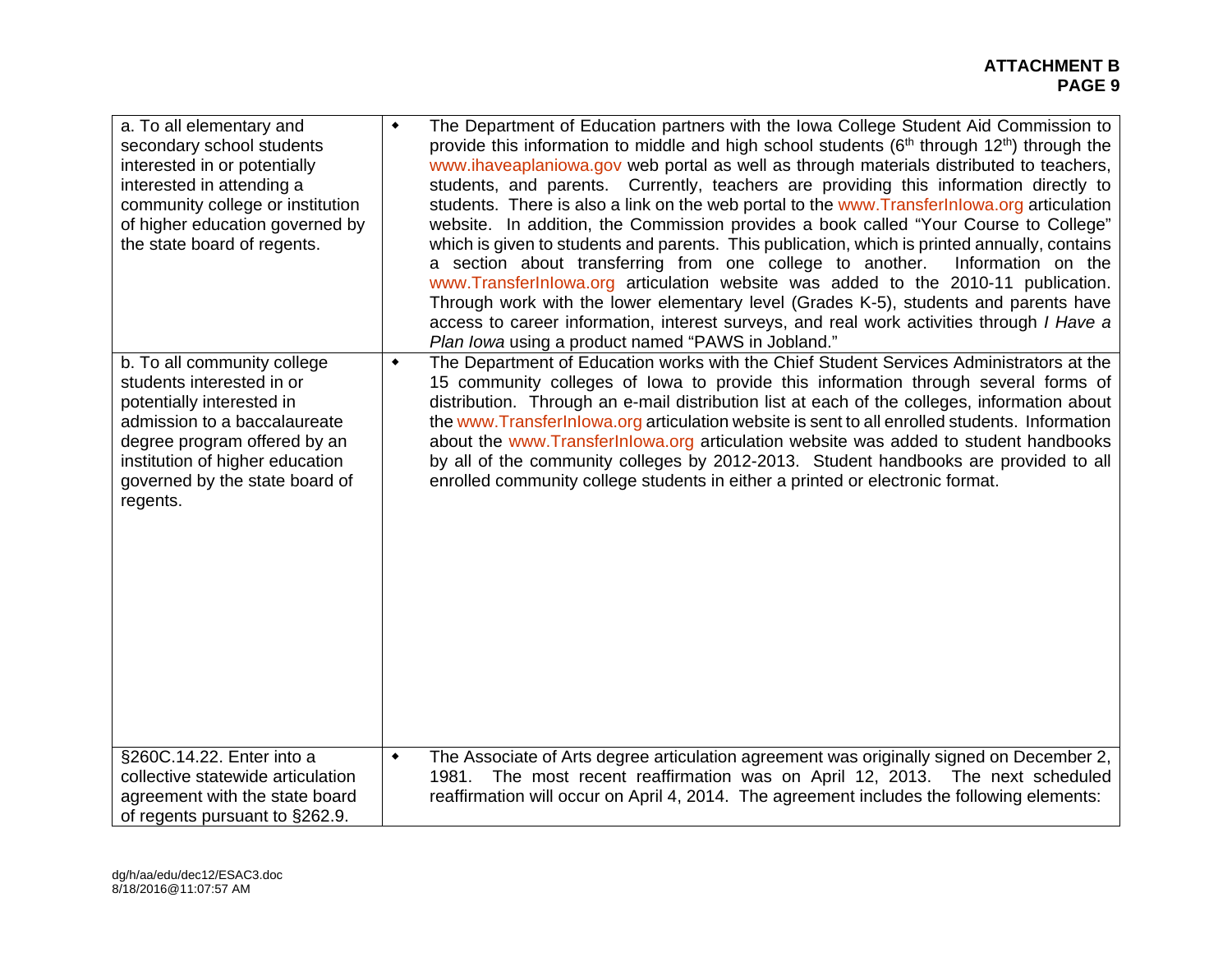| subsection 33, which shall<br>provide for the seamless transfer<br>of academic credits from a<br>completed associate of arts or | ⇨               | Minimum of 60 credit hours of courses designed and acceptable for transfer and may<br>include up to 16 credit hours of career and technical courses.                                                                                                                    |
|---------------------------------------------------------------------------------------------------------------------------------|-----------------|-------------------------------------------------------------------------------------------------------------------------------------------------------------------------------------------------------------------------------------------------------------------------|
|                                                                                                                                 | $\Rightarrow$   | General education contains a minimum of 40 credit hours evenly distributed among<br>arts and sciences disciplines.                                                                                                                                                      |
| associate of science degree<br>program offered by a community<br>college to a baccalaureate                                     | ⇨               | Remaining 20 semester hours are elective credits including up to 16 semester hours<br>of career and technical credit.                                                                                                                                                   |
| degree program offered by an                                                                                                    | $\Rightarrow$   | Foreign language proficiency must be met at each Regent university.                                                                                                                                                                                                     |
| institution of higher education                                                                                                 | ⇨               | A minimum 2.0 grade point average is required.                                                                                                                                                                                                                          |
| governed by the state board of<br>regents.                                                                                      | ⇨               | Students who meet the above requirements and transfer with an Associate of Arts<br>degree will have met all general education requirements at the Regent universities.                                                                                                  |
|                                                                                                                                 | ⇨               | Satisfaction of above requirements allows enrollment with junior status at a Regent<br>university.                                                                                                                                                                      |
|                                                                                                                                 | $\Rightarrow$   | Admittance of students who do not complete an Associate of Arts degree requires<br>course by course evaluation.                                                                                                                                                         |
|                                                                                                                                 | $\Rightarrow$   | The Associate of Arts degree articulation agreement is reviewed and reaffirmed<br>annually.                                                                                                                                                                             |
|                                                                                                                                 | ٠               | The Associate of Science degree articulation agreement was originally signed on April 18,<br>2008. The most recent reaffirmation was on April 12, 2013. The next scheduled<br>reaffirmation will occur on April 4, 2014. The agreement includes the following elements: |
|                                                                                                                                 | ⇨               | The requirements for the Associate of Science degree are the same as for the<br>Associate of Arts degree with the following exceptions:                                                                                                                                 |
|                                                                                                                                 |                 | Distribution of hours includes 20 credit hours of mathematics and science.                                                                                                                                                                                              |
|                                                                                                                                 |                 | Additional general education courses may be required at the Regent universities.                                                                                                                                                                                        |
|                                                                                                                                 |                 |                                                                                                                                                                                                                                                                         |
|                                                                                                                                 |                 |                                                                                                                                                                                                                                                                         |
|                                                                                                                                 |                 |                                                                                                                                                                                                                                                                         |
| The board shall also do the following:                                                                                          |                 |                                                                                                                                                                                                                                                                         |
| a. Identify a transfer and                                                                                                      | $\blacklozenge$ | A transfer and articulation contact person to assist in resolving issues related to the                                                                                                                                                                                 |
| articulation contact office or                                                                                                  |                 | acceptance and/or application of transfer credit was identified for each two-year and                                                                                                                                                                                   |
| person, publicize transfer and                                                                                                  |                 | four-year public institution.                                                                                                                                                                                                                                           |
| articulation transfer and the                                                                                                   |                 |                                                                                                                                                                                                                                                                         |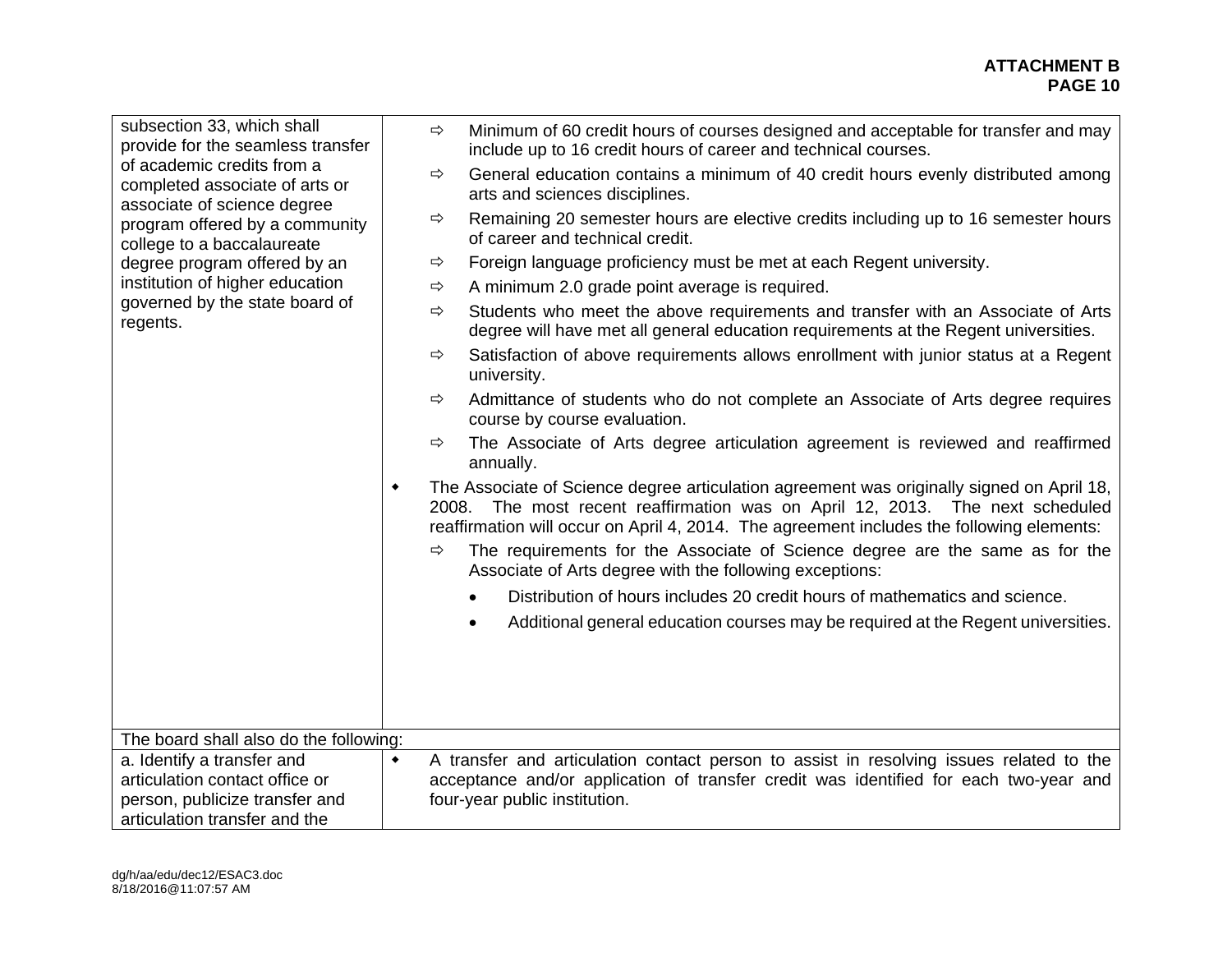#### **ATTACHMENT B PAGE 11 PAGE 11**

| contact office or person, and<br>submit the contact information to<br>the state board of regents, which<br>shall make public the contact<br>information on its articulation<br>website. | $\blacklozenge$<br>Contact person information was submitted by the community college presidents to the<br>Board of Regents, State of Iowa, for the www.TransferInlowa.org articulation website.<br>The current list of transfer and articulation contacts has been posted to the<br>$\blacklozenge$<br>www.TransferInlowa.org articulation website.<br>The Articulation Website Evaluation Team developed a description of the responsibilities of<br>$\blacklozenge$<br>the contact person and distributed it to all contact persons.                     |
|-----------------------------------------------------------------------------------------------------------------------------------------------------------------------------------------|------------------------------------------------------------------------------------------------------------------------------------------------------------------------------------------------------------------------------------------------------------------------------------------------------------------------------------------------------------------------------------------------------------------------------------------------------------------------------------------------------------------------------------------------------------|
|                                                                                                                                                                                         | The list is reviewed annually and updated as needed.<br>$\blacklozenge$                                                                                                                                                                                                                                                                                                                                                                                                                                                                                    |
| b. Collaborate with the state<br>board of regents to meet the<br>requirements specified in §262.9,<br>subsection 33, including but not                                                  | The Liaison Advisory Committee for Transfer Students (LACTS) developed a systematic<br>$\blacklozenge$<br>process for expanding academic discipline meetings and it was approved by the community<br>college chief academic officers and the Regent university provosts. Key elements of this<br>process include the following:                                                                                                                                                                                                                            |
| limited to developing a<br>systematic process for                                                                                                                                       | Surveys are conducted every third year to discover and identify academic<br>$\Rightarrow$<br>opportunities with promise for articulation.                                                                                                                                                                                                                                                                                                                                                                                                                  |
| expanding academic disciplines<br>and meetings between the<br>community college faculty and                                                                                             | Establishment of multi-year calendars for planning and leveraging of other existing<br>$\Rightarrow$<br>meeting opportunities.                                                                                                                                                                                                                                                                                                                                                                                                                             |
| faculty of the institutions of<br>higher education governed by                                                                                                                          | Collaborative planning by representatives from the community colleges and Regent<br>⇨<br>universities.                                                                                                                                                                                                                                                                                                                                                                                                                                                     |
| the state board of regents,                                                                                                                                                             | Best practices meeting design, with flexibility of meeting format and activities to meet<br>⇨<br>varying needs of disciplines, using best practices and resulting in an action plan.                                                                                                                                                                                                                                                                                                                                                                       |
|                                                                                                                                                                                         | Expectation of meeting outcomes and a summary report that indicates agreed upon<br>⇨<br>action items and communication with attendees and other stakeholders.                                                                                                                                                                                                                                                                                                                                                                                              |
|                                                                                                                                                                                         | Evaluation of both the process and the meeting with a focus on continuous<br>⇨<br>improvement.                                                                                                                                                                                                                                                                                                                                                                                                                                                             |
|                                                                                                                                                                                         | Eventual institutionalizing of the meeting outcomes.<br>⇨                                                                                                                                                                                                                                                                                                                                                                                                                                                                                                  |
|                                                                                                                                                                                         | During 2009-2010, Regent university and community college faculty held academic<br>$\blacklozenge$<br>discipline meetings in mathematics, marketing, and early childhood education. During<br>2010-2011, Regent university and community college faculty held academic discipline<br>meetings in Criminology/Criminal Justice; Communications/English/Speech; Biology;<br>Marketing; Early Childhood Education; Agriculture/Animal Science/Agronomy/Horticulture;<br>and Mathematics. During 2011-12, Regent university and community college faculty held |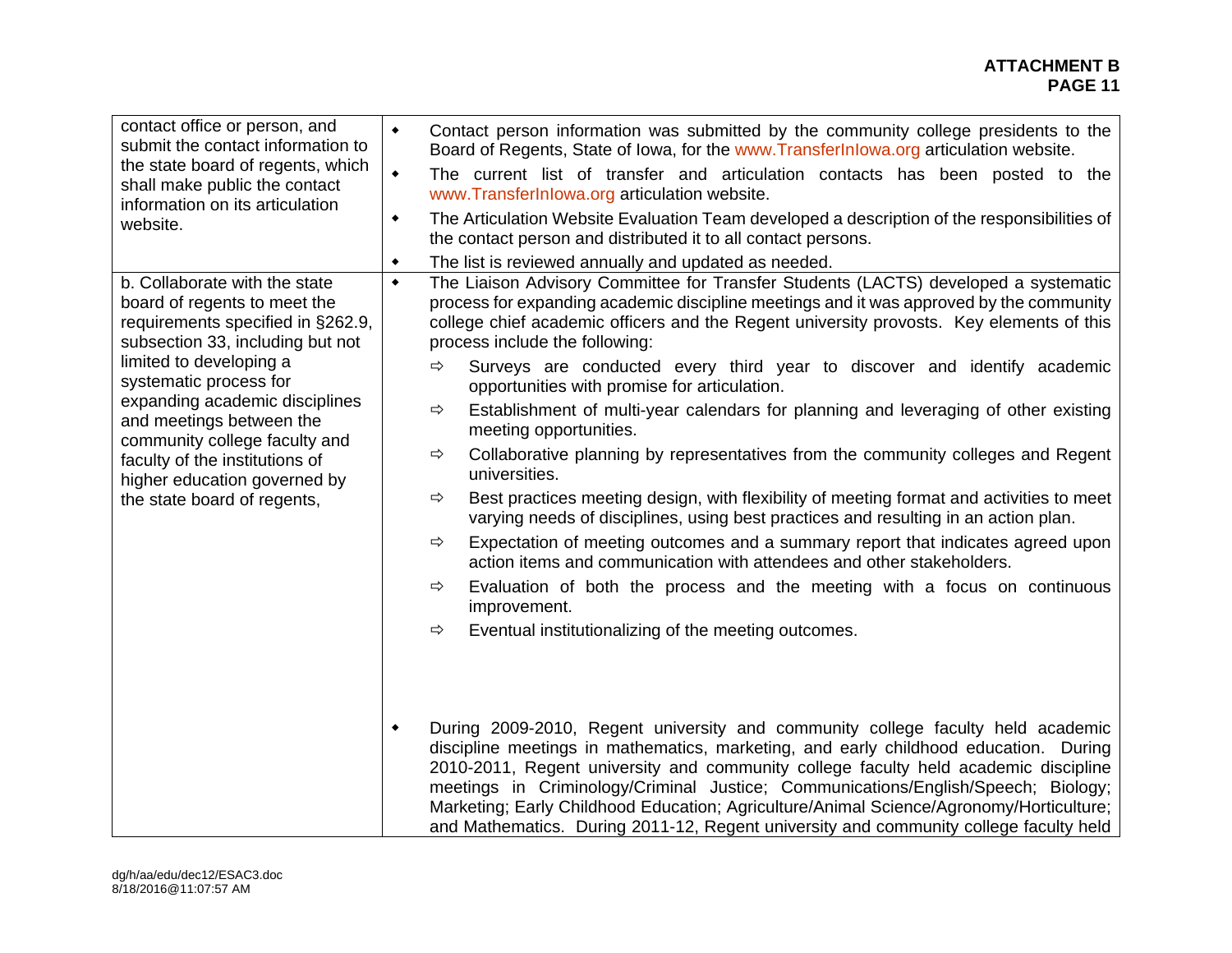|                                                                                                                                                                         | academic discipline meetings in chemistry, physics, psychology, and marketing. During<br>2012-13, Regent university and community college faculty held academic discipline<br>meetings in computer science, agriculture business/animal science/agronomy/horticulture,<br>and music theory. The physics and chemistry faculty also met again.                                                                                                                                                                                                                                                                                                                                                   |
|-------------------------------------------------------------------------------------------------------------------------------------------------------------------------|-------------------------------------------------------------------------------------------------------------------------------------------------------------------------------------------------------------------------------------------------------------------------------------------------------------------------------------------------------------------------------------------------------------------------------------------------------------------------------------------------------------------------------------------------------------------------------------------------------------------------------------------------------------------------------------------------|
| developing criteria to prioritize<br>core curriculum areas,                                                                                                             | Using the surveys conducted during the 2012-2013 year, Regent university and community<br>college faculty held new discipline meetings in music theory, agriculture business/animal<br>science/agronomy/horticulture, and computer science and continued meetings in chemistry<br>and physics.                                                                                                                                                                                                                                                                                                                                                                                                  |
|                                                                                                                                                                         | A survey was conducted during 2011-2012 to identify and prioritize academic areas for the<br>٠<br>2012-2013 academic year. The previous survey was conducted in 2009.                                                                                                                                                                                                                                                                                                                                                                                                                                                                                                                           |
| promoting greater awareness of<br>articulation-related activities,                                                                                                      | Preliminary analysis indicated a number of opportunities to create new articulation<br>٠<br>agreements and faculty-to-faculty academic discipline meetings. The fourth annual joint<br>meeting between Regent university provosts and lowa community college chief academic<br>officers was held on October 23, 2013. The group discussed the prioritization of developing<br>new articulation agreements and academic discipline meetings and a new core curriculum<br>area was affirmed for the development of a transition guide for 2013-2014 in mathematics.                                                                                                                               |
| facilitating additional<br>opportunities for individual<br>institutions to pursue program<br>articulation agreements for<br>career and technical education<br>programs, | The primary mechanism/vehicle for promoting greater awareness is through the<br>٠<br>www.TransferInlowa.org articulation website.<br>Between October 2012 and September 2013, the www.TransferInlowa.org articulation<br>٠<br>website tracked and recorded 9,674 unique visitors and 12,163 total visits. <sup>2</sup> The University<br>of Iowa's I-CHART articulation planning website recorded 4,893 unique visitors and 6,820<br>total visits; lowa State University's TRANSIT articulation planning website recorded 19,907<br>unique visitors and 29,561 total visits; and the University of Northern Iowa's TRANSFER<br>PLAN-IT recorded 11,838 unique visitors and 16,872 total visits. |
| and developing and                                                                                                                                                      | In Summer 2012, community colleges and Regent universities conducted the second<br>٠<br>program inventory to identify areas of articulation opportunity.                                                                                                                                                                                                                                                                                                                                                                                                                                                                                                                                        |
| implementing a process to<br>examine a minimum of eight new<br>associate of applied science<br>degree programs for which<br>articulation agreements would               | On October 28, 2009, a joint meeting was held at the University of Northern Iowa between<br>$\blacklozenge$<br>community college chief academic officers and Regent university provosts to prioritize the<br>programs identified in the inventory best suited for articulation. Annual joint meetings have<br>been held in October 2010, October 2011, October 2012, and October 2013.                                                                                                                                                                                                                                                                                                          |

<sup>&</sup>lt;sup>2</sup> The three Regent universities' Transfer Equivalency Guides may also be accessed through their Admissions websites.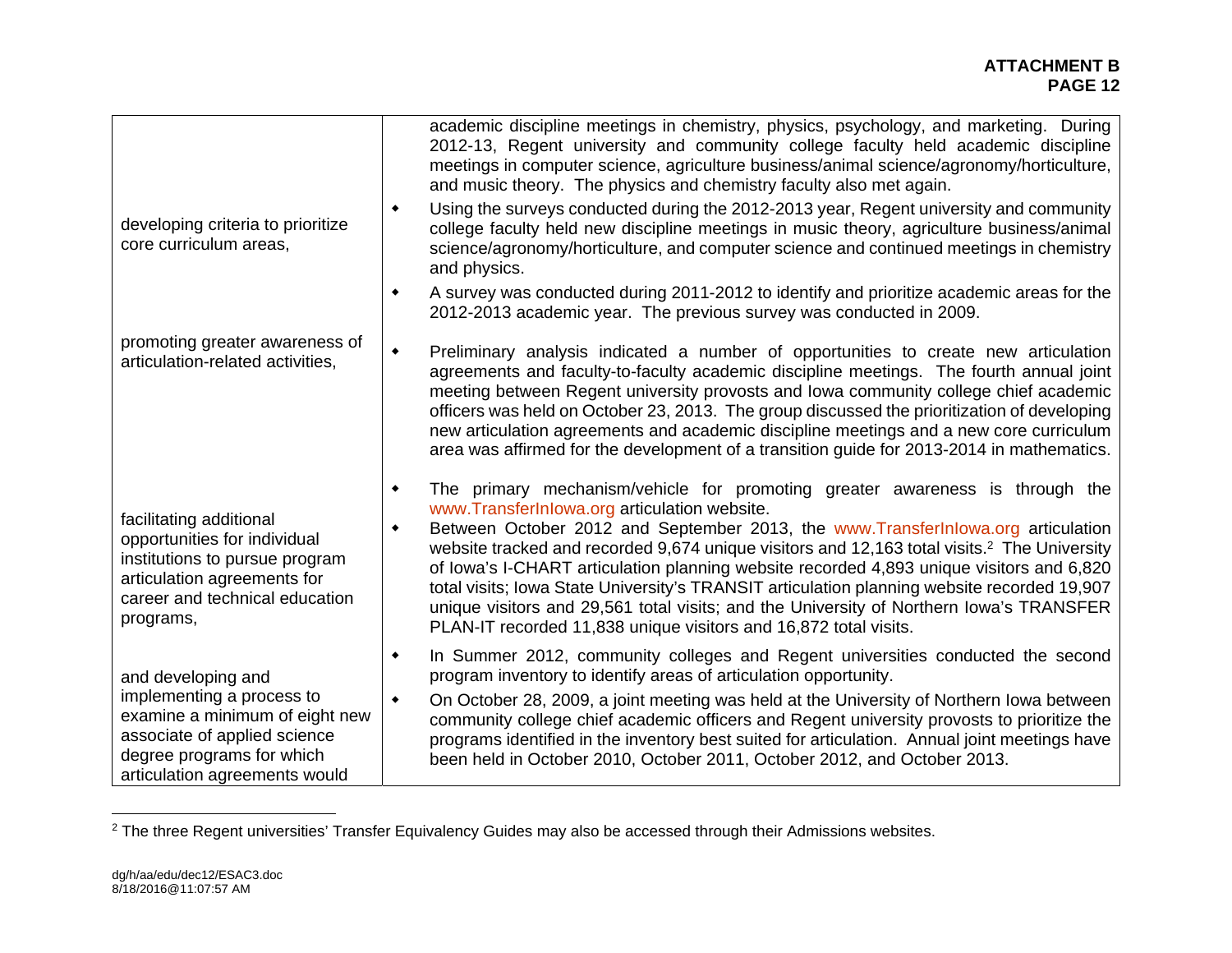#### **ATTACHMENT B PAGE 13 PAGE 13**

| serve students' continued<br>academic success in those                                                | $\Rightarrow$ Year 1 programs included Mathematics, Early Childhood Education and Marketing.<br>Faculty from these areas met on February 12, 2010 at the DMACC Newton campus.                                                                                                                                                                                                                                                                                                                                                                                                                                                                                                                                                                                                                                                                                                                                                                          |
|-------------------------------------------------------------------------------------------------------|--------------------------------------------------------------------------------------------------------------------------------------------------------------------------------------------------------------------------------------------------------------------------------------------------------------------------------------------------------------------------------------------------------------------------------------------------------------------------------------------------------------------------------------------------------------------------------------------------------------------------------------------------------------------------------------------------------------------------------------------------------------------------------------------------------------------------------------------------------------------------------------------------------------------------------------------------------|
| degree programs.                                                                                      | $\Rightarrow$ Year 2 (2010-2011) discipline meetings included general biology, microbiology,<br>anatomy and physiology, writing (English), and criminology/criminal justice areas.                                                                                                                                                                                                                                                                                                                                                                                                                                                                                                                                                                                                                                                                                                                                                                     |
|                                                                                                       | $\Rightarrow$ Year 3 (2011-12) discipline meetings included chemistry, physics, psychology, and<br>marketing.                                                                                                                                                                                                                                                                                                                                                                                                                                                                                                                                                                                                                                                                                                                                                                                                                                          |
|                                                                                                       | Year 4 (2012-13) new discipline meetings included music theory, agriculture<br>⇨<br>business/animal science/agronomy/horticulture, and computer science, and<br>continued other discipline meetings as necessary.                                                                                                                                                                                                                                                                                                                                                                                                                                                                                                                                                                                                                                                                                                                                      |
|                                                                                                       | $\Rightarrow$ Year 5 (2013-2014) new discipline meetings will include Management Information<br>System (MIS) with a business focus and Educational Psychology. The CTE Deans<br>selected Network Administration, Criminal Justice, and CAD/Design Technology at<br>their November meeting.                                                                                                                                                                                                                                                                                                                                                                                                                                                                                                                                                                                                                                                             |
|                                                                                                       | Individual institutions have continued efforts to articulate programs, which are identified in<br>٠<br>Attachments C and D.                                                                                                                                                                                                                                                                                                                                                                                                                                                                                                                                                                                                                                                                                                                                                                                                                            |
|                                                                                                       | In Summer 2010, the community college Career and Technical deans prioritized a list of<br>٠<br>Associate of Applied Science program areas for planning of faculty meetings to discuss<br>articulation. Iowa State University took the lead to examine the top two identified priority<br>areas – Agriculture and Veterinary Technology. In November 2012, the Career and<br>Technical deans selected the following program areas as priority topics for future face-to-<br>meetings - Network Administration;<br>CAD/Design; Criminal<br>face<br>Justice;<br>Robotics/Automation; and Wind/Renewable Energy. In 2013, the CTE deans selected the<br>following program areas as priority topics for future face-to-face meetings - Network<br>Administration, Criminal Justice, and CAD/Design Technology.<br>Individual institutional efforts to articulate Associate of Applied Science programs are<br>$\blacklozenge$<br>identified in the addenda. |
| §33. In consultation with the<br>state board of education,                                            | The Associate of Arts degree articulation agreement was originally signed on December 2,<br>$\blacklozenge$<br>1981. The most recent affirmation was on April 12, 2013. The next scheduled reaffirmation                                                                                                                                                                                                                                                                                                                                                                                                                                                                                                                                                                                                                                                                                                                                               |
| establish and enter into a                                                                            | will occur on April 4, 2014. The agreement includes the following elements:                                                                                                                                                                                                                                                                                                                                                                                                                                                                                                                                                                                                                                                                                                                                                                                                                                                                            |
| collective statewide articulation<br>agreement with the community<br>colleges established pursuant to | Minimum of 60 credit hours of courses designed and acceptable for transfer and may<br>$\Rightarrow$<br>include up to 16 credit hours of career and technical courses.                                                                                                                                                                                                                                                                                                                                                                                                                                                                                                                                                                                                                                                                                                                                                                                  |
| chapter 260C, which shall                                                                             |                                                                                                                                                                                                                                                                                                                                                                                                                                                                                                                                                                                                                                                                                                                                                                                                                                                                                                                                                        |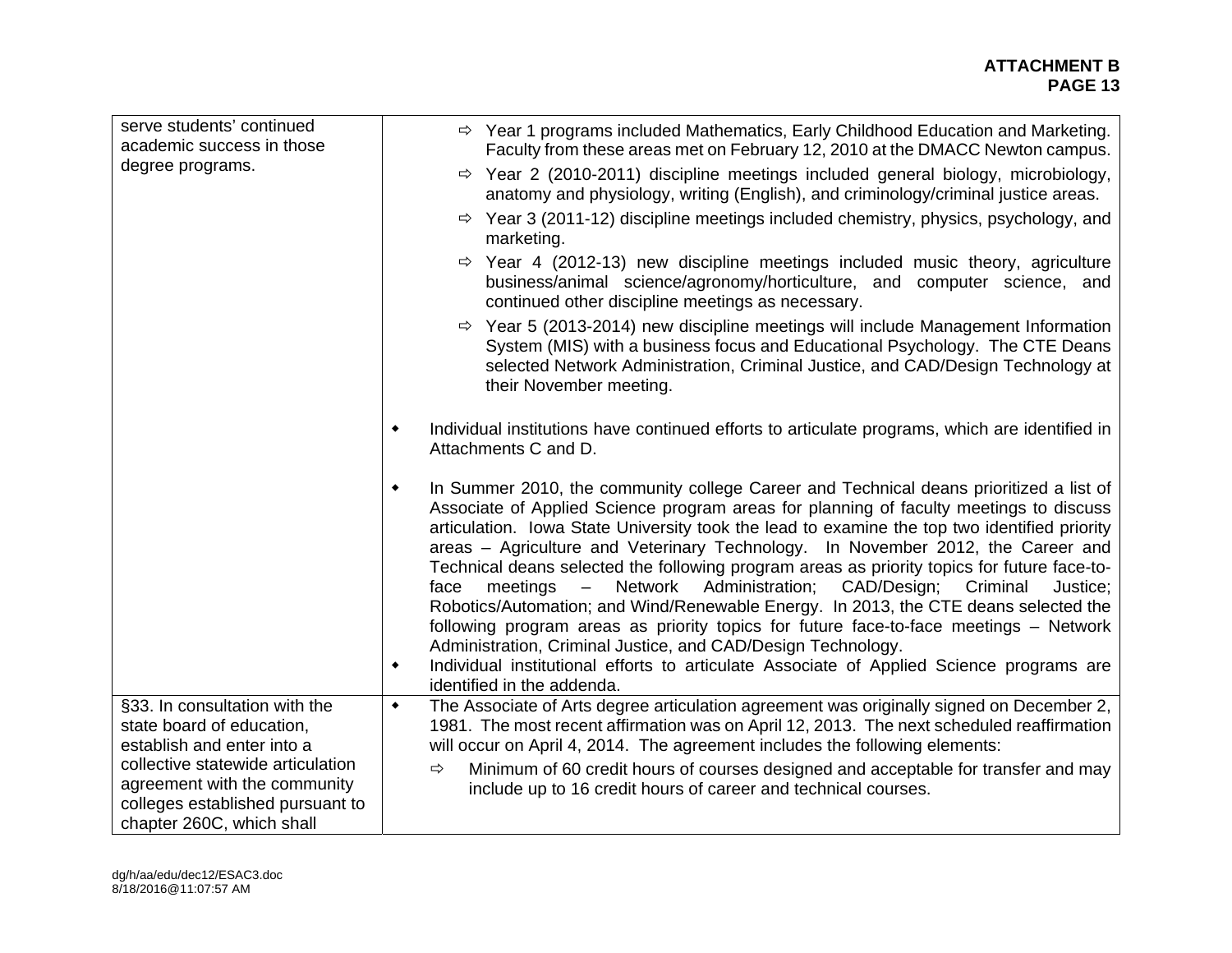| provide for the seamless transfer<br>of academic credits from a<br>completed associate of arts or<br>associate of science degree<br>program offered by a community<br>college to a baccalaureate<br>degree program offered by an<br>institution of higher education<br>governed by the board. | $\Rightarrow$<br>⇨<br>⇨<br>⇨<br>$\Rightarrow$<br>⇨<br>⇨<br>$\Rightarrow$<br>٠<br>$\Rightarrow$ | General education contains a minimum of 40 credit hours evenly distributed among<br>arts and sciences disciplines.<br>Remaining 20 semester hours are elective credits including up to 16 semester hours<br>of career and technical credit.<br>Foreign language proficiency must be met at each Regent university.<br>A minimum 2.0 grade point average is required.<br>Students who meet the above requirements and transfer with an Associate of Arts<br>degree will have met all general education requirements at the Regent universities.<br>Satisfaction of above requirements allows enrollment with junior status at a Regent<br>university.<br>Admittance of students who do not complete an Associate of Arts degree requires<br>course by course evaluation.<br>The Associate of Arts degree articulation agreement is reviewed and reaffirmed<br>annually.<br>The Associate of Science degree articulation agreement was originally signed on April 18,<br>2008. The most recent reaffirmation was on April 12, 2013. The next scheduled<br>reaffirmation will occur on April 4, 2014. The agreement includes the following elements:<br>The requirements for the Associate of Science degree are the same as for the<br>Associate of Arts degree with the following exceptions:<br>Distribution of hours includes 20 credit hours of mathematics and science.<br>Additional general education courses may be required at the Regent universities. |
|-----------------------------------------------------------------------------------------------------------------------------------------------------------------------------------------------------------------------------------------------------------------------------------------------|------------------------------------------------------------------------------------------------|----------------------------------------------------------------------------------------------------------------------------------------------------------------------------------------------------------------------------------------------------------------------------------------------------------------------------------------------------------------------------------------------------------------------------------------------------------------------------------------------------------------------------------------------------------------------------------------------------------------------------------------------------------------------------------------------------------------------------------------------------------------------------------------------------------------------------------------------------------------------------------------------------------------------------------------------------------------------------------------------------------------------------------------------------------------------------------------------------------------------------------------------------------------------------------------------------------------------------------------------------------------------------------------------------------------------------------------------------------------------------------------------------------------------------------------------------------------|
|                                                                                                                                                                                                                                                                                               |                                                                                                |                                                                                                                                                                                                                                                                                                                                                                                                                                                                                                                                                                                                                                                                                                                                                                                                                                                                                                                                                                                                                                                                                                                                                                                                                                                                                                                                                                                                                                                                |
| The board shall also do the following:                                                                                                                                                                                                                                                        |                                                                                                |                                                                                                                                                                                                                                                                                                                                                                                                                                                                                                                                                                                                                                                                                                                                                                                                                                                                                                                                                                                                                                                                                                                                                                                                                                                                                                                                                                                                                                                                |
| a. Require each of the<br>institutions of higher education<br>governed by the board to identify<br>a transfer and articulation<br>contact office or person,<br>publicize transfer and articulation<br>information and the contact office<br>or person, and submit the                         | $\blacklozenge$<br>$\blacklozenge$                                                             | A transfer and articulation contact person to assist in resolving issues related to the<br>acceptance and/or application of transfer credit has been identified for each two-year and<br>four-year public institution.<br>Contact person information was submitted by the Regent university presidents to the Board<br>of Regents, State of Iowa, for inclusion on the www.Transfer Inlowa.org articulation website.                                                                                                                                                                                                                                                                                                                                                                                                                                                                                                                                                                                                                                                                                                                                                                                                                                                                                                                                                                                                                                           |
|                                                                                                                                                                                                                                                                                               | $\blacklozenge$                                                                                | The current list of transfer and articulation contacts has been posted to the<br>www.TransferInlowa.org articulation website.                                                                                                                                                                                                                                                                                                                                                                                                                                                                                                                                                                                                                                                                                                                                                                                                                                                                                                                                                                                                                                                                                                                                                                                                                                                                                                                                  |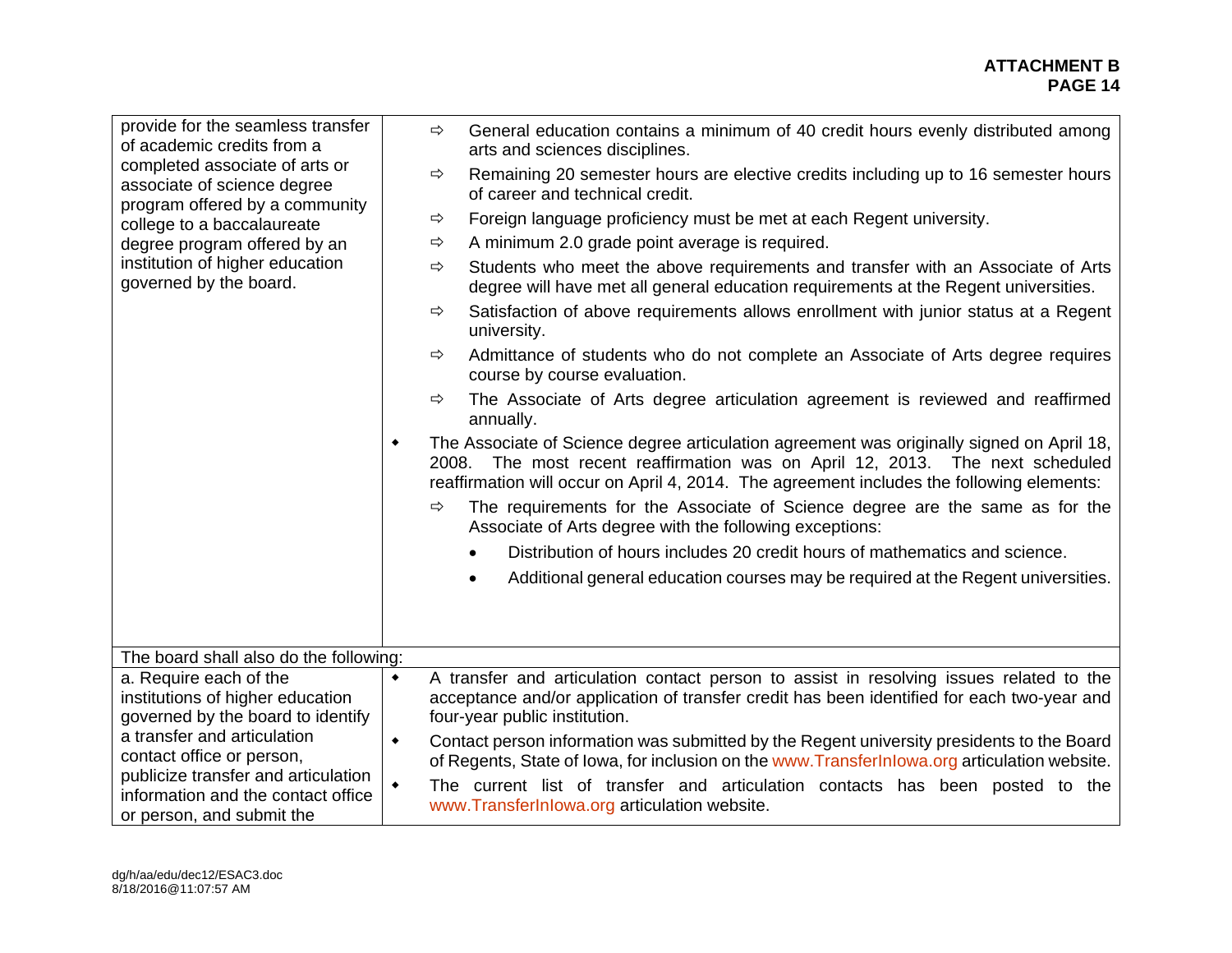#### **ATTACHMENT B PAGE 15 PAGE 15**

| contact information to the board<br>for publication on its articulation<br>website.                                                                                                                                                                                                                   | $\blacklozenge$ | The Articulation Website Evaluation Team developed a description of the responsibilities of<br>the contact person and distributed it to all contact persons.                                                                                                                                                                                                                                                                                                                                                                                                                                                                                                                                                                                                                                                                                                                                                                                                                                                                                                                                                                                                                                       |
|-------------------------------------------------------------------------------------------------------------------------------------------------------------------------------------------------------------------------------------------------------------------------------------------------------|-----------------|----------------------------------------------------------------------------------------------------------------------------------------------------------------------------------------------------------------------------------------------------------------------------------------------------------------------------------------------------------------------------------------------------------------------------------------------------------------------------------------------------------------------------------------------------------------------------------------------------------------------------------------------------------------------------------------------------------------------------------------------------------------------------------------------------------------------------------------------------------------------------------------------------------------------------------------------------------------------------------------------------------------------------------------------------------------------------------------------------------------------------------------------------------------------------------------------------|
| b. Develop, in collaboration with<br>the boards of directors of the<br>community colleges, a<br>systematic process for<br>expanding academic disciplines<br>and meetings between the<br>community college faculty and<br>faculty of the institutions of<br>higher education governed by<br>the board. | $\blacklozenge$ | The Liaison Advisory Committee for Transfer Students (LACTS) developed a systematic<br>process for expanding academic discipline meetings and it was approved by the community<br>college chief academic officers and the Regent university provosts. Key elements of this<br>process include the following:<br>Surveys are conducted every third year to discover and identify academic<br>⇨<br>opportunities with promise for articulation.<br>Establishment of multi-year calendars for planning and leveraging of other existing<br>$\Rightarrow$<br>meeting opportunities.<br>Collaborative planning by representatives from the community colleges and Regent<br>⇨<br>universities.<br>Best practices meeting design, with flexibility of meeting format and activities to meet<br>⇨<br>varying needs of disciplines, using best practices and resulting in an action plan.<br>Expectation of meeting outcomes and a summary report that indicates agreed upon<br>⇨<br>action items and communication with attendees and other stakeholders.<br>Evaluation of both the process and the meeting for continuous improvement.<br>⇨<br>Eventual institutionalizing of the meeting outcomes.<br>⇨ |
| The board shall conduct and<br>jointly administer with the boards<br>of directors of the community<br>colleges four program and<br>academic discipline meetings<br>each academic year for the<br>purpose of enhancing alignment<br>between course content and<br>expectations at the community        | $\blacklozenge$ | During 2009-2010, Regent university and community college faculty held academic<br>discipline meetings in mathematics, marketing, and early childhood education. Using the<br>surveys conducted in 2009, the 2010-2011 discipline meetings included general biology,<br>microbiology, anatomy/physiology, writing (English), and criminology/criminal justice. The<br>2011-12 discipline meetings included chemistry, physics, psychology, and marketing.<br>Using the surveys conducted in 2012, the 2012-13 discipline meetings included music<br>theory, agriculture business/animal science/agronomy/horticulture, and computer science.<br>In 2013-2014, discipline meetings will include Management Information System (MIS) with<br>a business focus and Educational Psychology. The CTE Deans selected Network<br>Administration, Criminal Justice, and CAD/Design Technology at their November meeting.                                                                                                                                                                                                                                                                                   |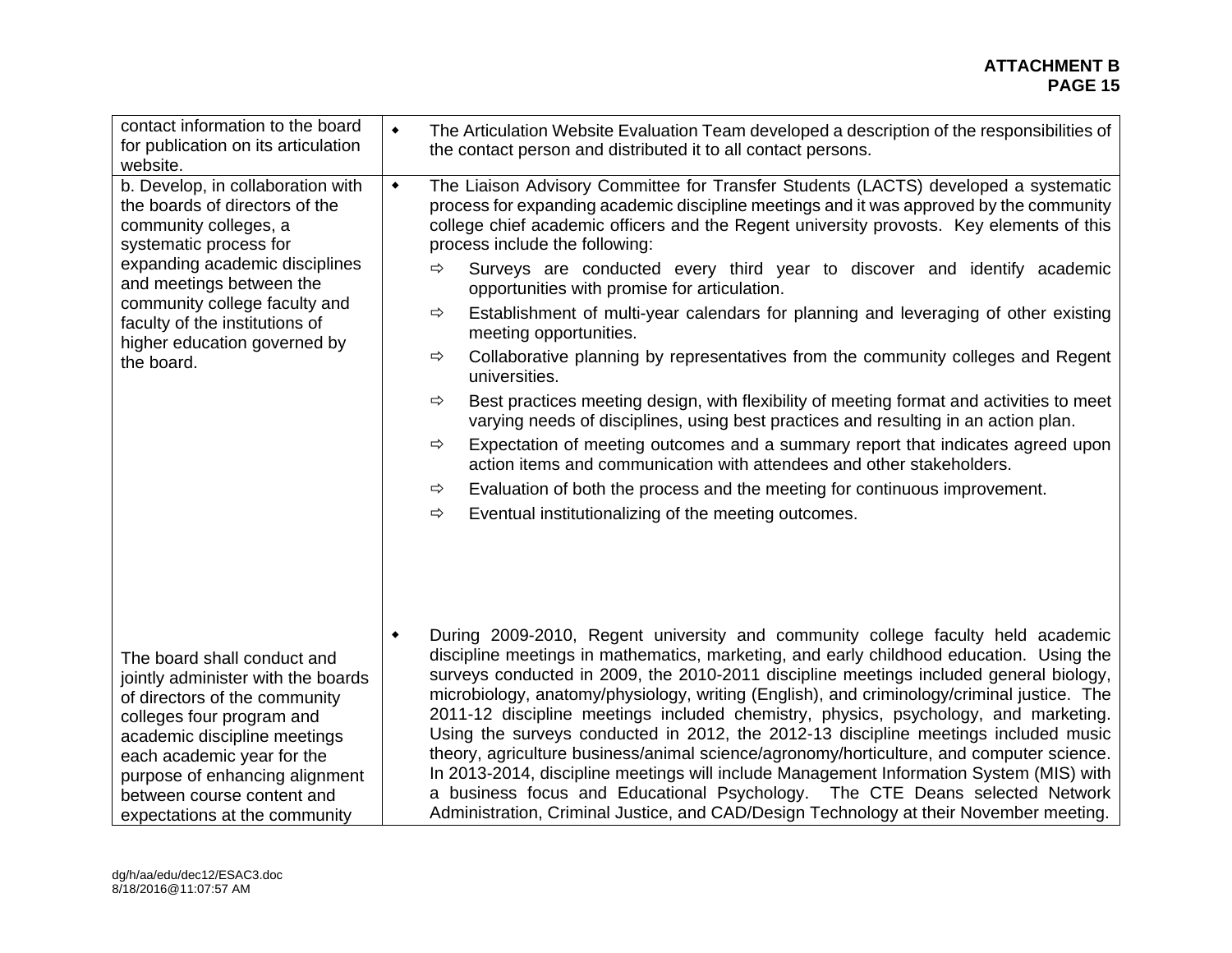| colleges and institutions of<br>higher education governed by<br>the state board of regents.                                                                                                    | Academic areas were identified and prioritized for the 2011-2012 academic year -<br>$\blacklozenge$<br>chemistry, physics, and psychology. For the 2012-13 academic year, they included<br>agriculture business/animal science/agronomy/horticulture, music theory, and computer<br>science. For the 2013-14 academic year, they will include Management Information<br>Systems (MIS) with a business focus and Educational Psychology. The CTE Deans<br>selected Network Administration, Criminal Justice, and CAD/Design Technology at their<br>November meeting.                                                                                                                                                                                                                                                                                                                                                  |
|------------------------------------------------------------------------------------------------------------------------------------------------------------------------------------------------|----------------------------------------------------------------------------------------------------------------------------------------------------------------------------------------------------------------------------------------------------------------------------------------------------------------------------------------------------------------------------------------------------------------------------------------------------------------------------------------------------------------------------------------------------------------------------------------------------------------------------------------------------------------------------------------------------------------------------------------------------------------------------------------------------------------------------------------------------------------------------------------------------------------------|
|                                                                                                                                                                                                | During 2009-2010, Regent university and community college faculty held academic<br>٠<br>discipline meetings in mathematics, marketing, and early childhood education. Using the<br>surveys conducted in 2009, the 2010-2011 discipline meetings included general biology,<br>microbiology, anatomy/physiology, writing (English), and criminology/criminal justice. The<br>2011-12 discipline meetings included chemistry, physics, psychology, and marketing.<br>Using the surveys conducted in 2012, the 2012-13 discipline meetings included music<br>theory, agriculture business/animal science/agronomy/horticulture, and computer science.<br>In 2013-14, discipline meetings will include Management Information Systems (MIS) with a<br>business focus and Educational Psychology. The CTE Deans selected Network<br>Administration, Criminal Justice, and CAD/Design Technology at their November meeting. |
| c. Develop criteria to prioritize<br>core curriculum areas and create<br>or review transition guides for the<br>core curriculum areas.                                                         | The plan for the core curriculum transition guides was presented to the community college<br>$\blacklozenge$<br>chief academic officers and the Regent university provosts in October 2010. The plan was<br>approved and Biology was selected as the first area for discussion. The next core<br>curriculum area (Chemistry) was selected at the joint meeting on October 26, 2011.<br>Communications was selected as the core curriculum area for 2012-13. The core<br>curriculum area selected for 2013-2014 was mathematics.                                                                                                                                                                                                                                                                                                                                                                                      |
| d. Include on its articulation<br>website course equivalency and<br>transition guides for each of the<br>institutions of higher education<br>governed by the board.                            | The plan for including the transition guides on www. Transferlnlowa.org articulation website<br>$\blacklozenge$<br>was developed. The transition guide and course equivalency guides will be included in the<br>Transfer Advising tab of the website.<br>Course equivalency guides are available on the www.Transferinlowa.org articulation<br>$\blacklozenge$<br>website.                                                                                                                                                                                                                                                                                                                                                                                                                                                                                                                                           |
| e. Jointly, with the boards of<br>directors of the community<br>colleges, select academic depts.<br>in which to articulate first-year<br>and second-year courses<br>through faculty-to-faculty | Community colleges and Regent universities have conducted two program inventories to<br>$\blacklozenge$<br>identify areas of articulation opportunity.<br>Joint meetings between community college chief academic officers and Regent university<br>$\blacklozenge$<br>provosts have resulted in prioritizing programs identified in the inventories best suited for<br>articulation. Year 1 programs included mathematics, early childhood education and<br>marketing. Year 2 programs included general biology, microbiology, anatomy and                                                                                                                                                                                                                                                                                                                                                                          |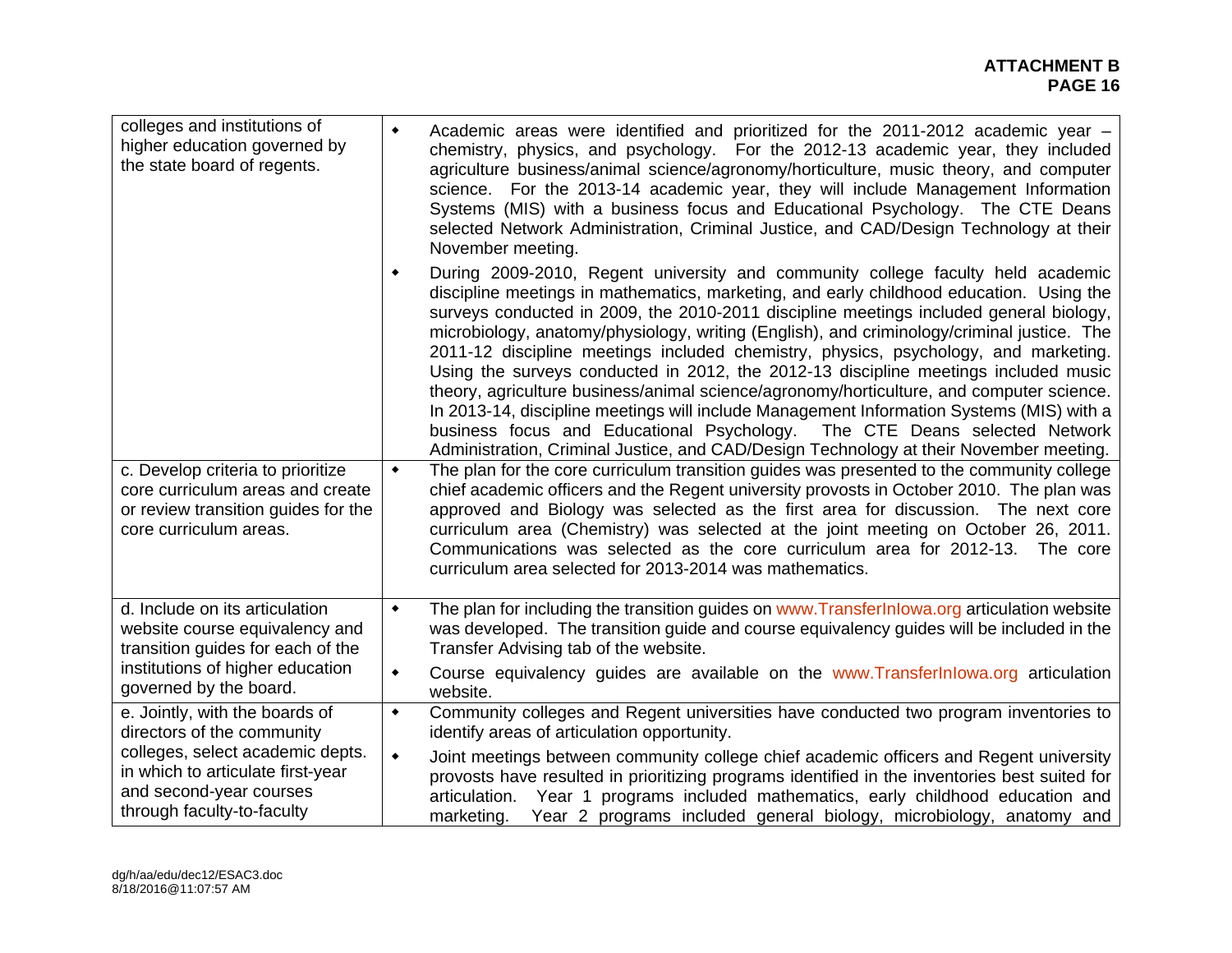#### **ATTACHMENT B PAGE 17 PAGE 17**

| meetings in accordance with<br>paragraph "b". However, course-<br>to-course equivalencies need not<br>occur in an academic discipline<br>when the board and the<br>community colleges jointly<br>determine that course content is<br>incompatible.                                        | physiology, writing (English), and criminology/criminal justice. Year 3 programs included<br>chemistry, physics, psychology, and marketing. Year 4 programs included music theory,<br>agriculture business/animal science/agronomy/horticulture, and computer science. Year 5<br>programs will include Management Information Systems (MIS) with a business focus and<br>Educational Psychology. The CTE Deans selected Network Administration, Criminal<br>Justice, and CAD/Design Technology at their November meeting.                                                                                                                                                                                                                                                                                                                                                                                  |
|-------------------------------------------------------------------------------------------------------------------------------------------------------------------------------------------------------------------------------------------------------------------------------------------|------------------------------------------------------------------------------------------------------------------------------------------------------------------------------------------------------------------------------------------------------------------------------------------------------------------------------------------------------------------------------------------------------------------------------------------------------------------------------------------------------------------------------------------------------------------------------------------------------------------------------------------------------------------------------------------------------------------------------------------------------------------------------------------------------------------------------------------------------------------------------------------------------------|
| f. Promote greater awareness of<br>articulation-related activities,<br>including the articulation website<br>maintained by the board and<br>articulation agreements in which<br>the institutions participate.                                                                             | The primary mechanism/vehicle for promoting greater awareness is through the<br>$\blacklozenge$<br>www.TransferInlowa.org articulation website.                                                                                                                                                                                                                                                                                                                                                                                                                                                                                                                                                                                                                                                                                                                                                            |
| g. Facilitate additional<br>opportunities for individual                                                                                                                                                                                                                                  | Community colleges and Regent universities have conducted two program inventories to<br>$\blacklozenge$<br>identify areas of articulation opportunity.                                                                                                                                                                                                                                                                                                                                                                                                                                                                                                                                                                                                                                                                                                                                                     |
| institutions to pursue program<br>articulation agreements for<br>community college career and<br>technical education programs<br>and programs of study offered by<br>the institutions of higher<br>education governed by the<br>board.                                                    | Joint meetings between community college chief academic officers and Regent university<br>$\blacklozenge$<br>provosts resulted in prioritizing the programs identified in the inventories best suited for<br>articulation. Year 1 programs included mathematics, early childhood education and<br>Year 2 programs included general biology, microbiology, anatomy and<br>marketing.<br>physiology, writing (English), and criminology/criminal justice. Year 3 programs included<br>chemistry, physics, psychology, and marketing. Year 4 programs included music theory,<br>agriculture business/animal science/agronomy/horticulture, and computer science. Year 5<br>programs will include Management Information Systems (MIS) with a business focus and<br>Educational Psychology. The CTE selected Network Administration, Criminal Justice, and<br>CAD/Design Technology at their November meeting. |
| h. Develop and implement by<br>January 1, 2012, a process to<br>examine a minimum of eight new<br>community college associate of<br>applied science degree<br>programs for which articulation<br>agreements between the<br>community colleges and the<br>institutions of higher education | A process to examine associate of applied science degree programs for which articulation<br>$\bullet$<br>agreements might be developed was created by the Liaison Advisory Committee on<br>Transfer Students in 2010 and approved at a joint meeting of the community college chief<br>academic officers and the university provosts in October 2010.                                                                                                                                                                                                                                                                                                                                                                                                                                                                                                                                                      |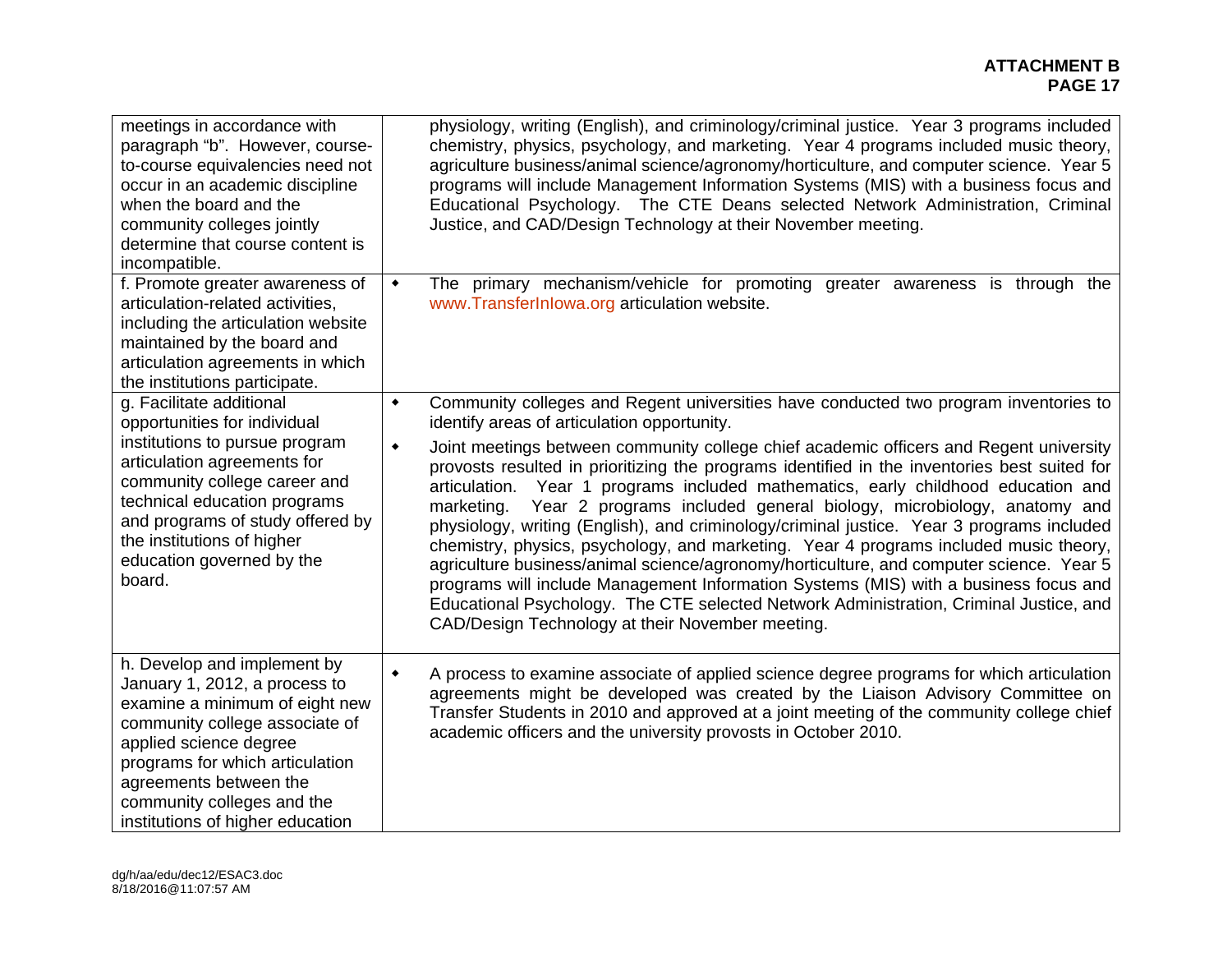#### **ATTACHMENT B PAGE 18 PAGE 18**

| governed by the board would<br>serve students' continued<br>academic success in those<br>degree programs.                                                                                                                                                                                                                                                         |                                                           |
|-------------------------------------------------------------------------------------------------------------------------------------------------------------------------------------------------------------------------------------------------------------------------------------------------------------------------------------------------------------------|-----------------------------------------------------------|
| i. Prepare, jointly with the<br>department of education and the<br>liaison advisory committee on<br>transfer students, and submit by<br>January 15 annually to the<br>general assembly, an update on<br>the articulation efforts and<br>activities implemented by the<br>community colleges and the<br>institutions of higher education<br>governed by the board. | Herewith submitted (by January 15, per 2010 legislation). |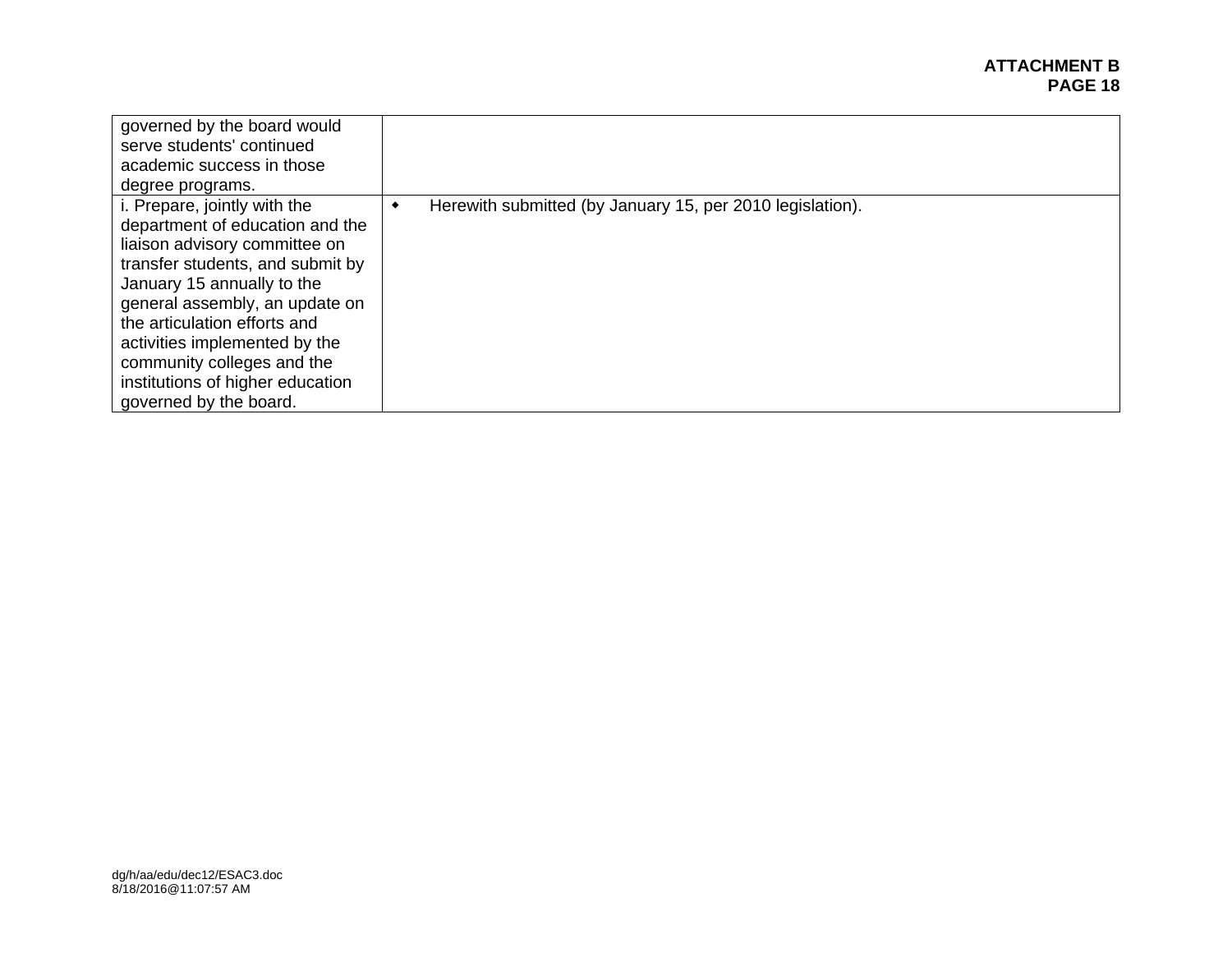## ARTICULATION/TRANSFER EFFORTS CONDUCTED BETWEEN OCTOBER 2012 – SEPTEMBER 2013

# **UNIVERSITY OF IOWA**

Transfer Articulation and Success Initiatives

Iowa Residents =  $875$  (77%) Nonresidents = 198 (17%) International =  $68 (6%)$ 

Female = 543 (48%)  $Male = 592 (52%)$  $Transgender = 1$ No Gender  $= 5$ 

Students from Iowa Community Colleges = 658 (58%)

Average GPA = 3.03 Average Semester hours earned = 56

Admitted to Honors = 288 (25%)

Most popular majors: Pre-Business; Nursing-RN; Psychology; Open Major; Biology; English; Communication Studies; Computer Science; Bachelor of Applied Studies; Journalism and Mass Communication Interest; Art; Health and Human Physiology; Nursing Interest; Speech and Hearing Science; Social Work

Approximately one quarter to one third of new undergraduate students each year are new transfer students.

The University of Iowa continues to help students and community college advisors navigate the transfer process and to provide dependable, accurate resources that assist both the student and advisor. It, as an institution, is committed to providing a broad range of training, advising, programs, ongoing support and guidance.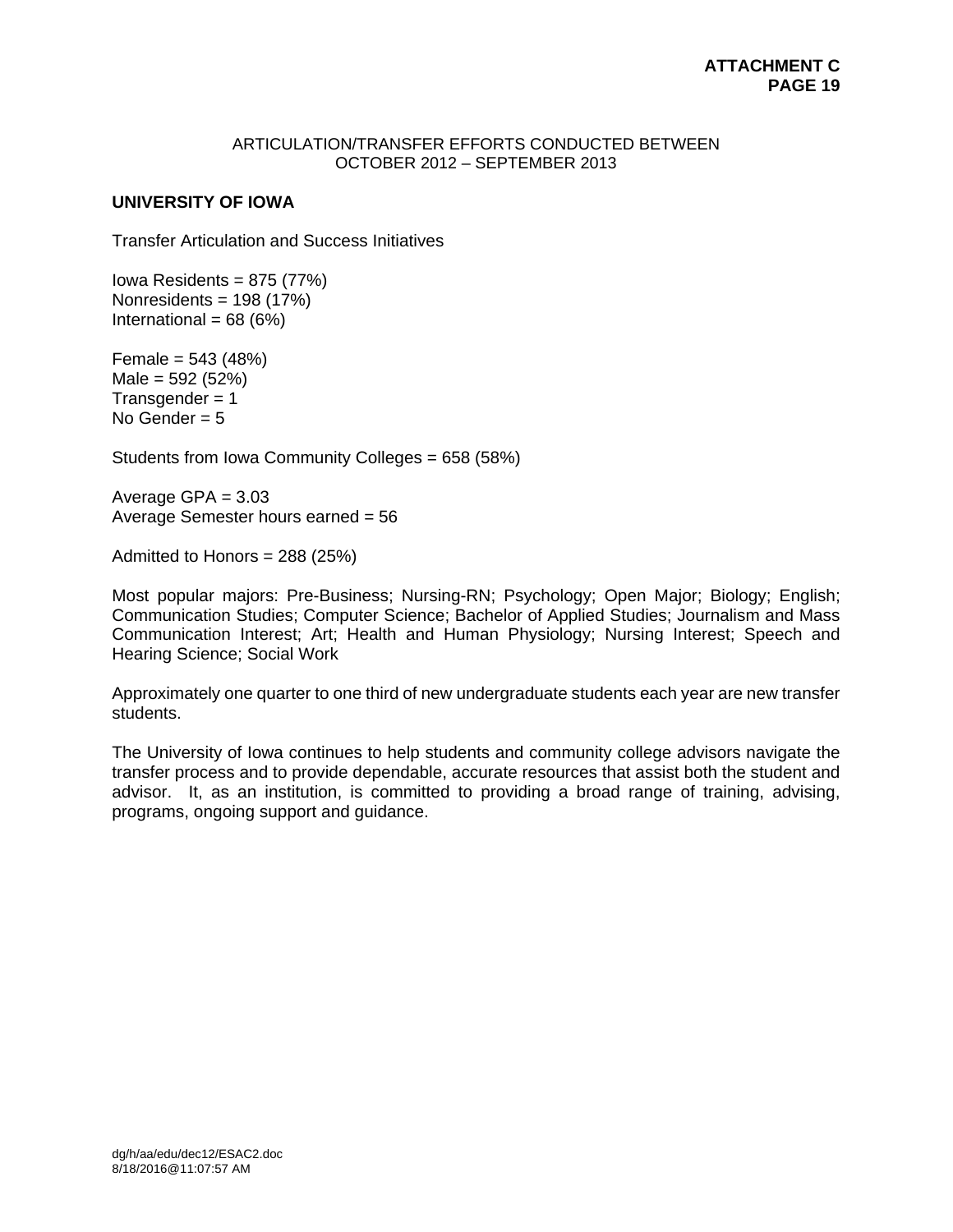Transfer Articulation and Success Initiatives:

# 2 Plus 2

The University of Iowa established a 2 Plus 2 Guaranteed Graduation Plan for Iowa Community College students in 2006. It is similar to the Four Year Guaranteed Graduation Plan for incoming first-year students. The purpose of the 2 Plus 2 Plan is to encourage long range planning, ease student transition, and improve access, success, and degree completion.

Students meet graduation checkpoints for select majors during their first two years at the community college and their final two years at the UI.

Benefits of the 2+2 Program include:

- Guaranteed graduation in four years
- Access to 2 Plus 2 advisors
- Access to an updated degree evaluation on the UI Admissions web portal (Admission Profile)
- UI email address
- **•** University ID
- Access to UI Libraries
- Free Wi-Fi access
- Student discounts to university athletic & cultural events
- Regular newsletters with important university announcements
- Discounted memberships to campus recreation and wellness facilities
- Access to the Pomerantz Career Center including internship information, career exploration and guidance

The following majors have been added to the Guaranteed Graduation Plan during the past year:

- Theatre
- International Relations

# LACTS

Participate in the Liaison Advisory Committee on Transfer Students (LACTS). LACTS has six voting members including three representatives from the community colleges and a representative from each of the public universities. It is an ongoing advisory committee that has an active role in facilitating transfer.

# Articulation Conferences

Participate in Annual Statewide Regents Articulation Conferences including most recently Music, Computer Science and Rhetoric/English Composition and Speech, and the LACTS Annual Articulation Conference to reaffirm the state wide articulation agreements between the Iowa community colleges and Regent universities.

# Articulation Agreement between Indian Hills Community College and the University of Iowa Associate of Science in Engineering to Bachelor of Science in Engineering

This agreement provides students who have earned an Associate of Science in Engineering the opportunity to complete a Bachelor of Science in Engineering at Iowa. Any IHCC student who has earned an Associate of Science in Engineering is guaranteed that Iowa will accept designated freshman and sophomore credit hours and general education credits required for the Engineering degree. Iowa will apply such to the Bachelors of Science in Engineering degree in a manner consistent with the treatment of native students.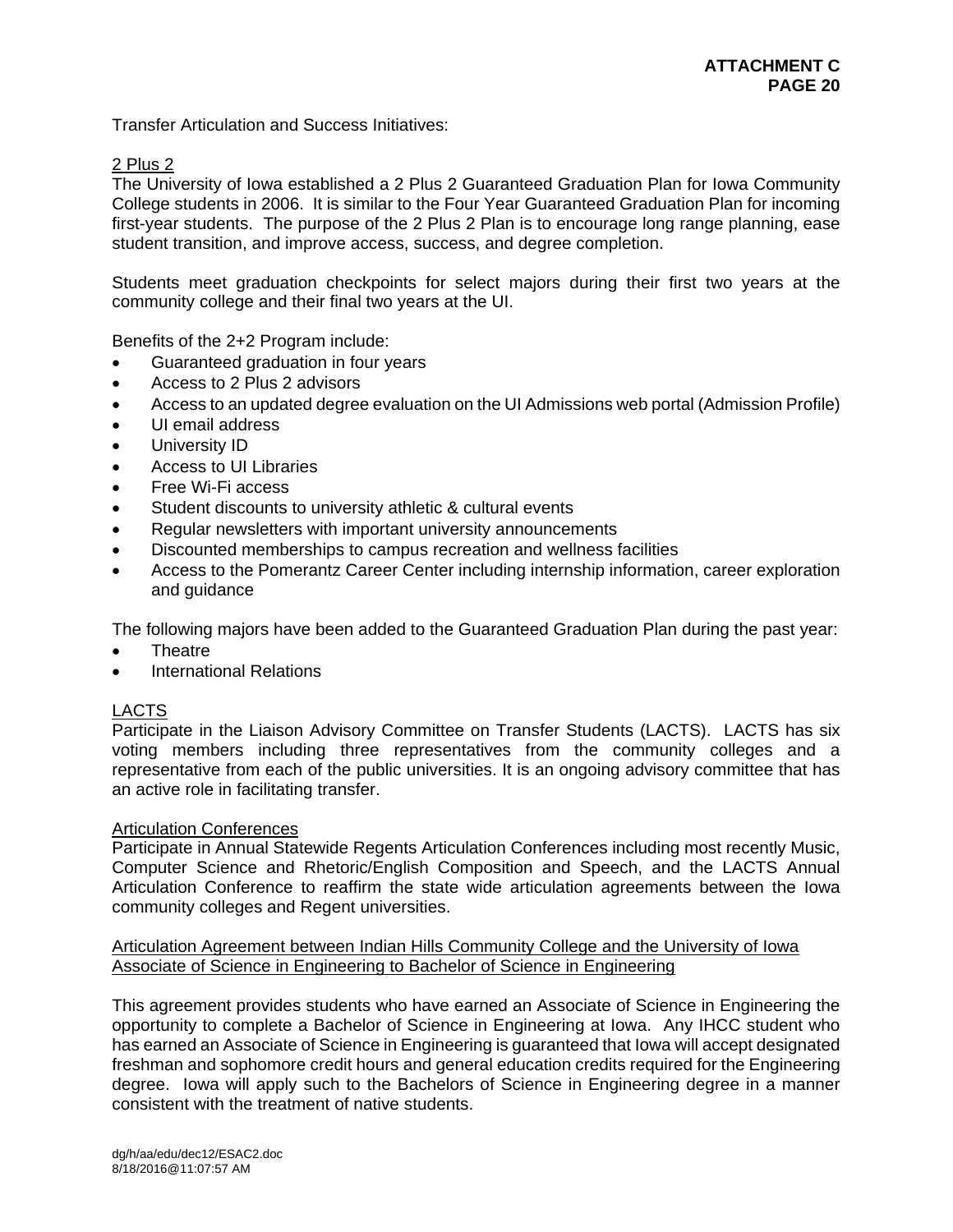# Online Transfer Articulation Tools

The university works hard to maintain up to date transfer articulation websites and advising aids, including:

 Transfer Course Equivalency Guide: https://isis2.uiowa.edu/isis2/courses/transfer/sisearch.page Transfer course equivalencies for commonly transferred courses. The UI has also has purchased and is implementing the redLantern software, u.achieve, as the new degree evaluation and transfer course equivalency system. u.achieve is a comprehensive system that allows students to plan courses and create "what if" degree audits. It is designed to create a clear picture of the degree requirements necessary for

graduation.

I-Chart: https://www.maui.uiowa.edu/maui/pub/admissions/ichart/ichart.page

Transfer planning resource provided so Iowa Community College students can explore how their classes transfer into majors at The University of Iowa.

- On-line advising aids and transfer pathways for students wanting to begin the coursework at an Iowa community college. Provides important advice on what courses to take prior to transferring, prerequisites, general education requirements, competitive admission, etc…
	- University faculty and staff from across campus have collaborated to develop over 60 new information and advising templates that are now posted to our Transfer Planning Resources website. These were developed so that students can more easily plan for the future, take appropriate courses, transfer at the right time and get connected earlier with appropriate faculty and staff.
- Articulation agreements between The University of Iowa and Iowa's community colleges are detailed in *The Public Connection: A Report on the Statewide Articulation Agreements between Iowa's Community Colleges and the Regent Universities*

# Iowa Community College Arts and Science Dean's Meetings

Attend quarterly meetings with the Iowa Community College Arts and Science Administrators. Discuss issues that affect transfer students, the Regent institutions & the Iowa Community Colleges (September, November, February, April).

# Advisor Training

Host on and off campus training sessions throughout the state for community college advisors. Provide the tools and knowledge necessary to effectively advise their students.

# Transfer Listserv

Host a state wide transfer advisor listserv to provide an easy means of communication between university and community college personnel.

# Iowa Update

Distribute updates via the *Iowa Update* Newsletter to community college staff. *Iowa Update* is produced by The University of Iowa Office of Admissions for high school and community college educators. There is also an online edition. Community college advisors can request weekly updates to supplement the printed *Iowa Update*. Electronic updates can be shared via e-mail or RSS feed.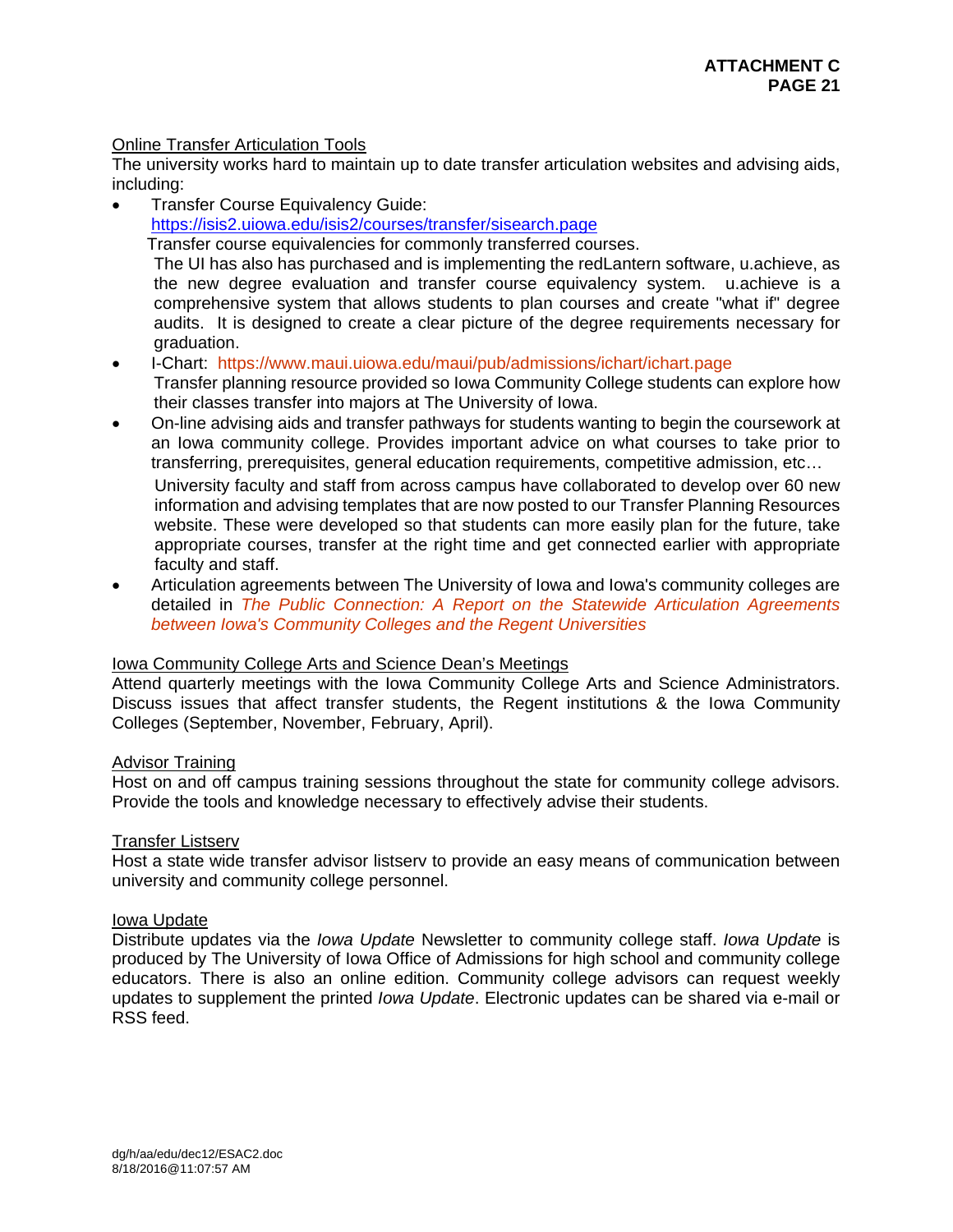# Academic Performance Reports

Distribute GPA reports each semester to each Iowa community college that shows how their students are performing at the University of Iowa compared to other Iowa community college transfer students and native University of Iowa students.

# Campus Programs

Host a variety of on-campus programs to assist students preparing to transfer:

- Transfer Visit Day Programs (four each Spring, three each Fall)
- Multicultural Visit Day (November)
- Tippie College of Business Transfer Preview Day (December)
- Explore Engineering (October, December, January, February, March, April)
- Daily individual student visits during the week
- Saturday Visit Programs (Fall, Spring and Summer)

# Transfer Travel

Visit every Iowa Community College each semester. Meet with faculty, staff and students to discuss university programs, policies, requirements and resources available to students.

Participate in each of Kirkwood Community College's 2013 Summer Orientation Programs. General advising information provided as well as discussion of 2 Plus 2 Plan.

# Off-Campus Student Advising

Advise students one on one regarding course selection, university policy and admission procedures prior to admission via phone, on campus appointments, off campus appointments, email, and instant messaging conversations.

Fall 2012 community college advising visits: 18 advising visits (146 individual student advising appointment options)

Spring 2013 community college advising visits: 18 advising visits (146 individual student advising appointment options)

#### Spring 2013 Next Step Iowa Events

4 advising visits (72 individual student advising appointment options)

# Social Media

Provide social media as venue through which prospective transfer students and parents can ask questions and make meaningful connections before and after they arrive on campus. Students receive important information and they make connections which makes them more likely to persist once they enroll.

# Transfer Think Tank

A group of faculty, staff and students from across the university who have an interest in the transfer student experience meet to discuss existing areas of transfer student support and resources on campus and explore what additional efforts may be beneficial for this population.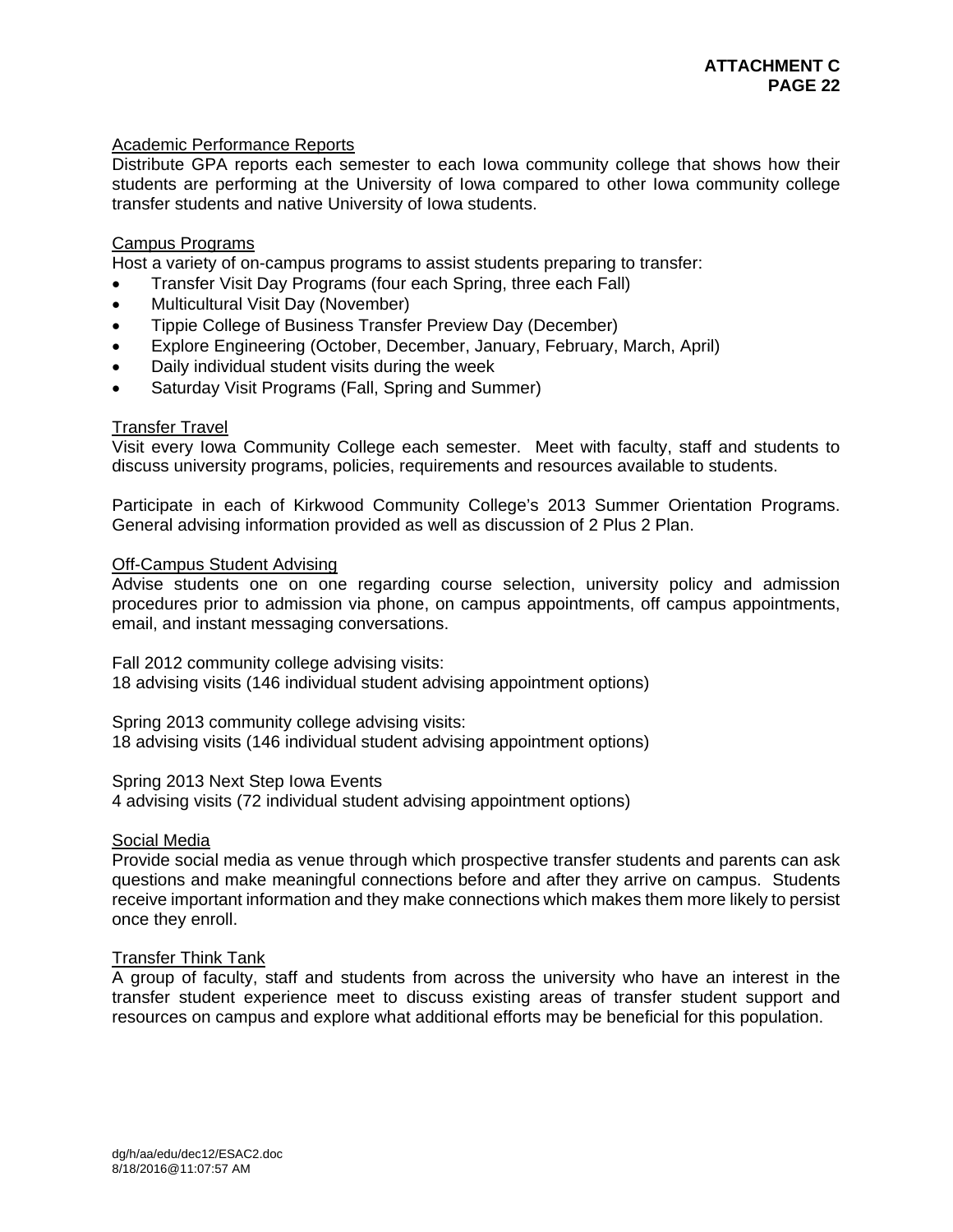# Transfer Transition Course

The university offers a Transfer Transition Course that is designed to increase retention, ease the transition to the University, and help those students feel comfortable in their new environment.

# Living Learning Communities

In the 2010 strategic plan, the University of Iowa set a goal to expand residence-hall-based livinglearning communities to the point where every new student could participate. In Fall 2013, all incoming students who chose to live on campus were required to join a living-learning community (LLC) of their choice.

LLCs are residential communities that connect students with common goals or interests. Some LLCs have a connection to a specific major—engineering, for example, or business. Others focus on topics like photography, music, or leadership. All set out to provide a sense of community and a close network of peers that make a big university feel smaller. The overarching goal behind the program is to increase retention and help students make the rigorous academic transition and social connections to achieve a sense of belonging. Students were required to choose their top five learning communities from a list of different options including some specifically for transfer students.

# Transfer Student Success Initiatives

The University of Iowa implemented a set of specific, targeted interventions that will help transfer students adjust more effectively. These initiatives were designed to assist transfer students in making academic and social transitions, to more fully introduce them to campus, and to enhance their opportunities for success upon transfer. They address two primary aspects of transfer student success: 1) academic support and 2) social integration into the institution.

# Kickoff at Kinnick

Fall 2013 was the first year transfer students participated. This welcome event introduced transfer students to university traditions as a first step to the On Iowa! immersion program. Transfer students were invited to an 'exclusive' welcome event in the Kinnick Press Box. This event served as an opportunity to connect transfer students with their peers as well as provide information on academic resources and ways to get involved at Iowa. The event was also used to promote other initiatives such as PICK ONE!, the transfer mentoring program, and Community 234 (an oncampus housing option tailored to transfer students).

# On Iowa!

Fall 2013 was the first year transfer students participated in On Iowa!, an immersion experience for new students. On Iowa! provides a comprehensive introduction to University life, including the skills necessary to be a successful University of Iowa student within and beyond the classroom. During On Iowa!, students build connections with new and current students, learn about University history and traditions, and become familiar with the expectations of The IOWA Challenge. They learn about what to expect academically, and how to be successful at Iowa. We also emphasize setting goals, staying safe and healthy, and getting engaged on campus.

# PICK ONE!

The PICK ONE! program as a means to better communicate the importance of early, meaningful co-curricular involvement to new students. Students are encouraged to pick an activity to get involved in during their first semester, which helps with social integration purpose and potentially supports seamless learning as students learn both in class and in their PICK ONE! experience. Students may choose an opportunity in campus employment, student organizations, fraternities/sororities, honors, intramural/club sports, leadership, multicultural,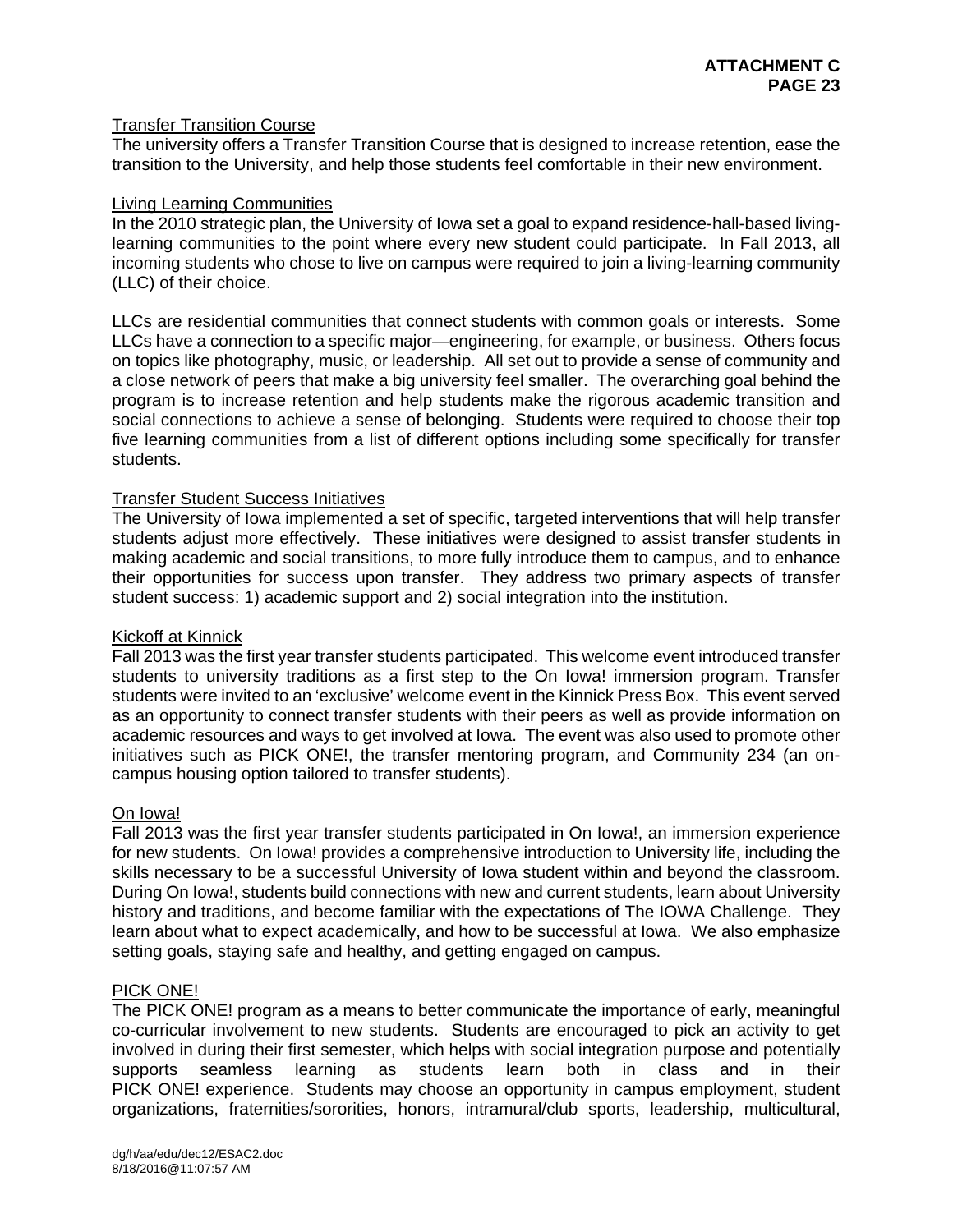performing arts, or service outside of the classroom. Direct marketing and inclusion of PICK ONE! in transfer orientation can be targeted at their specific needs; for instance, many are entering a major and would benefit from getting involved in an academic student organization tied to their career aspirations.

# Mentoring

Navigating the environment of a new campus can lead to unintended barriers to success for transfer students. The UI has developed a cadre of peer mentors who will meet periodically, 1:1, or in small groups (ratio of no more than 3 mentees to one mentor) to answer questions, support transition, and refer students to appropriate resources. Quick questions may be answered via phone or text. Mentors will serve as "transfer ambassadors" for students, will greet new students during transfer orientation, organize study sessions, and act as a general resource/guide for their mentees.

# Virtual Success Center

Students like to be able to access answers to their questions when they have them vs. when campus offices are open. The university is creating a cohesive, student-friendly transfer resource website. The website will provide links and information relevant to transfer students and could include brief (45 seconds to 1 minute) videos of successful transfer students answering frequent transfer questions (best places to study on campus, how to access tutoring, etc.).

# SWAT (Study Workshops And Tutoring) Workshops Transfer Edition

The SWAT program is preparing a workshop series specifically for transfer students in the second and third week of classes. Topics include: navigating academic resources, being engaged on campus, and tours of the library resources. Participants will be encouraged to participate in the general academic skills workshops which begin the fifth week of classes. Topics include time management, test anxiety, and stress management.

# Division of Continuing Education

The UI Division of Continuing Ed also has a long history of working with the Iowa Community Colleges.

- RN to BSN satellite branches at various Iowa Community Colleges
- Joint appointments with Western Iowa Tech CC and North Iowa Area CC

The Division of Continuing Education has developed partnerships with a number of community colleges in Iowa. These partnerships provide opportunities for students to complete an associate's degree from their local community college, and then take University of Iowa course work online to earn a bachelor's degree.

The following degree programs are currently available:

- Bachelor of Business Administration
- Bachelor of Art in Social Work (BASW) (Des Moines area)
- RN-BSN
- Bachelor of Applied Studies (BAS)
- Bachelor of Liberal Studies (BLS)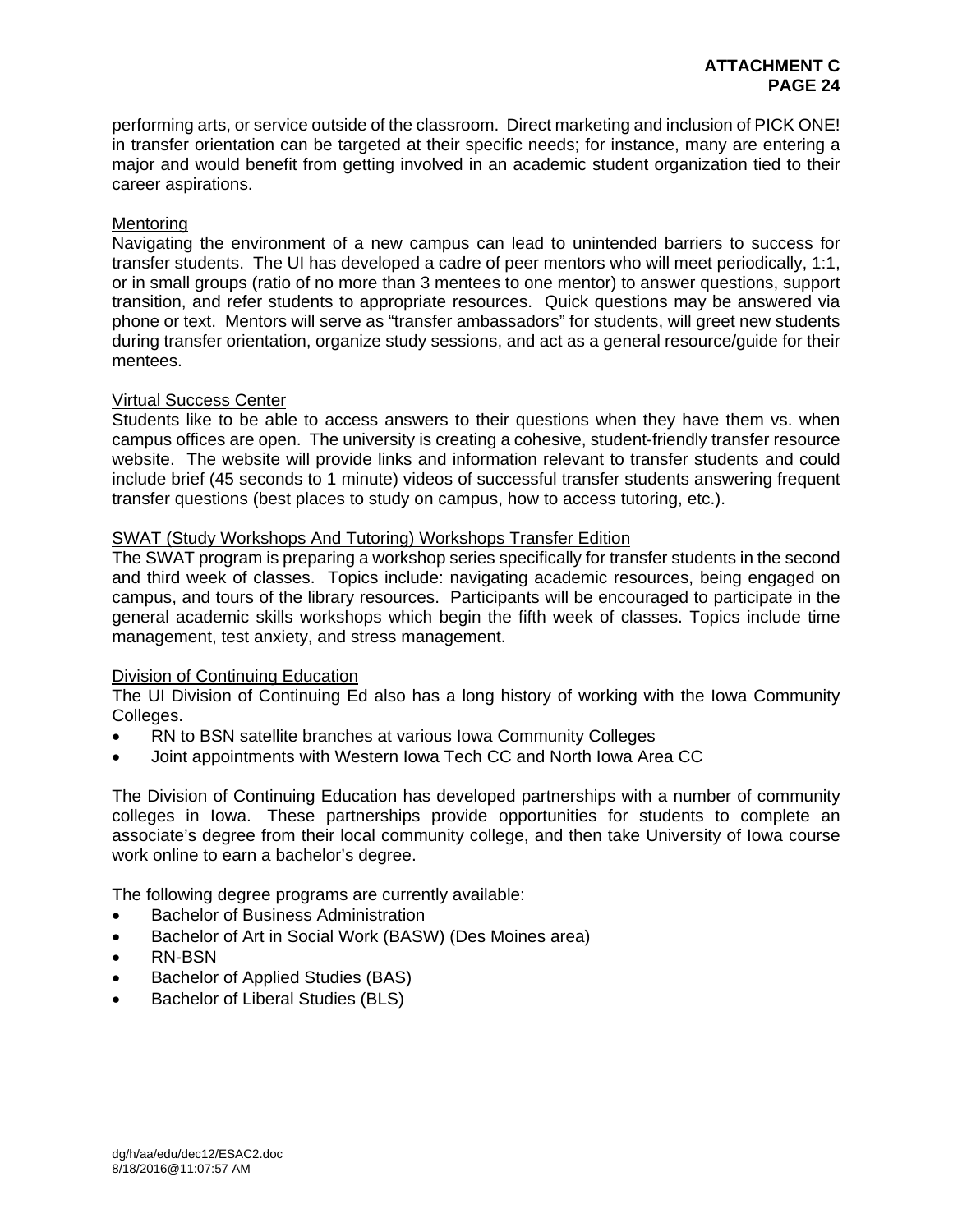Students in the BAS & BLS degrees may choose from eight different tracks.

- Entrepreneurial Management (certificate)
- Nonprofit Management (certificate)
- Public Health (certificate)
- **•** General Studies
- Creative Writing\*
- Human Relations\*
- Justice Studies\*
- Political Science\*

\*Under review for the BAS starting Spring 2014.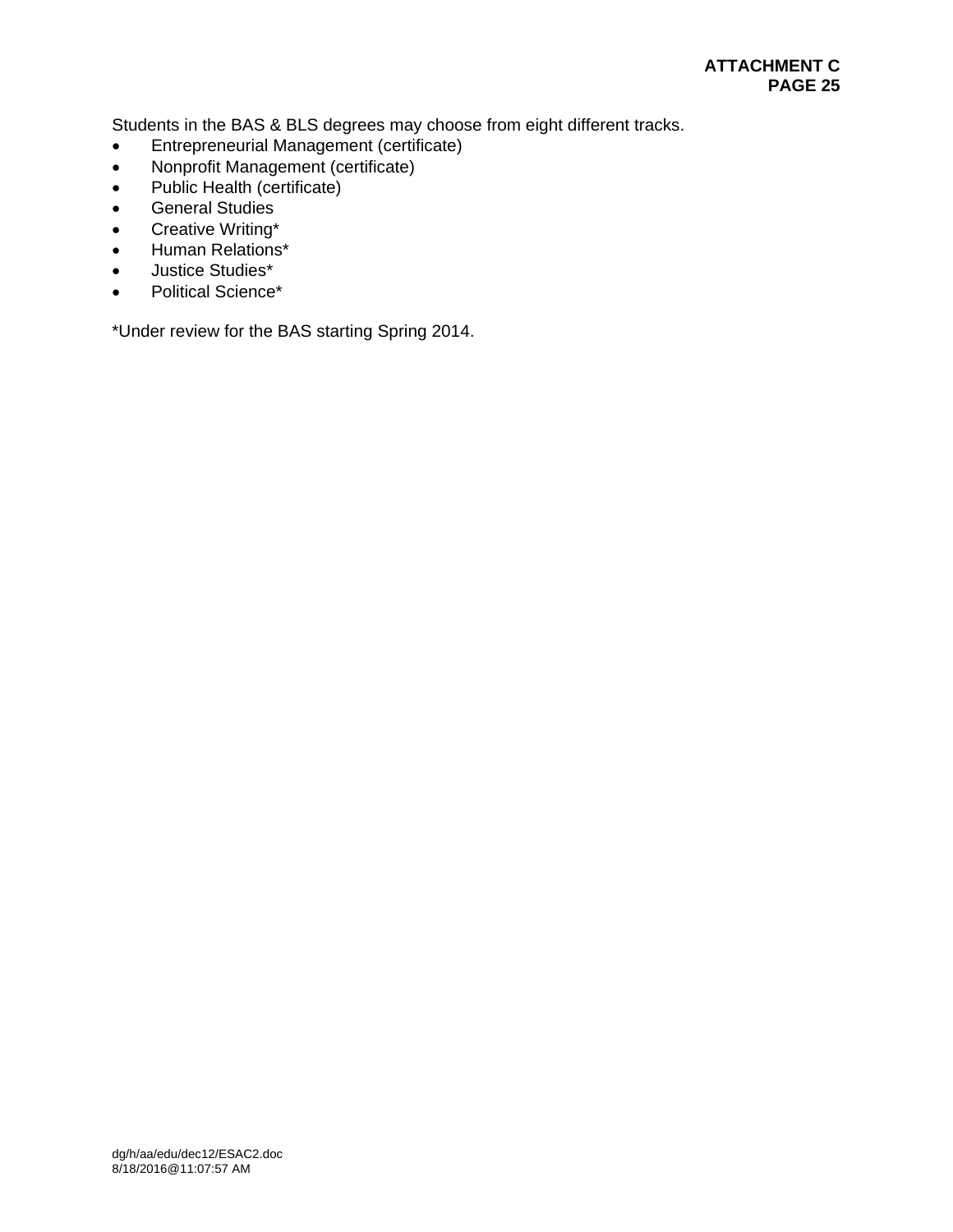# **IOWA STATE UNIVERSITY**

# **Enrollment**

Iowa State enrolled 2,042 new fall 2013 transfer undergraduates – the eighth straight year of transfer enrollment growth and the largest transfer class on record at Iowa State University. Of the 2,042 new transfer students, a record 1,214 came from Iowa's community colleges. Nearly one of every four undergraduates enrolled at Iowa State is a transfer student. This fall Iowa State has 6,796 undergraduate transfer students enrolled. Iowa State's transfer enrollment growth is the result of Iowa State's ongoing commitment to transfer students. This investment of time, resources, and energy into the transfer enterprise, along with excellent academic programs and co-curricular programs allow transfer students to be successful at Iowa State.

# **Summary of Transfer and Articulation Activities**

Iowa State continues to participate in a full complement of annual and on-going partnership, articulation and outreach activities designed to strengthen our relationship with Iowa's community colleges and support as seamless a transfer as possible for our students.

Examples include:

- The Admissions Partnership Program (APP) www.admissions.iastate.edu/partnership/
- Hundreds of individual program and course articulation agreements with Iowa's community colleges
- Numerous on-going ISU and Iowa community college faculty-to-faculty collaborations and conversations resulting in articulation agreements, transfer plans, transfer activities, and student success
- Visits to every lowa community college campus multiple times annually by transfer admissions counselors
- Regular communication with and advising to transfer students who have inquired about, applied for, and/or accepted admission
- Campus visit opportunities designed exclusively for transfer students
- Campus visit opportunities designed for multicultural transfer students with a special focus on multicultural opportunities and resources available at Iowa State University
- Living learning communities available exclusively for or open to transfer students in various majors
- Maintenance of up-to-date transfer and articulation Web sites, including the following:
	- o Transfer In Iowa at www.transferiniowa.org/
	- o TRANSIT, Iowa State's on-line transfer articulation system transit.iastate.edu/<br>
	o Course equivalency quides and transfer plans can be foune
	- o Course equivalency guides and transfer plans can be found at www.admissions.iastate.edu/equiv/index.php or on www.transferiniowa.org/
- Participation in the Liaison Advisory Committee on Transfer Students (LACTS)
- Participation in the quarterly Iowa Community Colleges Arts and Sciences Administrators meetings
- Participation in the 2013 Annual Statewide Articulation Conference and various statewide articulation meetings sponsored by the Iowa regent universities and Iowa community colleges
- Provided leadership for the College of Agriculture and Life Sciences annual meeting.
- Ongoing articulation efforts led by the Iowa State University Articulation Coordination Council, which is chaired by the Associate Provost for Undergraduate Programs. This Council meets regularly to identify opportunities for new and improved articulation.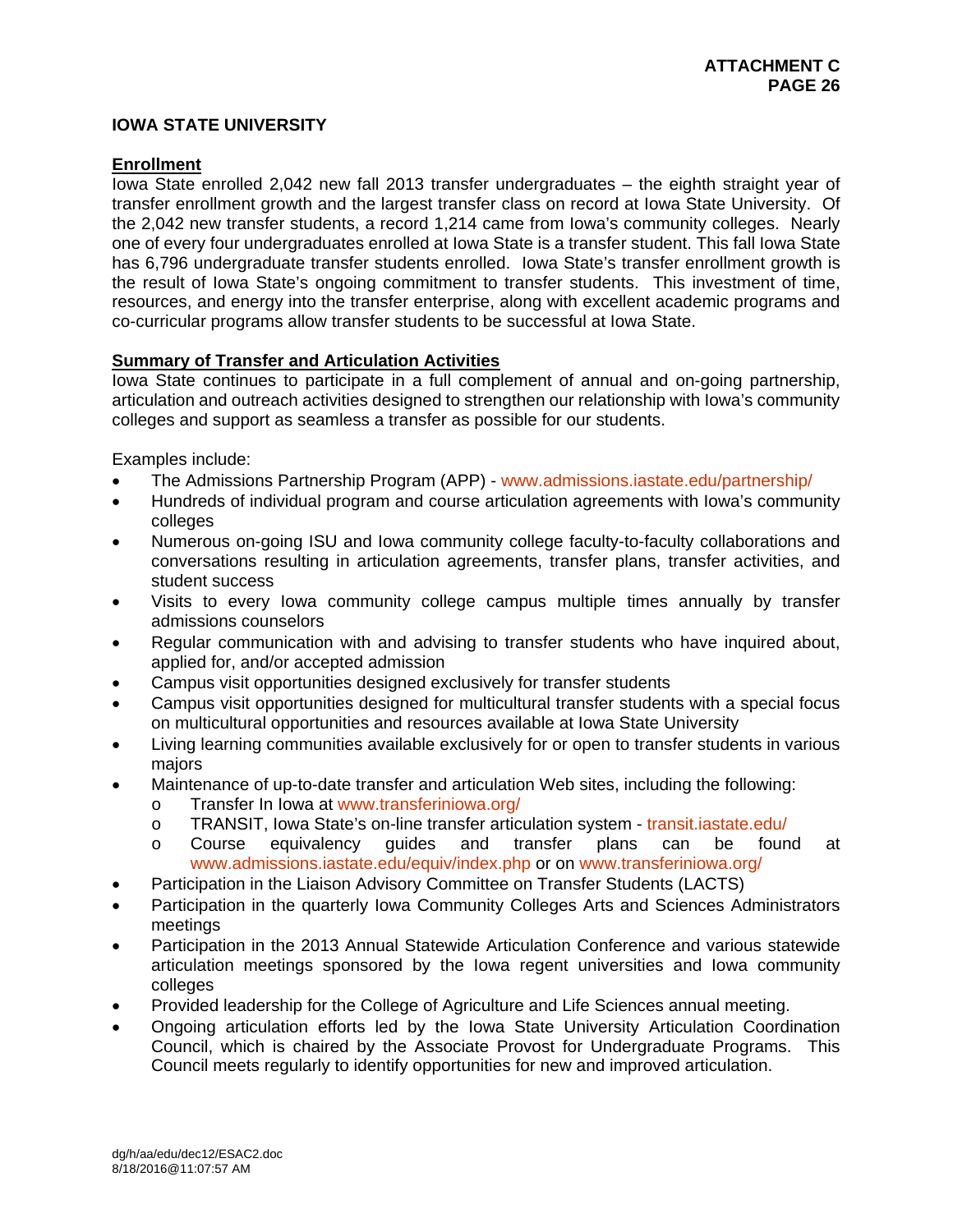- *TRANSFER*mation, a two-day transition program designed for new entering transfer students to help prepare them to transfer successfully and integrate into the Iowa State University family. *TRANSFER*mation engages nearly 450 new students
- Continued the Transfer Admissions Ambassadors program, connecting prospective transfer students with currently enrolled transfer students.
- Hosted the *Iowa Community College Iowa State University Presidents' Summit and Academic Leaders' Roundtable* in December 2012. This meeting also provided a forum for discussion on collaborative opportunities.

In addition to this list of on-going transfer activities, the following are highlights of transfer and articulation initiatives during the time period October 2012 through September 2013.

# **Reverse Credit Transfer Agreement**

The Reverse Credit Transfer Agreement is a partnership developed by the Board of Regents and Iowa's public universities in close collaboration with Iowa's community colleges to facilitate the transfer of credits back to one of Iowa's community colleges for the purpose of providing an opportunity for students to attain a degree, diploma or certification. Information about this Agreement can be found at www.transferiniowa.org/reverse credit transfer.php Iowa State University has 516 currently enrolled students participating in this program.

# **Iowa State University's Admissions Partnership Program (APP)**

Iowa State's Admissions Partnership Program (APP) celebrates seven years of providing a more seamless transfer experience for Iowa's community college students.

Highlights include:

- Since program inception in fall 2006, a total of 2,588 students, including 345 US minority students and 36 international students, have participated in APP representing all 15 community colleges.
- As of September 30, 2013, there are nearly 500 active participants in APP. A total of 1,227 have matriculated to Iowa State University since the start of the program in 2006.
- Nearly 70 APP students are living in Iowa State residence halls this fall. Our APP admissions process provides for early acceptance into APP for those students wanting to live in Iowa State housing.

Benefits include:

- Guaranteed admission to Iowa State provided requirements are met
- Personal academic advising and mentoring
- Degree planning to ensure timely graduation, including receipt of a real-time degree audit showing how credits will transfer and apply to ISU major
- Free transcript exchange between the community college and Iowa State
- Special early orientation invitation
- Option to lock-in bachelor's degree requirements with the same status as a student who enrolls as a first year student direct from high school
- Option to live in Iowa State housing at student rates
- Student discount prices for cultural and athletic events with paid activity fee
- An Iowa State Student ID (ISUCard) and e-mail account
- Exclusive transfer newsletters with career planning tips and information about campus news and events
- Access to libraries, learning communities, career exploration opportunities, clubs, and recreational facilities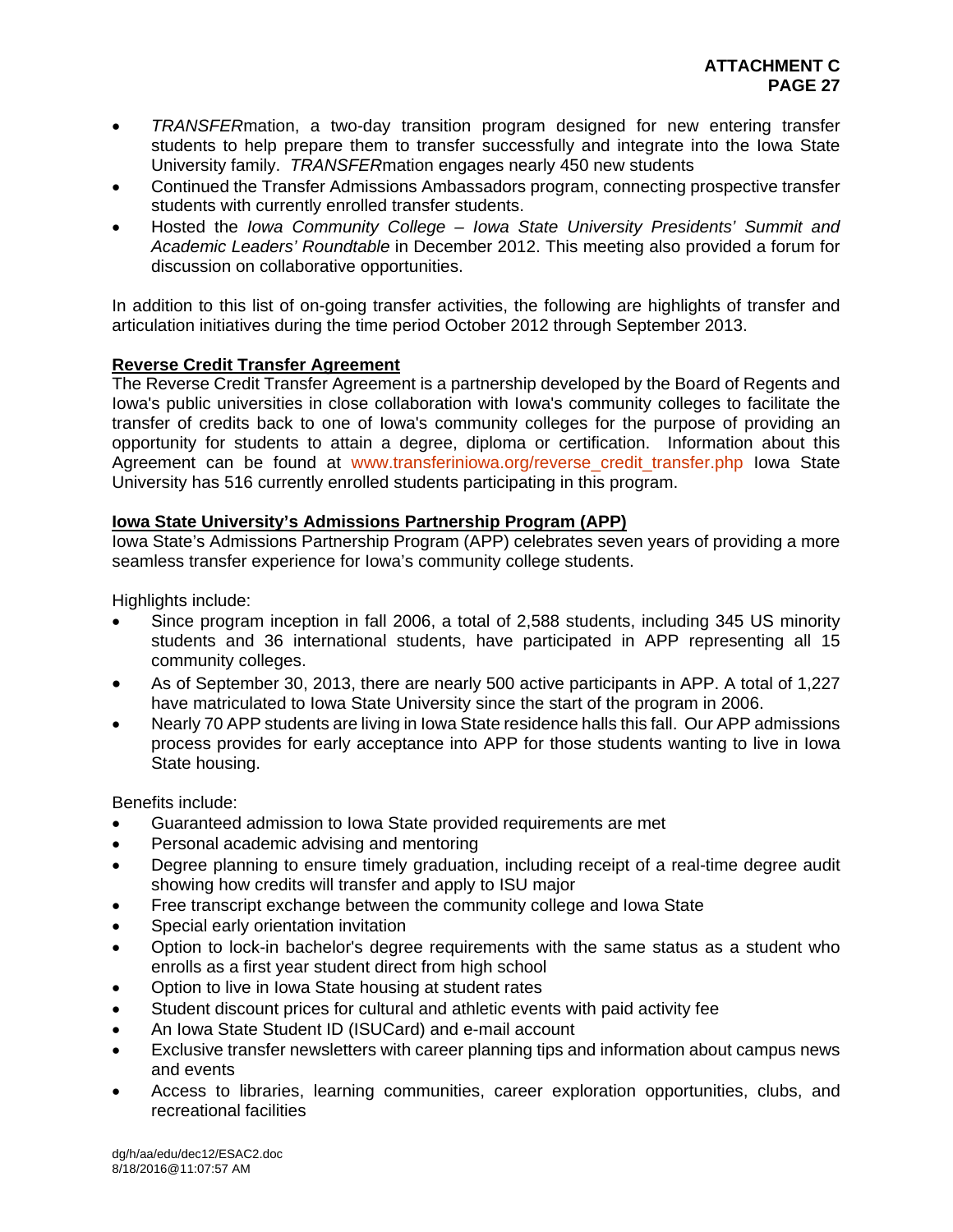# **Articulation Web Sites**

Transfer students now have access to numerous on-line planning resources, some of which include: www.transferiniowa.org

- https://transit.iastate.edu/
- www.admissions.iastate.edu/partnership/
- www.admissions.iastate.edu/equiv
- www.admissions.iastate.edu/transfer/transfer\_plans.php

# **Articulation Meetings**

Iowa State University provided leadership to the planning and delivery of three academic discipline meetings during 2012-2013. Two- and four-year university and college faculty and staff participated in these meetings.

# **Agriculture Statewide Articulation Meeting**

On June 25, 2013, Iowa State University's College of Agriculture and Life Sciences (CALS) hosted its second annual Statewide Agricultural Sciences Articulation and Partnership Workshop, at the FFA Enrichment Center on DMACC's campus, bringing together post-secondary faculty and administrators who deal with agriculture and natural resources. The curricular focus for the 2013 workshop included Agronomy, Horticulture, Animal Science, and Agricultural Business. Goals included improving curricula, enhancing articulation, and building strong partnerships among Iowa's post-secondary agriculture faculty and administrators to help us prepare science and technology talent for Iowa's agriculture industries.

Specific objectives for this meeting included:

- Improving articulation and transition processes for agriculture and natural resources students who begin their education at a community college
- Sharing lessons learned related to curriculum
- Reviewing the community college course numbering system

Courses reviewed included:

- Economics 230 and 235
- Horticulture 120 and 221
- Agronomy 154
- Animal Science 225, 226, and 270

The goal of the planning committee, comprised of two- and four-year agriculture education leaders, is to create an event that is a model for the U.S. by establishing a highly effective, integrated, state-wide system of science and technology education in the fields of agriculture and natural resource sciences.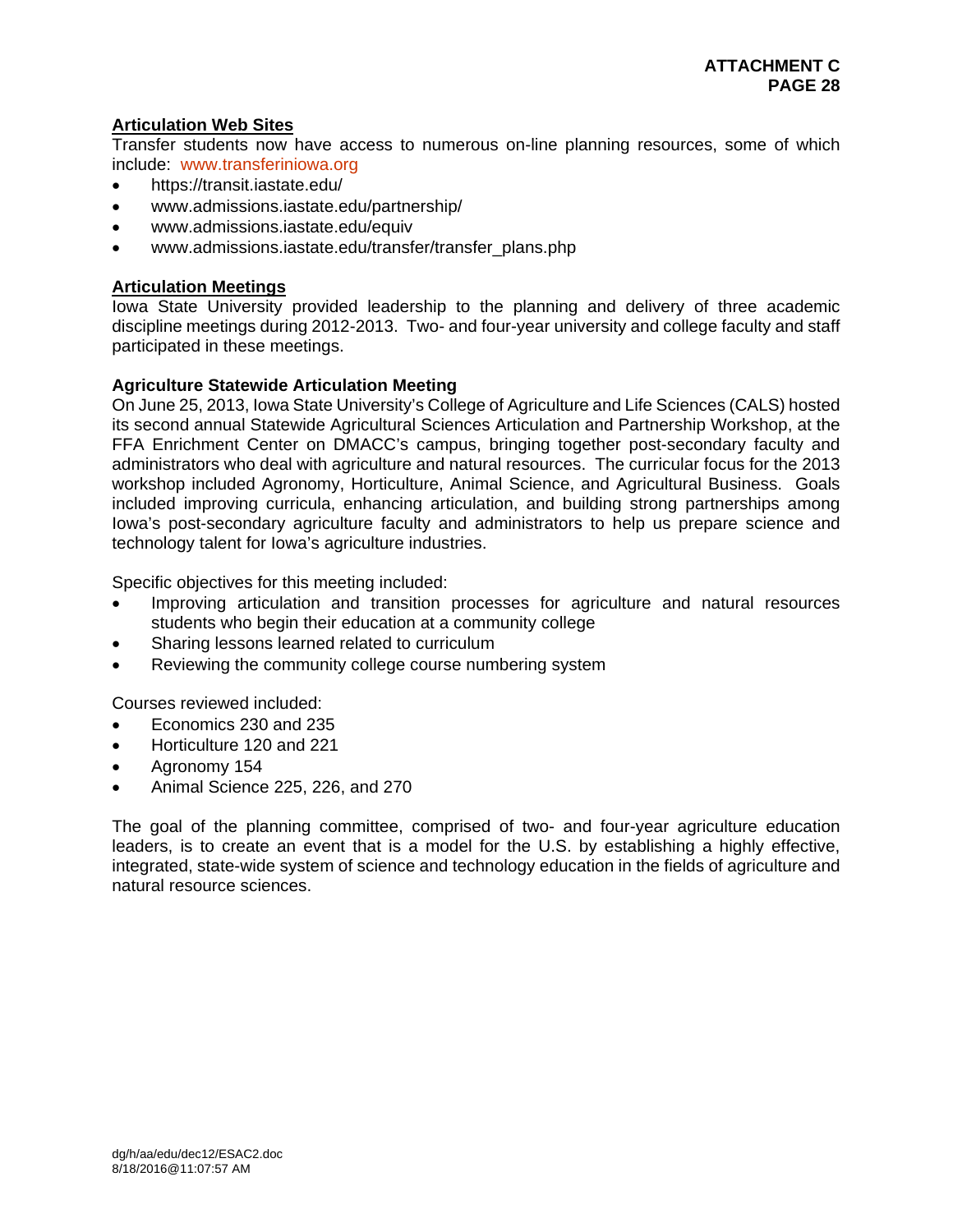# **Arts and Sciences Administrators Annual Articulation Meeting**

Each spring Iowa community college and university faculty and administrators from the arts and sciences convene to focus on articulation issues related to agreed upon academic disciplines. This year's annual meeting was held on February 1, 2013 at the DMACC FFA Enrichment Center, Ankeny and focused on Chemistry, Physics, Music, and Computer Science. ISU faculty and administrators participated in each of these meetings and ISU faculty led the planning and delivery of the discipline meetings in Chemistry and Physics.

**Chemistry:** Iowa State Faculty facilitated the Statewide Articulation Conference discussion on Chemistry in February 2013. This was their second meeting. Discussion topics included:

- AP courses, exams and policies for awarding credit,
- Overview of dual enrollment policies, accreditation, and quality control for Chemistry courses,
- Overview of Chemistry placement policies, and
- Plans for maintaining on-going discussions with the group.

**Physics:** Iowa State Faculty facilitated the Statewide Articulation Conference discussion on Physics in February 2013. This was their second meeting. Discussion topics included in-service professional development for High school Physics teachers, course syllabus alignment.

**Music:** Iowa State Faculty participated in the Statewide Articulation Conference discussion on Music in February 2013. This was the first meeting of this group. Courses discussed included Music Theory and Music History.

**Computer Science:** Iowa State Faculty participated in the Statewide Articulation Conference discussion on Computer Science in February 2013. This was the first meeting of this group. Discussion focused on first-year /foundational computer science courses.

# **Articulation Agreement Highlights**

Articulation agreements between Iowa State's academic departments and Iowa's community colleges continue to evolve and expand. A few examples of new, continued or enhanced articulation agreements/initiatives include:

**Business –** College of Business faculty and administrators had articulation meetings with representatives from NIACC and DMACC to discuss planned future adjustments to the MIS major and how the community college's IS transfer programs/students might navigate entry into the major more smoothly. This opened the door for further discussion and possible direct articulation, as well as a better understanding of skills taught at both levels in these programs.

**Criminology and Criminal Justice –** The CJ faculty continue discussions with various community colleges to articulate course. These discussions launched in September 2011 after the statewide meeting on Criminology and Criminal Justice. Recent articulation discussions have focus on course articulation agreements.

**Design –**Community and Regional Planning and the Bachelor of Design (B. Des) are working on finalizing several articulation agreements with Ellsworth, Kirkwood and Iowa Central. Discussions will continue next year with DMACC, Scott, and Indian Hills.

**Engineering** – Iowa State's College of Engineering and Iowa Western Community College are working on an articulation agreement between our colleges for Pre-Engineering degree program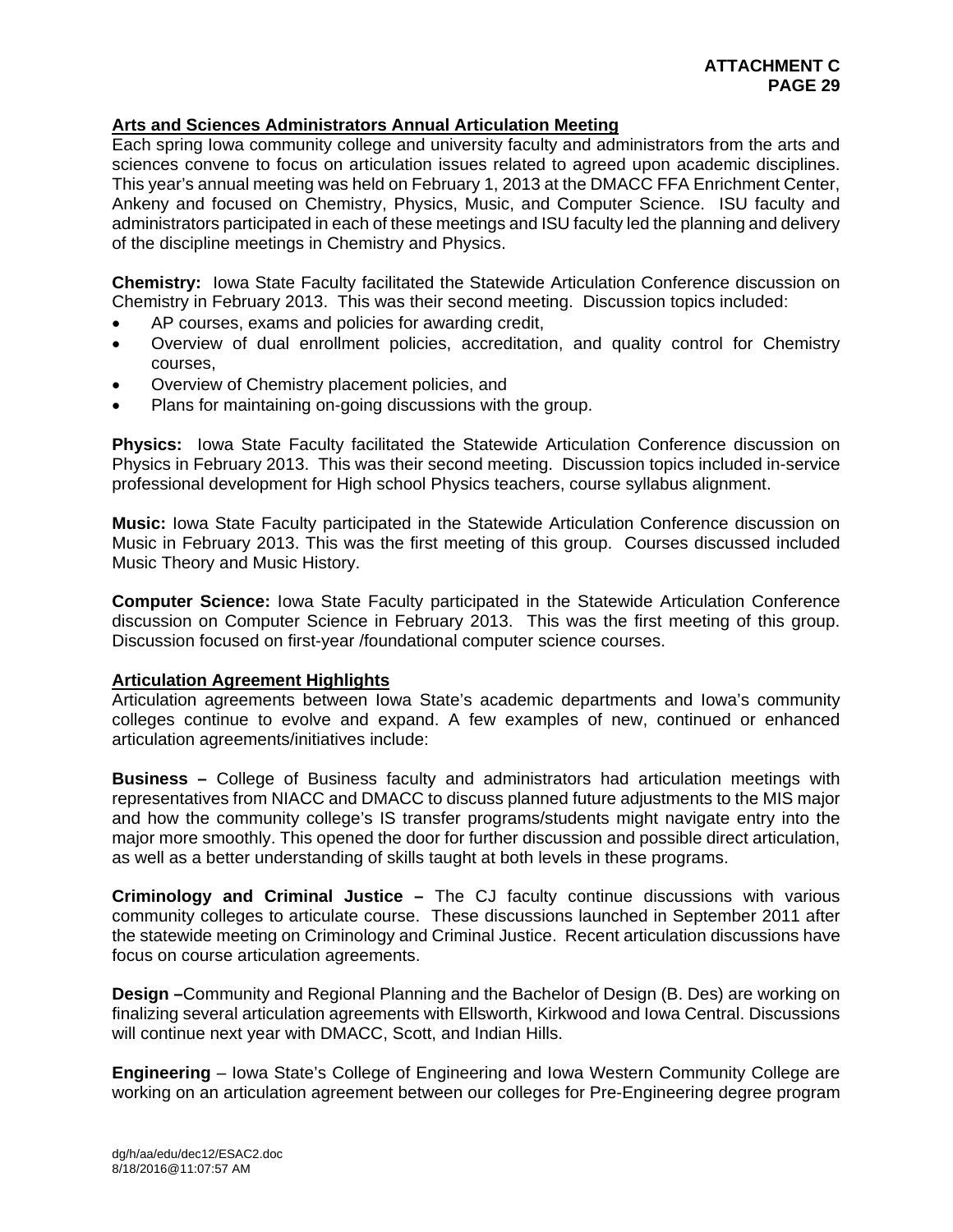at Iowa Western Community College; with an articulated pathway to ISU. We anticipate having a signed agreement in fall 2013. The College of Engineering is also working with Kirkwood Community College to re-visit articulation on several courses recently changed by Kirkwood. Additionally, the college has engaged with Kirkwood to increase communication with the math/science/and engineering department staff and faculty, combined with increasing our presence on the Kirkwood campus at the request of Kirkwood. This has been done in collaboration with Admissions.

**Human Sciences:** The Department of Kinesiology has finalized two program-to-program articulation agreements and one transfer plan with DMACC. Child, Adult and Family Services also completed an articulation agreement with DMACC's Early Childhood Education degree. Discussions are underway with DMACC and Kirkwood to pursue articulation agreements in Apparel Merchandising and Design, Event Management, and Hospitality Management.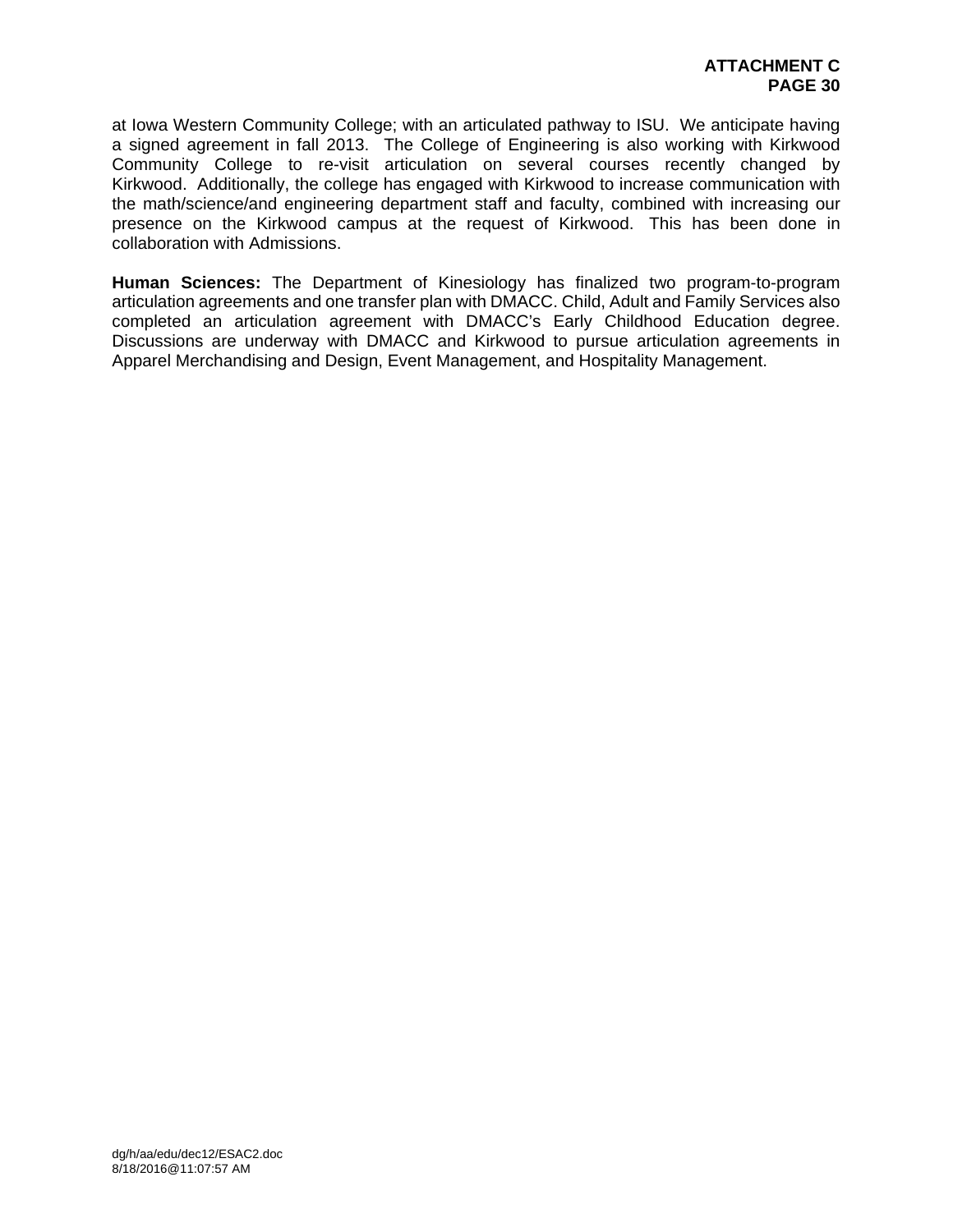# **UNIVERSITY OF NORTHERN IOWA**

The University of Northern Iowa continues its commitment to working with the Iowa community colleges to ensure a smooth transition of students between our institutions. We provide an array of resources and guidance to accomplish enrollment goals. UNI enrolled 912 new transfers in Fall 2013 compared to 985 in Fall 2012. This includes 584 students from Iowa community colleges.

Transfer initiatives include:

- UNI hosted a Leadership Summit for Iowa community college presidents and provosts on October 3-4, 2012.
- UNI faculty and Admissions staff participated in the statewide Annual Articulation Conference on February 11, 2013 in Ankeny. Regent and community college faculty met to discuss issues in Computer Science, Music, Chemistry, Physics and Communications.
- UNI faculty is leading development of the Iowa Communications Transition Guide with the collaboration of faculty from various community colleges and the other Regents universities. This guide is currently in the process of review.
- UNI faculty led the development of the Iowa Chemistry Transition Guide. Numerous faculty from the community colleges and Regents universities contributed to this new tool to assist faculty, advisers and students in planning for successful transfer.
- Faculty from UNI's College of Education and Hawkeye Community College are engaged in articulation discussion about Early Childhood courses.
- Staff participated in the annual Regents Articulation Conference in April to review and reaffirm the eight statewide articulation agreements.
- The Director of Admissions is a member of the Liaison Advisory Committee on Transfer Students (LACTS) as well as the Regents Committee on Educational Relations (RCER).
- The Senior Associate Director of Admissions attends quarterly meetings with the Iowa Community College Arts and Science Administrators.
- Admissions staff attended multiple visit programs at Hawkeye Community College (Experience Hawkeye Days) and Kirkwood Community College (TGIF) to discuss transferability of courses to prospective students.
- UNI's Transfer Coordinator visits each Iowa community college district each year.
- Admissions staff participated in transfer college fairs at the following community colleges: Eastern Iowa Community College District—Clinton, Scott and Muscatine campuses, Des Moines Area Community College-Ankeny and Urban, Kirkwood Community College, Southwestern Iowa Community College, Iowa Western Community College, Western Iowa Tech and Community College, Indian Hills Community College, Hawkeye Community College.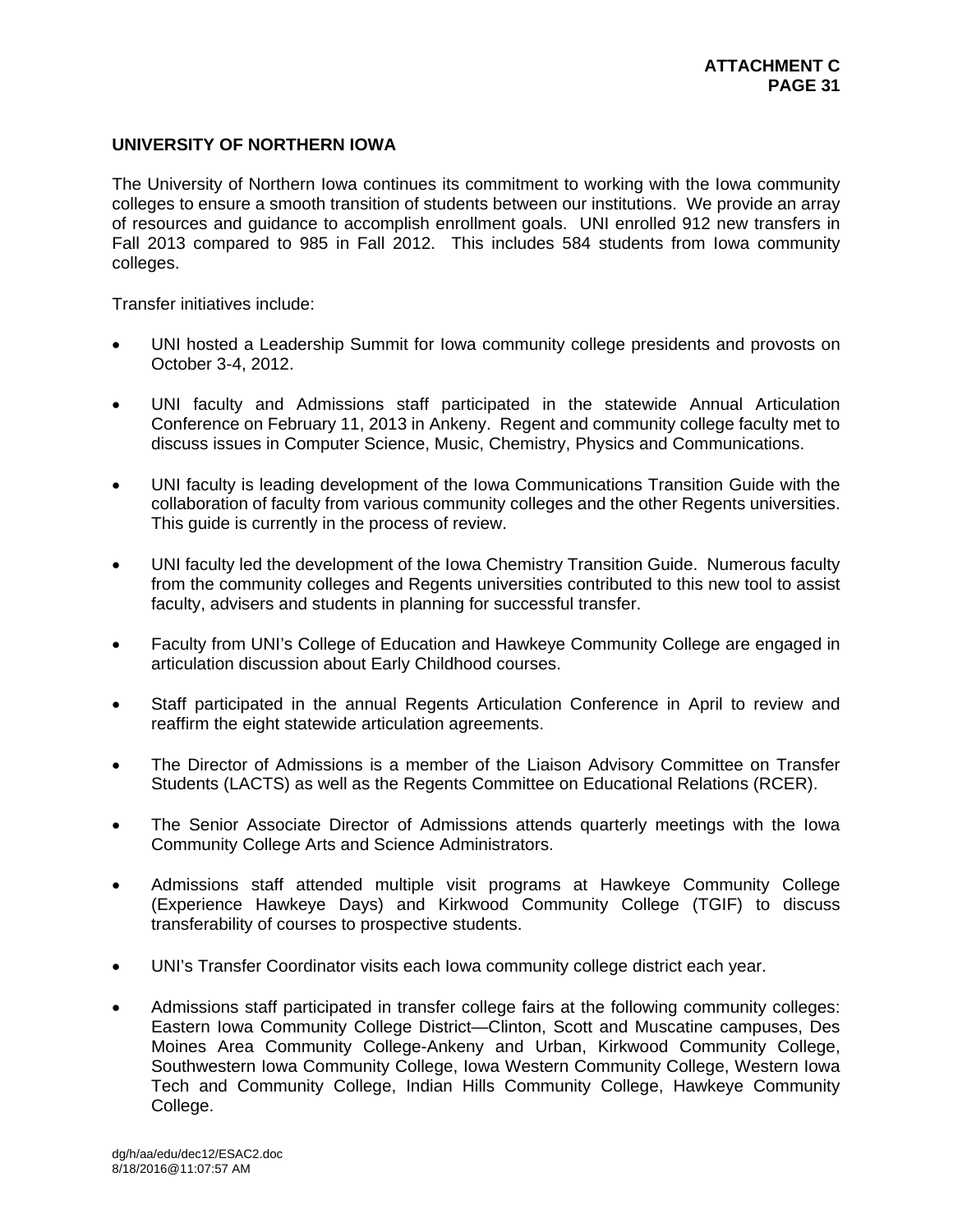- UNI's Transfer Coordinator attended a LGBT specific college fair to reach out to transfer students.
- Both a Transfer Viewbook and a Transfer Academic Viewbook were developed to meet information needs of transfers. Social media was integrated into transfer communication plans with use of Facebook, Twitter and YouTube.
- Transfer articulation websites are maintained with current transfer equivalency and other pertinent information:
	- o Transfer College Course Equivalency List: www.uni.edu/admissions/transfer/equivalency.html.
	- o Transfer Plan-It resource for community college students to use in planning for transfer to UNI and exploring their fit to UNI majors: https://access.uni.edu/cgibin/transfer/transferPlanIt.cgi.
- The Office of Admissions hosts multiple on-campus transfer visit opportunities including Panther Peek Days, Saturday Visit Days and individual visit times throughout the year. Members of the Admission staff provide in-depth advising during individual visits that help transfer students know exactly what they need to complete a UNI degree in their desired major. In February 2013, transfer students were included in UNI Up Close, a visit day specifically for admitted students.
- Transfer students are included in the Student Admission Ambassadors group and are available to provide tours to incoming transfers, serve on student panels for transfer visit days and other types of recruitment efforts. Likewise, transfers are now part of the Student Telecounseling Admission Representatives (STARS) and make phone calls to answer transfer student questions to ease their transition to UNI.
- Visits by international admission staff were made to Hawkeye Community College, Kirkwood Community College, Des Moines Area Community College, Indian Hills Community College and Marshalltown Community College to promote UNI to the international students and to invite them to participate in the International Preview Day held in April 2013.
- New Student Programs hosts mandatory Transfer Orientation programs throughout the year. They also host a "Welcome Transfers" lunch at the beginning of each semester to supplement the Transfer Orientation experience with an opportunity to talk with faculty and staff after the start of classes.
- UNI was involved in the development of the Reverse Transfer Credit Agreement between the community colleges and Regents universities that facilitates the transfer of university credits back to the community college to facilitate student completion of their associate degree, diploma or certification. Transcripts are being delivered to the community colleges at the end of each term.
- UNI hosted a Science, Technology, Engineering and Mathematics (STEM) Conference on July 31, 2013 for area high school counselors and community college faculty and advisers. The agenda included an overview of UNI STEM department expectations for transfer and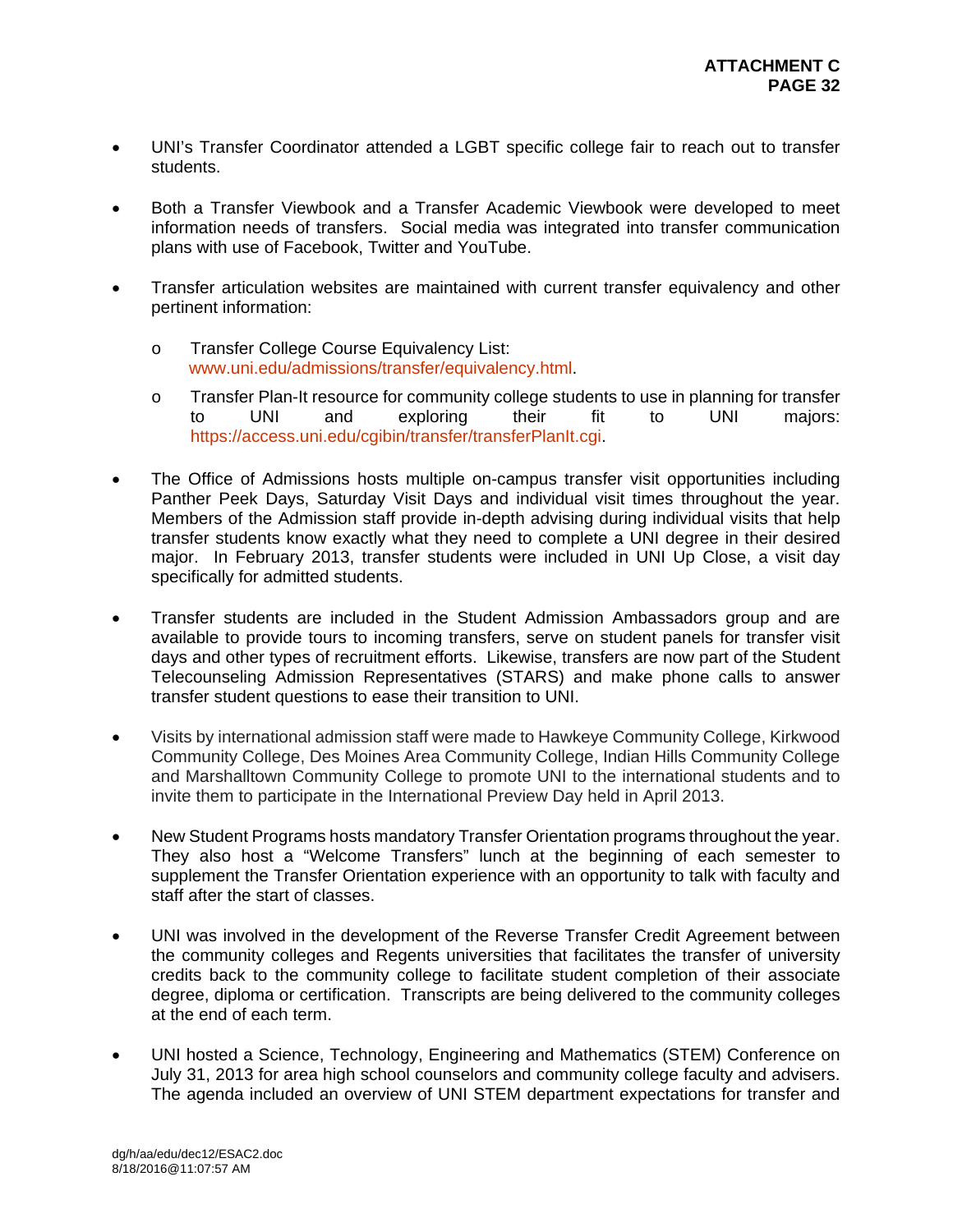first-year students and career opportunities available. The conference increased attendees' understanding about what students need to learn and do to prepare themselves to pursue majors in STEM disciplines at UNI. About 40 people attended the meeting which was made possible by the Iowa EPSCoR grant from the National Science Foundation (NSF).

- UNI has developed three new staff positions:
	- o The new Transfer Admission Counselor position was added in July 2013 to assist in expansion of transfer recruitment efforts.
	- o A new Graduate Assistant position was added in January 2013 and assists with transfer communications and campus visit events.
	- o An Interim Director, Community College Relations position was created at the end of September 2012. The charges to this position is research, review, and investigate institutional community college data as well as conduct extensive interviews of Iowa community college leadership and UNI leadership with a focus on 1) What is UNI doing right with Iowa community colleges, 2) What could UNI be doing better and 3) What should UNI stop doing. Goal: develop a set of recommendations for UNI with respect to improving community college relations, transfer processes, institutional data access, faculty to faculty relationships and institutional culture.
		- The Interim Director has conducted numerous meetings with UNI faculty, staff, administration and transfer students to identify opportunities and challenges
		- **The Interim Director has met with senior community college leaders on their** campuses for open and honest dialogues about opportunities and challenges.
		- The President, Provost and other senior UNI leadership have visited with counterparts at Kirkwood, Hawkeye and NIACC.
		- Articulation discussions have been initiated with Southeastern Community College and UNI's College of Social and Behavioral Sciences.
		- An online searchable database of current articulation agreements is in development.
		- A Community College Task Force has been established to develop a long-term strategic focus on community college relations.
		- UNI hosted a reception at a home basketball game for senior leadership of the community colleges.

# **Admission Partnership Program**

UNI has Admission Partnership Program (APP) agreements with all Iowa community college districts. APP has a goal of providing early and ongoing advising to prospective transfer students while they were still at their respective community colleges. This early identification and provision of services is designed to ensure a smooth transition to UNI with the most effective application of the student's transfer credits to their UNI degree objective, ultimately resulting in a timelier graduation for the student. Students may participate with all of UNI's 90+ majors.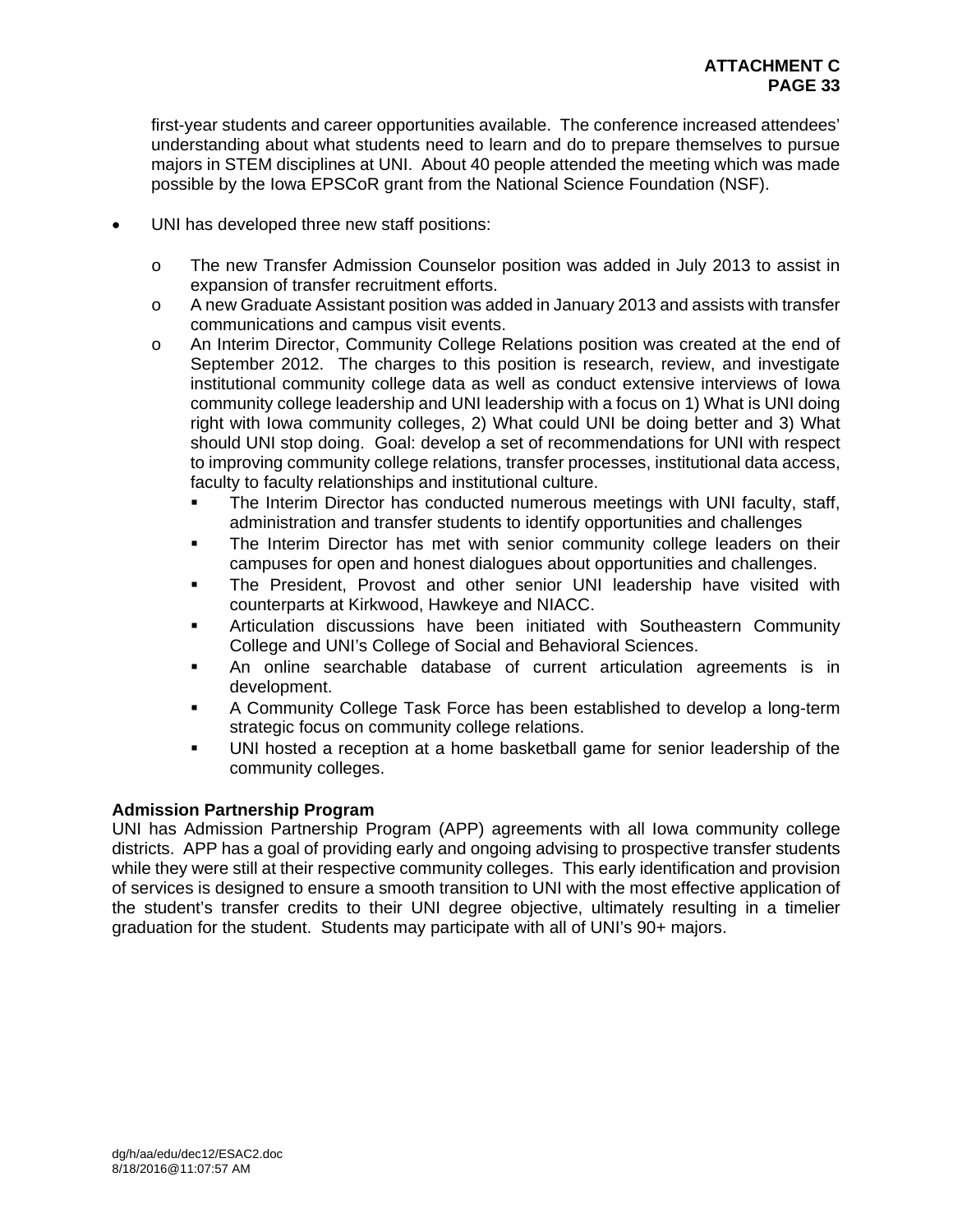# **IOWA COMMUNITY COLLEGES**

# **Northwest Iowa Community College**

- Participated in the LACTS meeting November, 2012
- Participated in the statewide transfer articulation conference, Computer Science, Music Theory and History February 2013.
- Attended RN to BSN Task Force Iowa Action Coalition September 2013.
- Hosted a visit from University of Iowa representative to NCC nursing classes to discuss transfer to BSN program September 2013.
- Updated articulation agreements with ISU, U of I, and UNI August 2013.
- Hosted a meeting attended by University of Iowa, Iowa State University and University of Northern Iowa representative to discuss transfer of programs and a satellite campus center partnership with Northwest Iowa Community College and Western Iowa Tech Community College August 2013.
- College Transfer Fairs Sheldon, Iowa; attended by ISU, U of I, and UNI each fall semester.

# **Iowa Central Community College**

- Since October, we have had the University of Iowa, Buena Vista University, Iowa State University and University of Northern Iowa visit our campus. Transfer information was reviewed and discussions occurred on articulated transfer plans for Iowa Central students.
- Several department associates attended a transfer conference on February 20<sup>th</sup> at the University of Iowa. This conference highlighted different majors and specific courses that could be taken at each community college represented. (Pharmacy, Education, Business, RN-BSN, Engineering and Radiation Sciences).
- Six faculty and two Deans attended the Annual Articulation Conference at DMACC this past January.
- Nursing staff attended the RN-BSN Program Fair on April 26, 2013.
- Arranged a transfer guide and currently working with Briar Cliff on an articulation agreement.
- William Penn University has made contact to set up an articulation agreement for the sake of transferability of AA degree nursing students into a BSN program.
- Updated University of Iowa articulation agreement utilized to select courses for students to complete at Iowa Central before transfer.
- Completed an Articulation Agreement between the University of Northern Iowa's Manufacturing Technology, Department of Technology and the Iowa Central Computer Integrated Fabrication Technology program.
- Held Northwest Iowa College Fair on October 3. Over 70 colleges and universities participated.
- TRIO students participated in campus visits to University of Iowa, Iowa State University and University of Northern Iowa.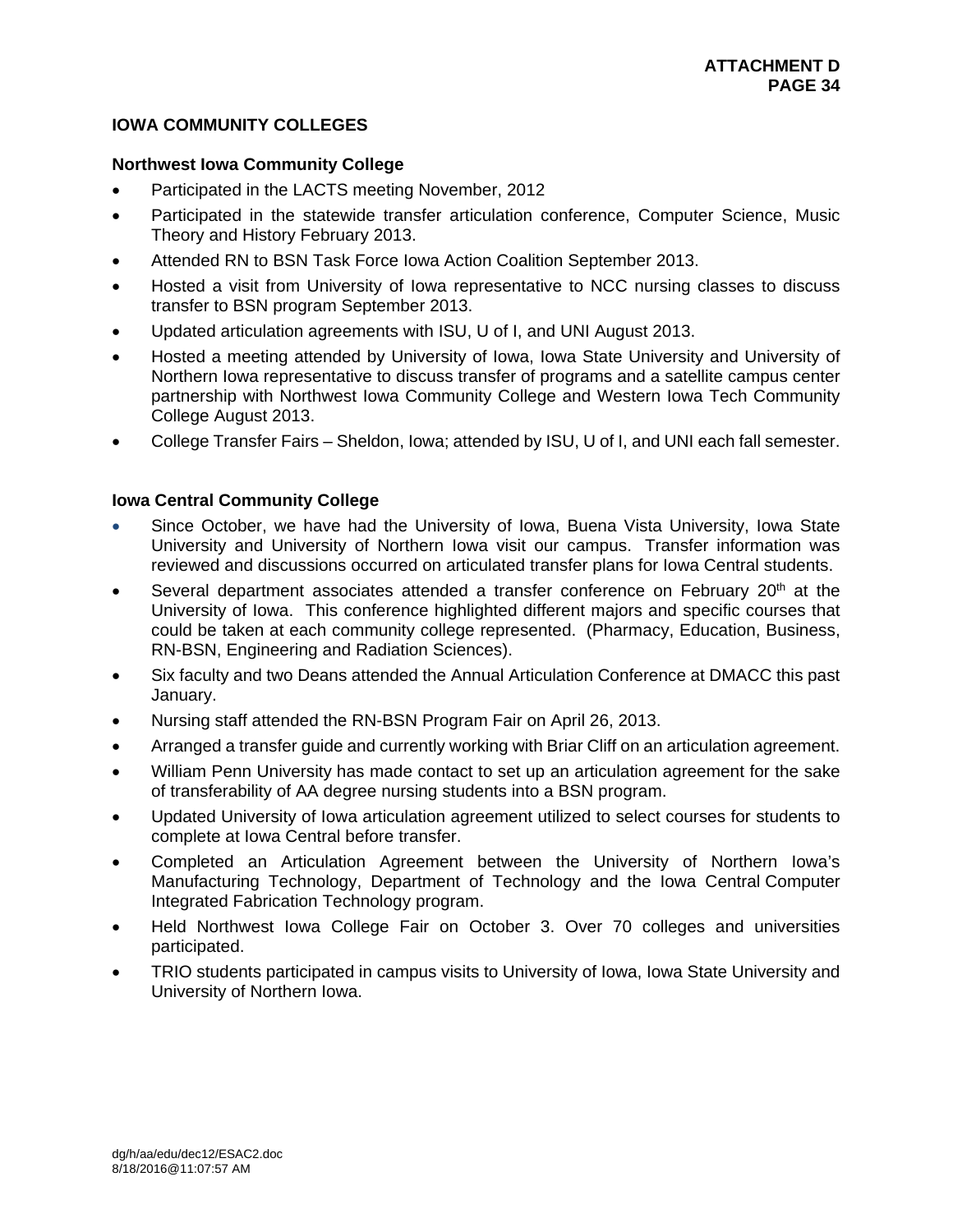# **Eastern Iowa Community College**

- New articulation agreement: UNI Manufacturing Technology BS and EICC Mechanical Design Technology AAS.
- Participated in UNI Transfer Update.
- Faculty visit at Muscatine Community College involved EICC's faculty members and the University of Iowa's Theatre Departments in February 2013.
- Participated in the University of Iowa Articulation Update meeting between EICCs staff and faculty members and UNI's staff and faculty members to discuss development and articulation of a new Engineering Tech AAS program.
- Spring 2013 ISU, U of Iowa and UNI representatives participated in College Transfer Fairs held at each of the EICC's campuses in the fall and spring.
- Participated in Regents and the Iowa Community Colleges conference on transfer and articulation for the disciplines of Chemistry, Physics, Music, Computer Science, English and Speech in February 2013.
- Participated in UNI's conference on STEM majors. July 2013
- Participated in LACTS annual meeting.

# **Southwestern Community College**

- Southwestern Community College faculty and staff participated in the statewide articulation conference at DMACC in Ankeny in February 2013 with all three Regent schools. Discipline specific articulation topics included music theory, music history, computer science, chemistry, physics, English composition and speech.
- February 2013, SWCC personnel participated in criminal justice articulation discussions with ISU regarding the criminal justice programs and transferability of SWCC courses.
- SWCC faculty and staff participated in the statewide faculty to faculty agriculture articulation meeting at DMACC in June 2013 which was held in conjunction with the Iowa Agriculture Education Association conference.
- SWCC agriculture faculty worked with Iowa State University faculty on the development of SWCC's Introduction to Horticulture class to ensure seamless transfer.
- Spring 2013, SWCC's carpentry, building trades and electrical technology instructors attended the Industrial Technology conference at the University of Northern Iowa. SWCC is currently in conversation with UNI regarding an articulation agreement in the Construction Management program.
- In the spring 2013, SWCC electrical technology instructors began working with UNI faculty on an articulation agreement in the Bachelor of Technology program.
- SWCC hosts an annual college transfer fair which is attended by Iowa State University, University of Iowa and the University of Northern Iowa.
- Through the Iowa Advanced Manufacturing Grant, Southwestern is working with the University of Iowa to ensure that students who complete an AAS, AA or AS can seamlessly transfer into the Bachelor of Applied Studies program at the University of Iowa.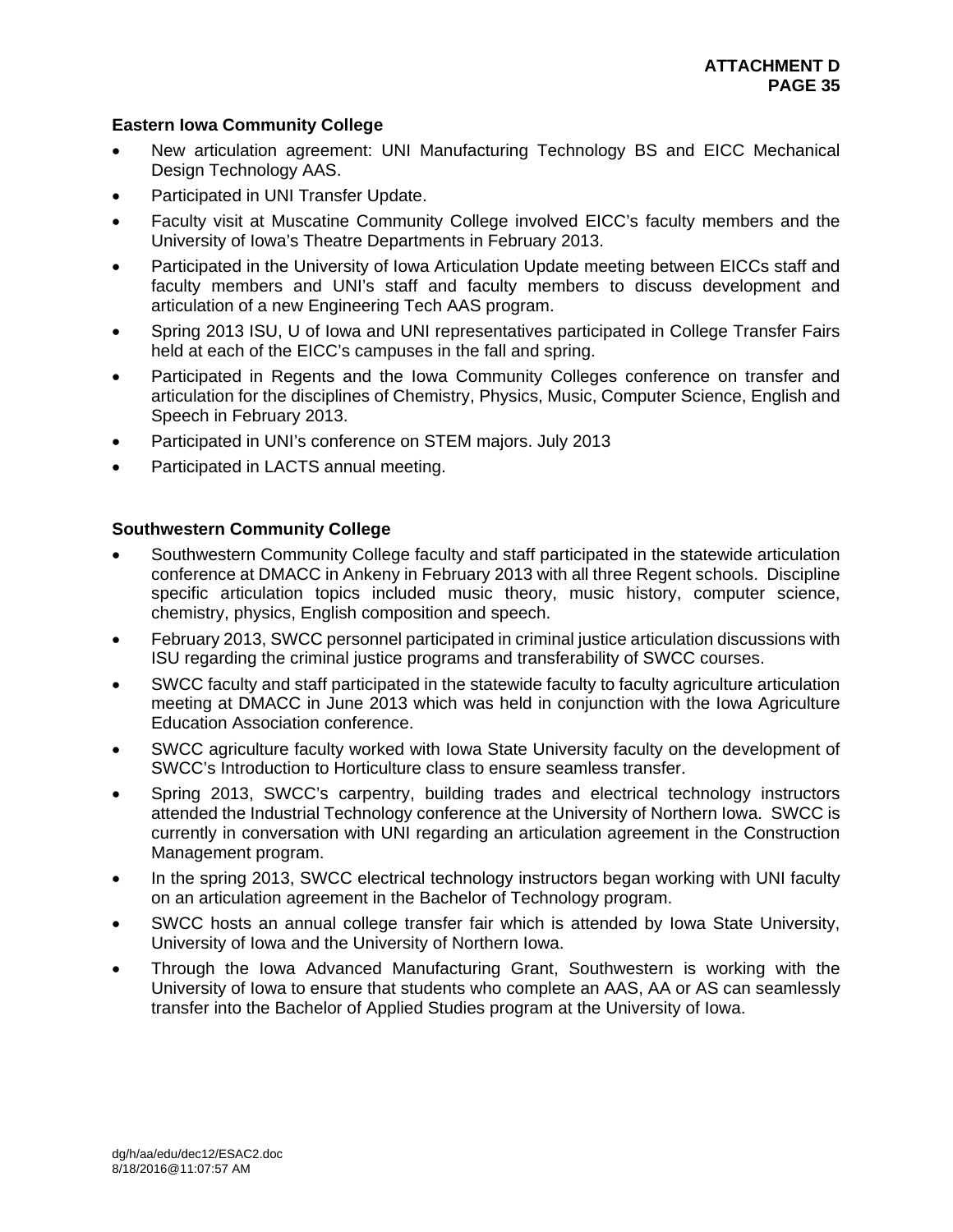# **Kirkwood Community College**

- KCC's Graphic Communication Technology articulation to UNI's Graphic Technologies program was updated this past year.
- KCC's Geographic Information Systems (GIS) worked with UNI to develop a bridge program between KCC's GIS program and UNI's.
- Participated in the Articulation Conference at DMACC Ankeny for "Communications."
- Initiated articulation agreements with Allen College and William Penn University.
- Initiated discussion about prospective dual enrollment for 10 students to the Kirkwood nursing program and the University of Iowa's RN to BSN program.
- On June 25, 2013, six faculty members and one administrator participated in an Iowa Agriculture Articulation work session held during the Iowa Association of Agriculture Educators Conference in Ankeny. The following discipline areas within agriculture were the focus of the work session – Agriculture Business, Agronomy, Animal Science, and Horticulture. Representatives from Iowa's community colleges, private colleges, and Iowa State University College of Agriculture reviewed common course competencies, common course alignment, trends, best practices and issues within the subject matter.
- During the 2012 13 Academic Year, faculty from the Parks and Natural Resources program and the Dean of Agriculture Sciences have been working with Western Illinois University, Quad Cities Campus, to develop an articulated 1 + 2 accelerated Bachelors of Science program in Parks and Natural Resources for implementation Fall 2014.
- June 2013, developed an articulation agreement between Graceland University and the Agriculture Business program at Kirkwood Community College.
- Music theory and Communication's faculty participated in the state-wide articulation meetings with the Regent's faculty.
- Theatre faculty also met with Regent's faculty to discuss ease of transfer during KCACTF meetings.
- We have been meeting with the University of Iowa's School of Pharmacy about how to create programs that allow us to share resources and collaborate with them for our Pharmacy Technician program. It is in the early stages but we hope to collaborate on becoming a resource for Pharmacy Education in our area.
- The Industrial Technologies' department continues to annually update our articulation agreements with the University of Northern Iowa for our 15 degree CTE programs. These programs are articulated with UNI's Electrical Engineering Technology, Technology Education, Technology Management, and Manufacturing Technology bachelor degrees.
- In addition, as an initiative for the statewide "Iowa Advanced Manufacturing (I-AM)" grant, Kirkwood is working with the University of Iowa Continuing Education division to establish an articulated pathway between our nine advanced manufacturing related programs with Iowa's online Manufacturing Bachelor of Science degree.
- KCC signed a memorandum of agreement with Covenant's Radiology program (Waterloo). This notes that Kirkwood will accept their Radiologic Technology courses and accept their students into our Diagnostic Assistant program. This will empower those students to be eligible to take the Radiologic Technology certificate exam.
- KCC is in the process of obtaining an articulation agreement with Weber State (Utah). This will enable our Respiratory Therapist students to obtain a Bachelors of Science in Respiratory Therapy. We should be ready to sign off on this very soon.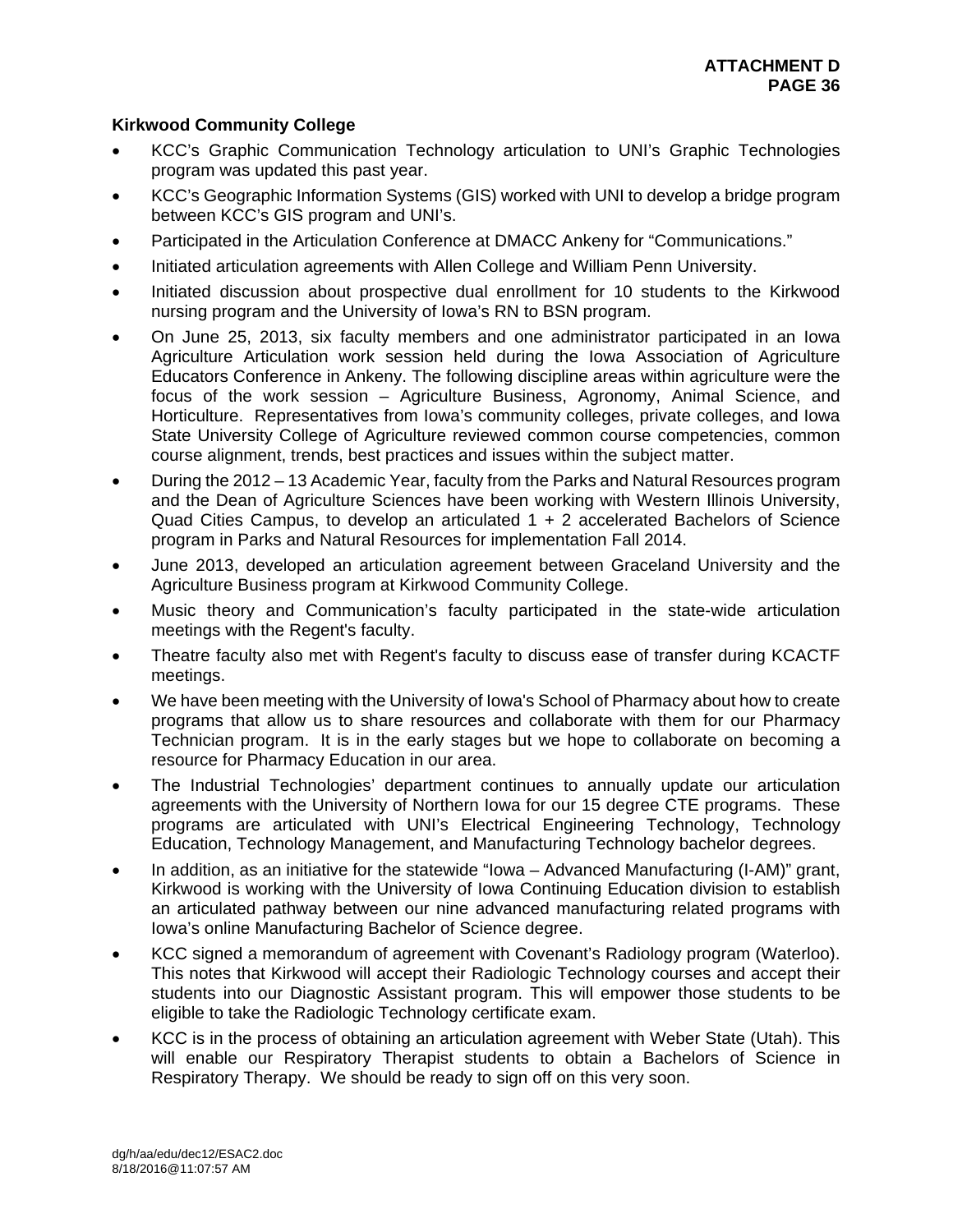- Criminal Justice: On August 5, 2013, a meeting with Dr. Phyllis Baker, Chair of the Sociology/Criminology programs at UNI was held. We began preliminary discussions about improving the articulation agreement between KCC and UNI
- Early Childhood: Last year, articulations agreements with ISU, Upper Iowa and MMU were updated and have ongoing discussions with UNI and U of I as they consider reinstating their early childhood program.
- Communication Media: A meeting was held with David Permutter and Rebecca Scott from the U of I School of Journalism and Mass Communication in Oct. 2012 to discuss the articulation of our courses. While all of our courses transfer, currently only Mass Media and News reporting articulate. Discussions are ongoing to get KCC's Promotion and Public Relations course to articulate again to both U of I and UNI.
- Human Services: I have been in conversation with the University of Northern Iowa regarding our Observation Skills course for full transfer as a program class. The discussion has been that we only require the students to complete up to 25 hours of observations during this particular course, and they would like to have us change it to a minimum of 30 hours since we are not comfortable at this point pushing it up as student struggle with the maximum of 25 hours - especially in finding an agency that will take them for that period of time.
- The other conversation has been with the University of Iowa's School of Social Work. We had a meeting with them this past spring regarding our possible development of a geriatrics course (spearheaded by Milford Muskett and Jimmy Reyes); and secondly, we met with them regarding our Loss, Trauma, and Resilience course. Kate Kemp - the admissions coordinator and I have also had a lengthy discussion regarding our Policy and Programs class and the educational track for substance abuse and treatment. Basically just a discussion on the course objectives, numbers enrolled, etc.
- Talked with Iowa and UNI about the transfer student not as easy to get into either of these programs like it is for our students to head over to Mt. Mercy - which a majority of our HSV students do - not much of a response on either end - considering all three institutions are accredited social work program.
- Education: Conversations with both Susan Lagos-Lavenz and Pamela Ries regarding Education Careers transfers are taking place. Melanie Nollsch and I also met with University of Iowa College of Education faculty re Early Childhood Education articulation (Iowa has discontinued their EC major, but is exploring reopening it sometime in the future.

# **Northeast Iowa Community College**

- Attended an online Degree Program Presentation with the University of Iowa at NICC on Oct. 6, 2012.
- Attended Arts and Sciences Meetings at DMACC November, 2012.
- Attended statewide Dean's meeting (LACTS), DMACC Ankeny Campus in October 2012.
- Effective February 7, 2013. NICC and the ISU College of Veterinary Medicine entered into an affiliation agreement which enables NICC students enrolled in the NICC large Animal Veterinary Technology program to participate in an internship experience for a total of 4 weeks at the College of Veterinary Medicine, i.e., 2 weeks at the Large Animal Diagnostics Laboratory and 2 weeks (SMEC) at the Swine Medical Education Center. This affiliation was effective October 1, 2012 for a term of 1 year and renewable, subject the mutual written consent by NICC and ISU, College of Veterinary Medicine.
- Participated in the statewide transfer articulation conference at DMACC-Newton in February 2013; Communication and Sciences.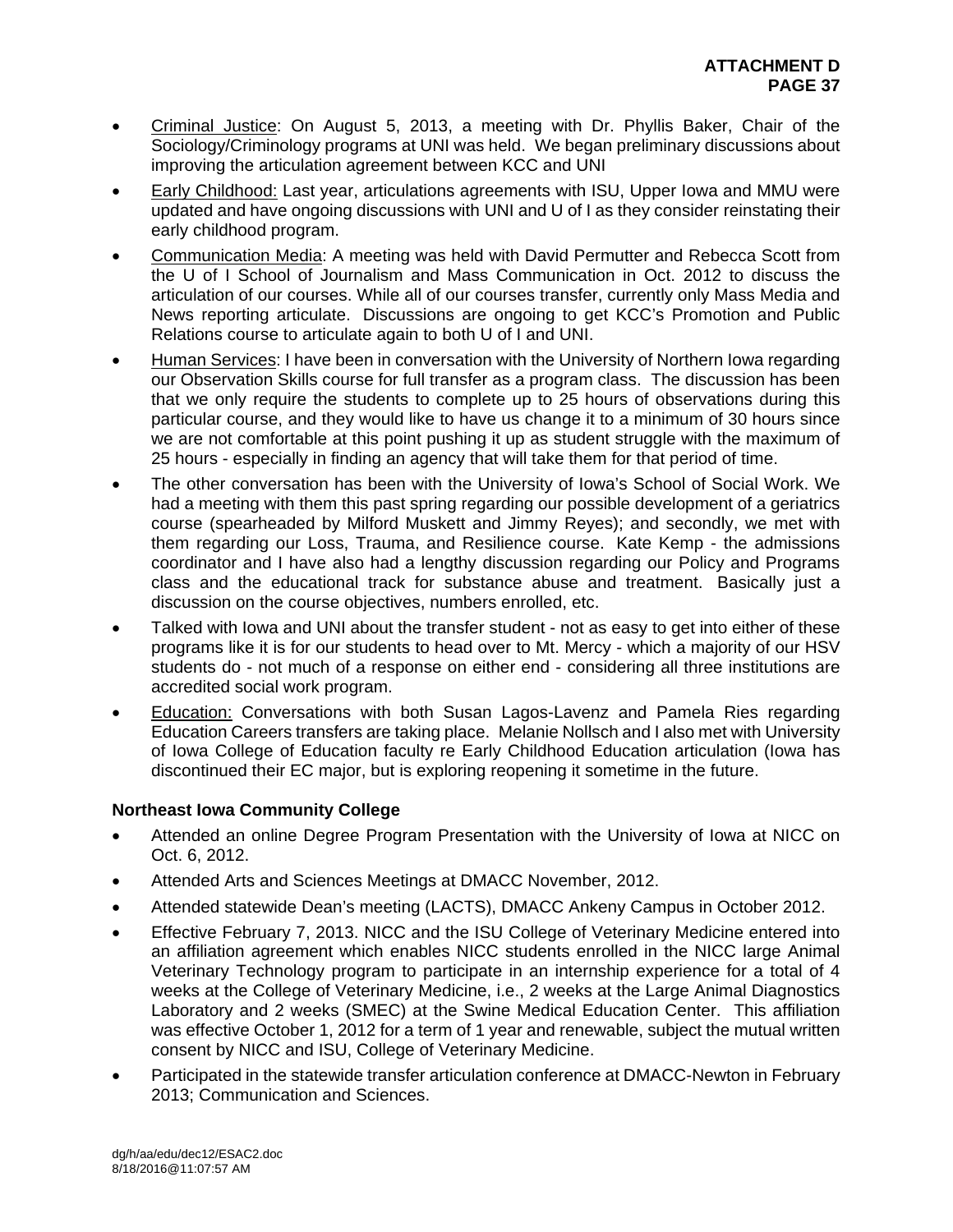- Participated in the statewide transfer articulation conference at DMACC Ankeny Campus January 2013; Computer Sciences.
- NICC hosted Arts and Sciences Fair at NICC in April 2013 IA, IA State, UNI, Luther, Upper IA all invited to participate.
- March 3, 2013, Altoona, Iowa, STEM Conference.
- Informal discussion with UNI Chemistry Instructor and Dept. Head at Summer 2013 STEM Conference about possible articulation of Lab Science Tech program.
- April 12, 2013—State LACTS conference, Ankeny, IA.
- Informal discussion with Upper Iowa Chemistry Instructor August 2013 about possible articulation of Lab Science Tech program.
- RN to BSN Meeting: 11/11/12.
- Statewide Nursing Summit Stakeholders at Newton, IA on 11/9/12.
- Nursing Summit Advanced Practice discussion held 7/30/13.
- Statewide Nursing Task Force meetings to facilitate 2+2 programs; 10/4/12, 12/11/12, 2/19/13 and 9/12/13.
- Review of University of Iowa partnership for NICC Radiology students to obtain a Radiation Science BS degree with CT, MRI, or US internships done at NICC and online coursework at University of Iowa.

# **Indian Hills Community College**

- Indian Hills Community College signed an articulation agreement with the University of Iowa College of Engineering during November 2012.
- Faculty, Academic Advisors, and Administrators attended the Statewide Articulation Conference, spring 2013.
- Representatives from the Regents Universities made campus visits to Indian Hills Community College during the 2012-2013 academic year to meet with students and discuss transfer options.
- Indian Hills Community College hosted its annual Transfer Fair during October 2012.
- Academic administrators participated in the annual LACTS meeting held during April 2013.
- Indian Hills Community College staff assisted students with scheduling and attending transfer trips to Iowa State University, the University of Iowa, and the University of Northern Iowa.
- Indian Hills Community College hosted a meeting with University of Iowa administrators to discuss rural economic advancement, entrepreneurship, and partnership opportunities during September 2013.

# **Iowa Lakes Community College**

- Actively participated in the Chemistry Transition Guide.
- Administrators and faculty members attended articulation events and conferences held by the Iowa Regents.
- Administrators and faculty members hosted regent institutions at the Iowa Lakes' campuses to discuss articulation issues and needs.

# **Southeastern Community College**

Attended articulation and transfer conferences/meetings with the Regents.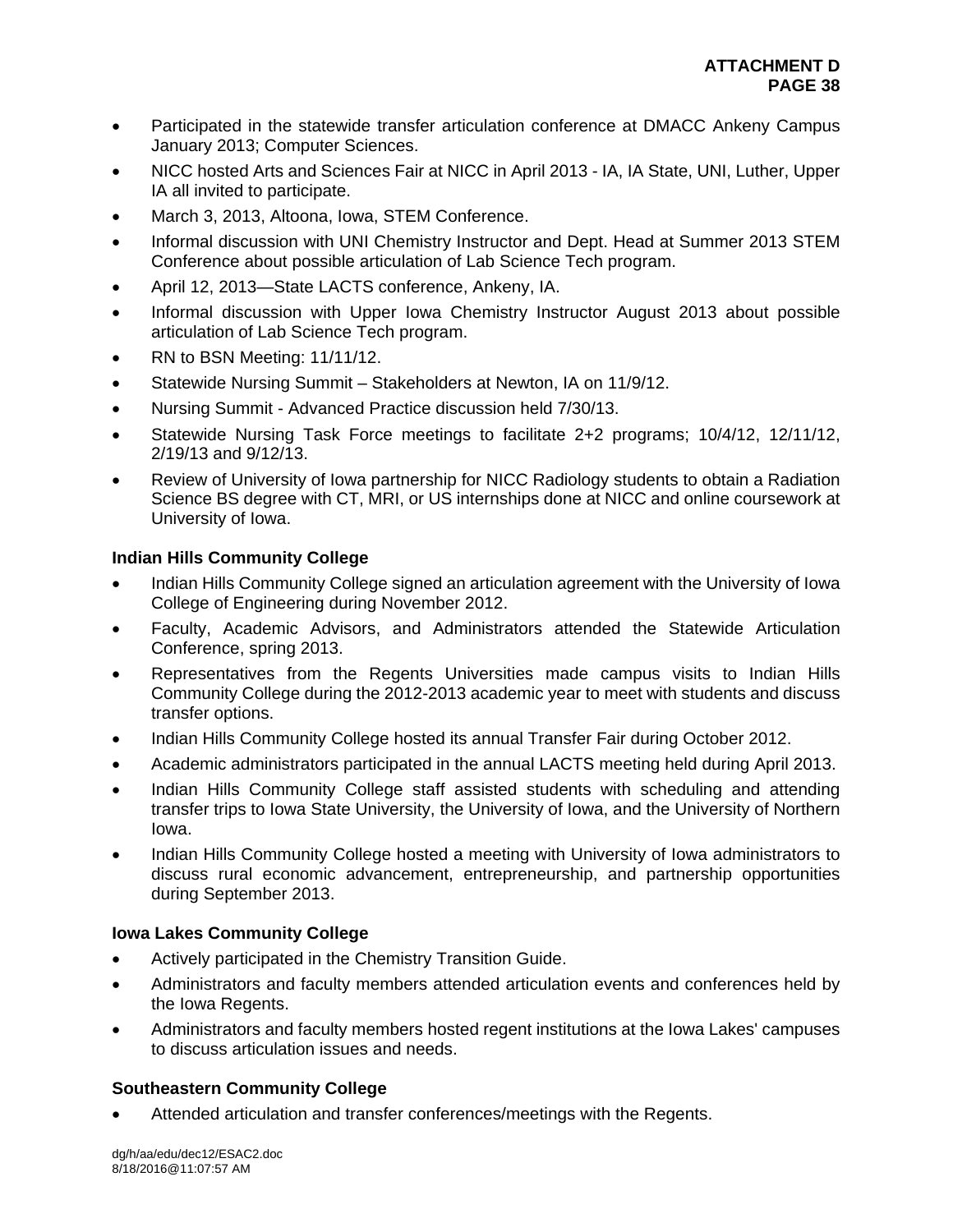- SCC employee was appointed "Director of Articulation" in the summer of 2013.
- Had multiple meetings with UNI faculty and staff to discuss articulation of various programs including chemical dependency, criminal justice, elementary education, athletic training, manufacturing technology and other CTE programs. These discussions are ongoing.
- Participated in meeting with U of Iowa faculty member regarding articulation of SCC's animation program.
- Finalized Agriculture agreement with Iowa State University.

# **Iowa Valley Community College District**

- Faculty and Staff participated in Arts and Science articulation conference on February 1, 2013.
- IVCCD finished 2nd year in the HHMI grant with ISU where 7 IVCCD students participated in Iowa State summer internship program to gain STEM working experiences with ISU professors. Students presented poster sessions at ISU.
- MCC continued work with ISU on LSAMP grant activities including conference meetings in 2012-13 and with planning ideas through Spring and continuing through the Summer.
- Staff and faculty participated in UNI's Open House for Industrial Technology programming and articulation on March 1, 2013.
- Staff and faculty from MCC and ECC participated in a STEM discussion including visits to various labs such as the Crops Utilization Research center, the Bio Renewables Laboratory, the Bio Century Research Farm and various other departments.
- Kelly Faga, ECC Dean of Students and Academic Affairs was named STEM Hub advisory committee member for the North Central Hub in working with colleagues including the Regents.
- Several staff discussions and meetings with UNI on STEP grant application and partnerships in 2012-13.
- ECC and MCC updated a Family and Consumer Sciences articulation with ISU.
- MCC and ECC conducted a STEM survey with students in STEM courses for an ISU pilot study in Fall 2012.
- Faculty and Staff participated with ISU on First Lego League competitions both at Marshalltown Community College and at ISU.
- Transfer Fairs held at MCC and ECC included the Regent universities.
- Staff continually send transcripts requested from the Regent universities for APP programs, clarify APP requirements, and promote APP programs for all Regent universities.
- Staff and Faculty use Regent university course equivalences and resources on TransferInIowa.org to help advise students.
- Staff and Faculty worked with reverse transfer students from Regents' institutions to help them complete their IVCCD degree or diploma.
- Staff participated in April 2013 LACTS conference to re-approve statewide articulation agreements including updating the military credit agreement.
- Staff attended UNI, Transfer Advisor Symposium on 10/01/12
- Staff attended ISU, Higher Education Conference (Veteran's Focus) on 11/15/12
- Staff attended ISU, ACT Conference (with multiple breakout sessions) on 3/06/13
- Staff attended DMACC, Drive-In Conference for Iowa Community College Advisors on 3/14/13.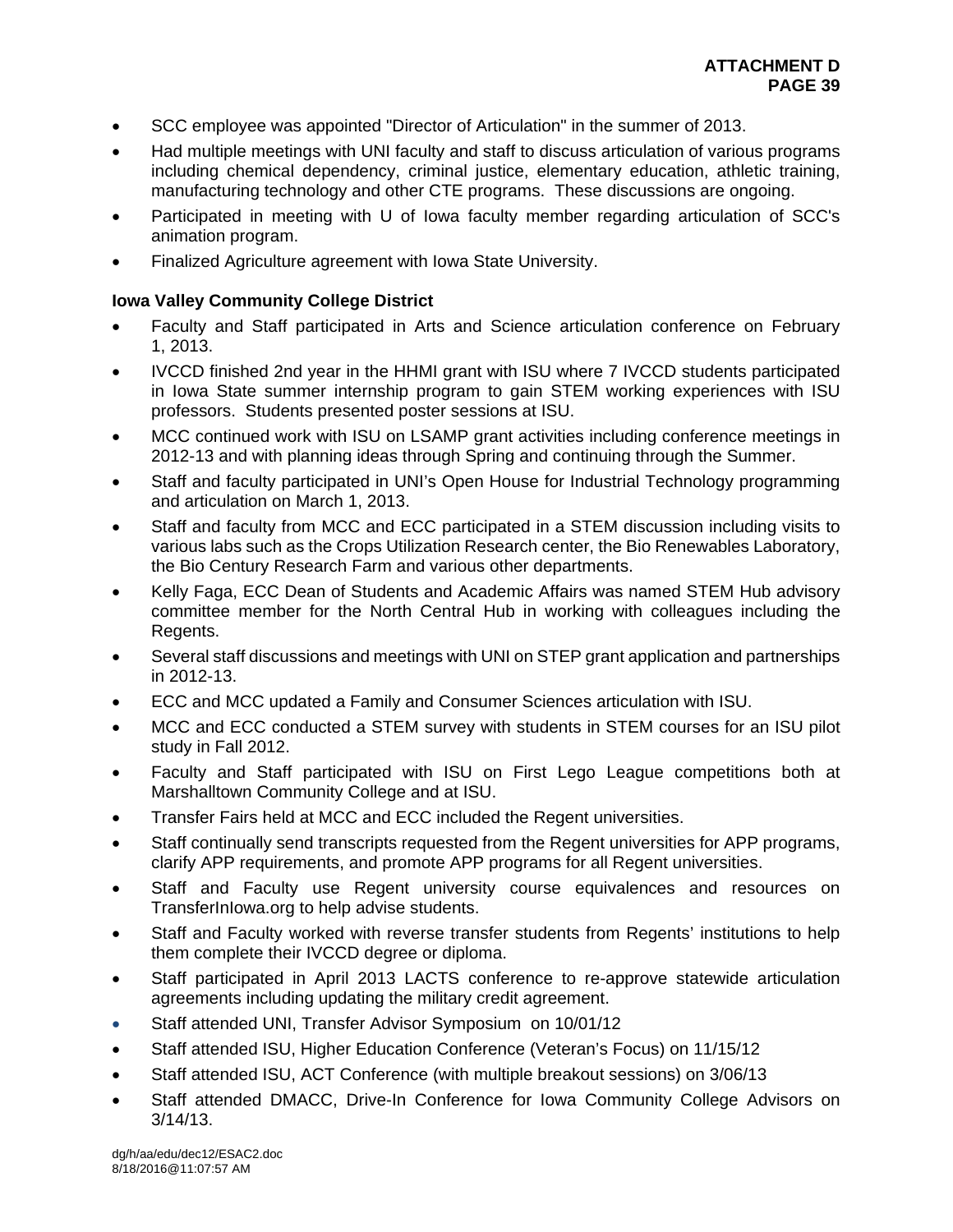# **Iowa Western Community College**

- Participated in the statewide transfer articulation conference at DMACC-Ankeny in February 2013; Computer Science, Music Theory and Music History, Communication.
- Participated in the statewide Ag articulation faculty to faculty meeting at DMACC-Ankeny in June 2013.
- Participated in the final revisions of the Chemistry Transition Guide.
- Participated in the development of the Communications Transition Guide.
- Conducted phone conferences with the Regent Biology program chairs regarding Anatomy and Physiology with labs (March 2013).
- Presented to the LACTS committee, which includes Regent representation, a proposal on biology curriculum that addresses concerns with articulating online labs (June 2013).
- Network and System Administration program discussed program articulation possibilities with a potential new ISU degree program.
- Articulated EGR 160 (Engineering I) and EGR 165 (Engineering II) to ISU.
- Met with University of Iowa in conjunction with the IAM grant to discuss articulation of advanced manufacturing into UI's online Bachelor of Applied Studies degree; impacts Robotics/Automated Systems Technology and Design Technology programs.
- Hosted ISU for their kiosk visit.
- Transported 8 IWCC students to UNI for a Visit Day in March 2013.
- College Transfer Fairs Council Bluffs; attended by ISU, U of I, and UNI each fall and spring semester.
- Host site for the Southwest Iowa Regents Resource Center.

# **Des Moines Area Community College**

- Advisors attend transfer advisor workshops at UNI, ISU and UI.
- Attend statewide articulation conference.
- ISU Discover Engineering Days (3 separate events) Ankeny.
- ECE articulation created with Upper Iowa University, Drake University and ISU.
- College Transfer Fair Ankeny Campus attended by UNI, ISU and UI each fall and spring term.
- DMACC sends new course and program information to UNI, ISU and UI annually.
- Math faculty participated in a discussion with ISU regarding remedial math courses for underprepared students.
- Articulation agreement with ISU for Sports Management.
- Articulation agreement with ISU on Interpretation.
- Discussion with ISU Engineering faculty concerning basic Engineering Program.
- Articulation and transfer agreement discussion with Grinnell College.
- General articulation agreement with Savannah College of Art and Design (SCAD) in Savannah, Georgia.
- Community/Public Health articulation agreement with ISU's Department of Kinesiology.
- 2+2 Exercise Science Program with Iowa State University.
- Air Force ROTC agreement with Iowa State University.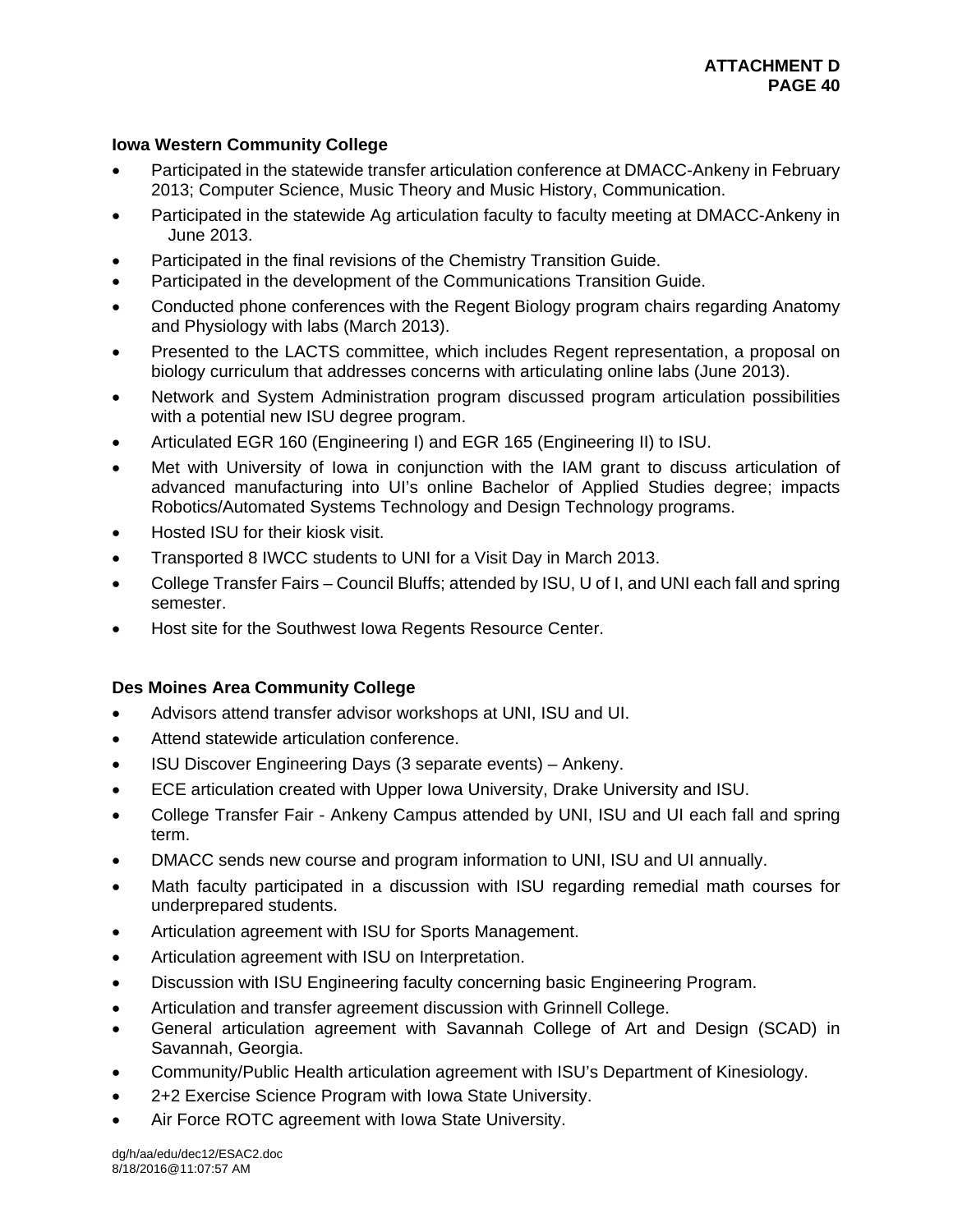# **Hawkeye Community College**

- Hawkeye established an Arts and Sciences Liaison Advisory Board and held the first meeting of this group in the spring of 2013. Faculty from HCC, UNI and Wartburg College were present along with high school faculty members and discussed the liberal arts curriculum at HCC and how courses fit into the curriculum at the other institutions.
- Faculty attended the state articulation conference in Feb. 2013 to discuss articulation issues in the areas of music, communications, chemistry physics, computer science.
- Meetings were held between UNI biology, geography and math faculty and Hawkeye science and math faculty in the Fall 2012, Spring 2013 and summer 2013.
- Hawkeye hosted the IACCBT meeting in the fall of 2012 where biology faculty from several community colleges met with UNI and ISU biology faculty to continue articulation discussions.
- Education and Early Childhood Education faculty from HCC met with education faculty from UNI in the summer of 2013. The discussions focused on clarifications and updates of the existing articulation agreements between the two schools.

# **North Iowa Area Community College**

- NIACC attendance at UNI Transfer Adviser Workshop on 10/1/12 to discuss updates in teacher education and learn more about new interactive digital studies major.
- Academic Advisor Update from UNI Business Department on 10/22/12 at NIACC.
- NIACC Business Division Chairperson, Registrar, and Business Academic Advisor visited ISU on 10/26/12 to discuss course and program articulation in Business programs, specifically in the MIS area.
- Dr. David Grewell, ISU Associate Professor Agriculture & Biosystems Engineering and Steven Mickelson, ISU Professor and Chair of Agriculture & Biosystems Engineering at NIACC on 11/14/12 to discuss 2+2 Articulation Agreement w/NIACC's Industrial Technology Program.
- NIACC attendance at U of I Transfer Advisor Workshop on 2/20/13 to discuss updates in Tippie College of Business, College of Pharmacy, College of Pharmacy, College of Nursing, College of Education, Radiation Sciences Program, College of Engineering, College of Nursing and UI Distance Education Programs (Bachelor of Liberal Studies & Bachelor of Applied Studies).
- NIACC attendance at STEM (Science, Technology, Engineering and Mathematics) conference at UNI on 7/31/13 with discussions on transferability of students in STEM disciplines.

# **Western Iowa Tech Community College**

- Hosted Iowa State University
- Hosted 2 Transfer Days
- Participated in LACTS meeting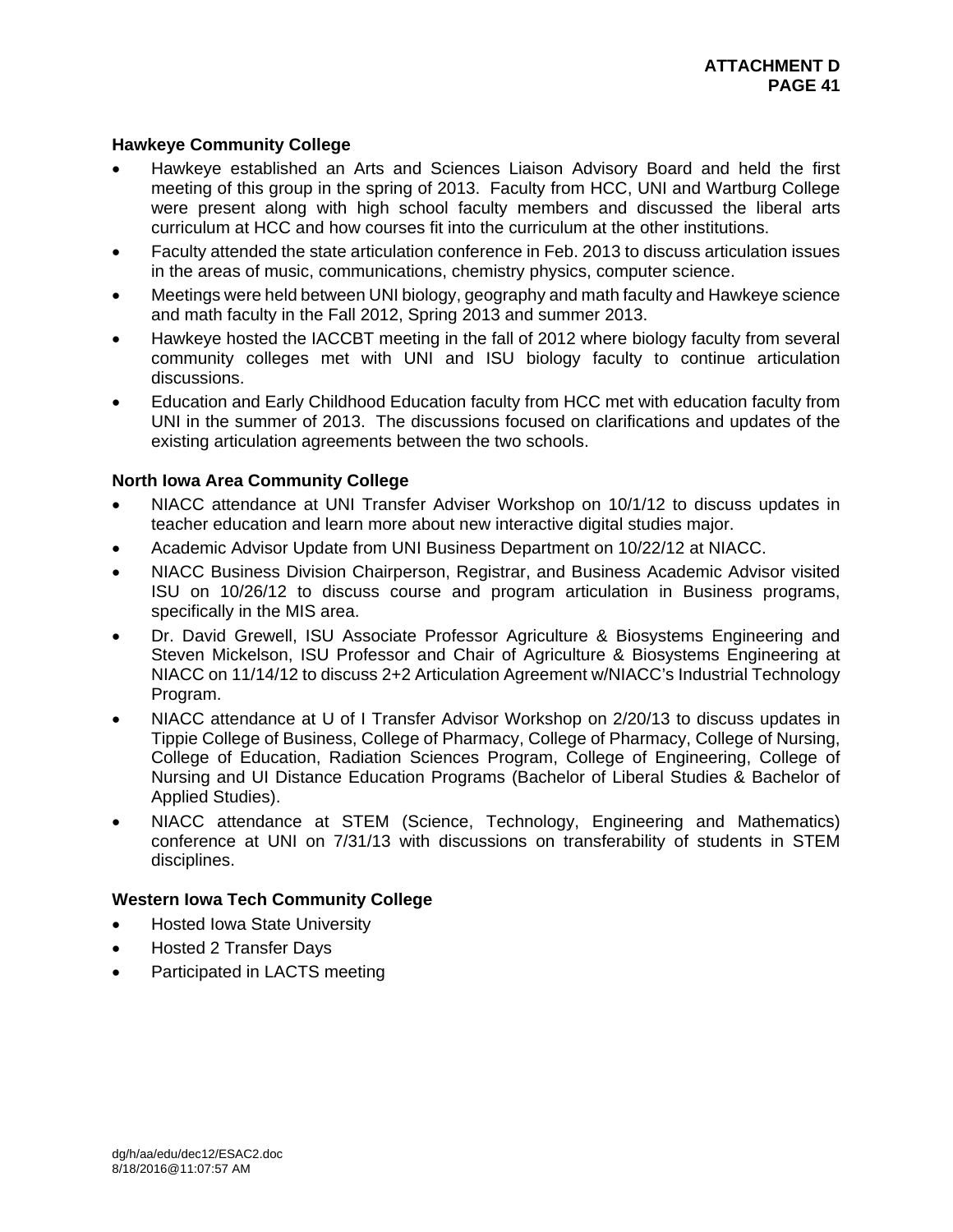# **SYSTEMATIC PROCESS FOR FACULTY TO FACULTY ACADEMIC DISCIPLINE MEETINGS**

*Approved by the Community College Chief Academic Officers and Regent University Council of Provosts October 8, 2010 (Revised October 5, 2011)* 

HF 815 (a bill for an act relating to articulation agreements between public postsecondary institutions and to the dissemination of articulation information) requires the Board of Regents to "develop, in collaboration with the boards of directors of the community colleges, a systematic process for expanding academic discipline meetings between the community college faculty and the faculty of the institutions of higher education governed by the board." (Effective July 1, 2009)

In response to HF 815, the Liaison Advisory Committee on Transfer Students (LACTS) identified the following systematic seven step process to enhance and expand faculty to faculty academic discipline meetings in the areas of arts and sciences and career and technical education. The process was created, with the intent to ensure that:

- Stakeholders are meeting and moving forward on a regular basis
- Results are monitored and reviewed
- Calendar is regularly updated and made available in a central location
- Statewide process is recurrently evaluated and improved for the future
- Processes are proactive and reactive, as appropriate for maximum benefit
- Faculty to faculty communications are ongoing and sustainable
- Process is institutionalized and supported by all Iowa community colleges and public universities

# **STEPS FOR EXPANSION OF FACULTY TO FACULTY ACADEMIC DISCIPLINE MEETINGS:**

- 1. **DECIDE PROGRAM/DISCIPLINE PRIORITIES** To determine priorities, with substantial input from other stakeholders, the Liaison Advisory Committee on Transfer Students (LACTS) will examine workforce development needs, market demand, program alignment issues, number of potential students impacted, and results from articulation inventories and faculty to faculty discipline discussions. LACTS will prepare a list of recommended programs/disciplines on which to focus for the coming 1-2 academic years. LACTS will submit this list for input from the Career & Technical Education (CTE) Deans, the Arts & Sciences (A&S) Deans, and the Regents Committee on Educational Relations (RCER). Then LACTS will submit the list for approval from their governance bodies: the Community College Chief Academic Officers (CAOs), the Community College Presidents, and the Council of Provosts of the Regent universities.
- 2. **CREATE CALENDAR** LACTS will propose a calendar for faculty to faculty meetings, where possible will combine with and/or leverage other statewide meetings of A&S Deans, CTE Deans, Community College CAOs, LACTS, or other groups with an interest in articulation. Community College and Regents academic leadership will approve the calendar. LACTS will publish the calendar on the Board of Regents and Iowa Department of Education websites.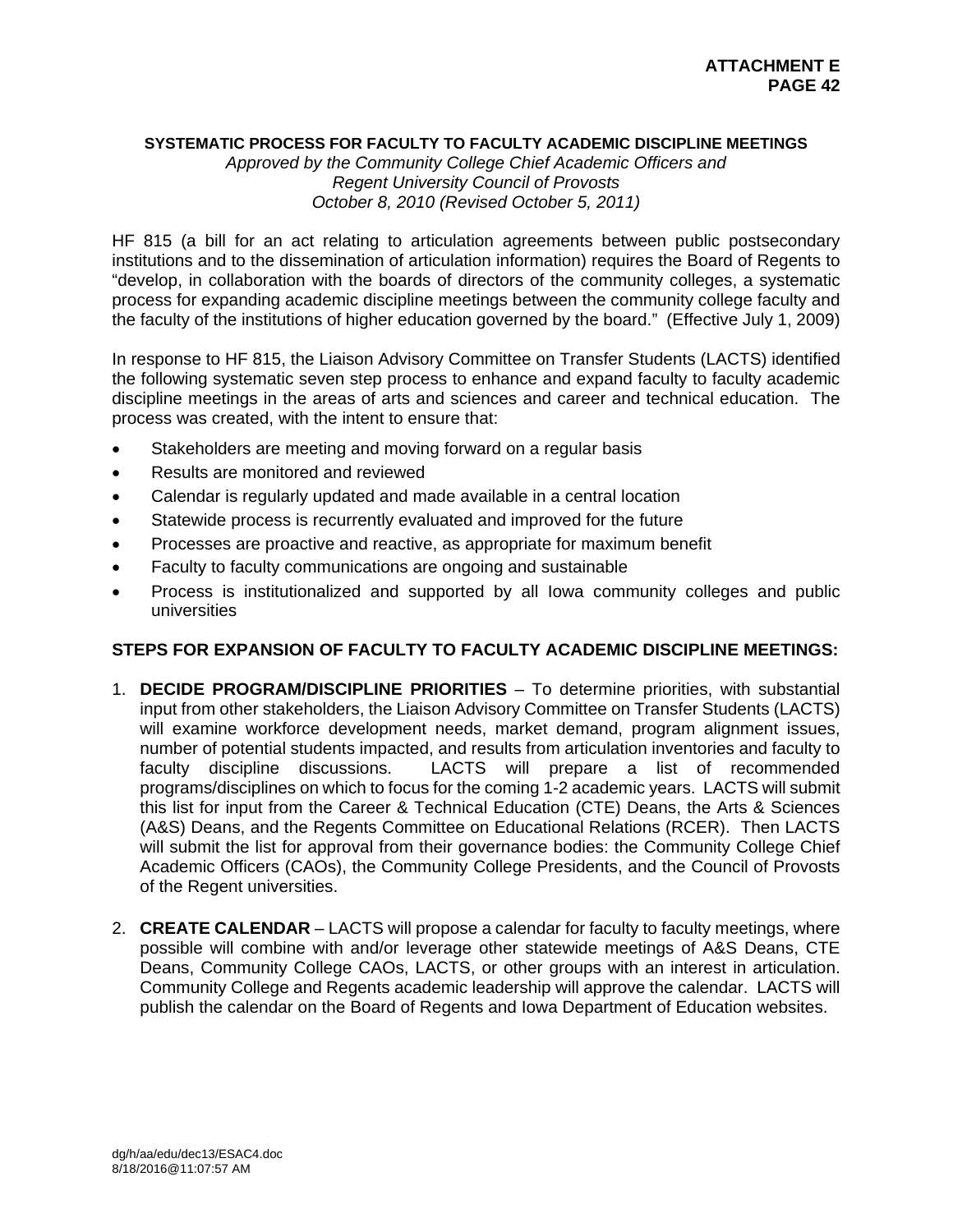- 3. **JOINTLY PLAN THE MEETING** Faculty representatives from Iowa community colleges and public universities shall comprise the planning committee. The faculty planning committee should work together to determine the agenda, identify a knowledgeable facilitator, and establish outcomes. Possible outcomes, for which faculty would be responsible for developing and/or sustaining, may include:
	- Course alignment
	- Transition quides
	- Equivalency guides
	- Articulation agreements, course-to-course or program-to-program
	- New degree pathways
	- AAS and career technical articulation agreements
	- Stronger relationships among faculties from the public universities and the community colleges
	- Continued meetings and progress toward these outcomes

To assist in the planning, LACTS will establish best practice guidelines for planning a discipline meeting and provide a Community College and Regent resource person for each statewide meeting. Administrative and funding support for managing meeting communications, registration, and logistics (fees, location, parking, catering, etc.) will need to be identified for each group involved in planning and delivering an academic discipline meeting.

- 4. **CONDUCT THE MEETING AND CREATE THE FOLLOW UP PLAN** The faculty, with support from LACTS, will conduct the academic discipline meeting and record minutes. The record of the proceedings should include any action items and next steps, along with target dates/deadlines and responsible parties.
- 5. **REPORT ON MEETING OUTCOMES** The faculty planning committee should communicate any future meeting expectations and the plan for monitoring progress on all actionable items to the meeting attendees, LACTS, and other identified stakeholders**.**
- 6. **EVALUATE THE DISCIPLINE MEETING AND EVALUATE THE SYSTEMATIC PROCESS** – LACTS will identify and make available a process by which to evaluate the various faculty to faculty discipline meetings. The evaluative process shall be both informative and simple to use. The faculty planning committee, in cooperation with their LACTS resource persons, will be responsible for administering the evaluation and collecting feedback at their respective meeting.

LACTS will be responsible for creating a method by which to evaluate the systematic process for expanding academic discipline meetings to determine if the process is working and to identify opportunities for improving the process.

7. **SUSTAIN THE PROCESS** – LACTS recognizes that sustaining the process requires the process be "institutionalized." The process needs to be adopted, supported and administered by those at the public community colleges and public universities in the State of Iowa committed to articulation.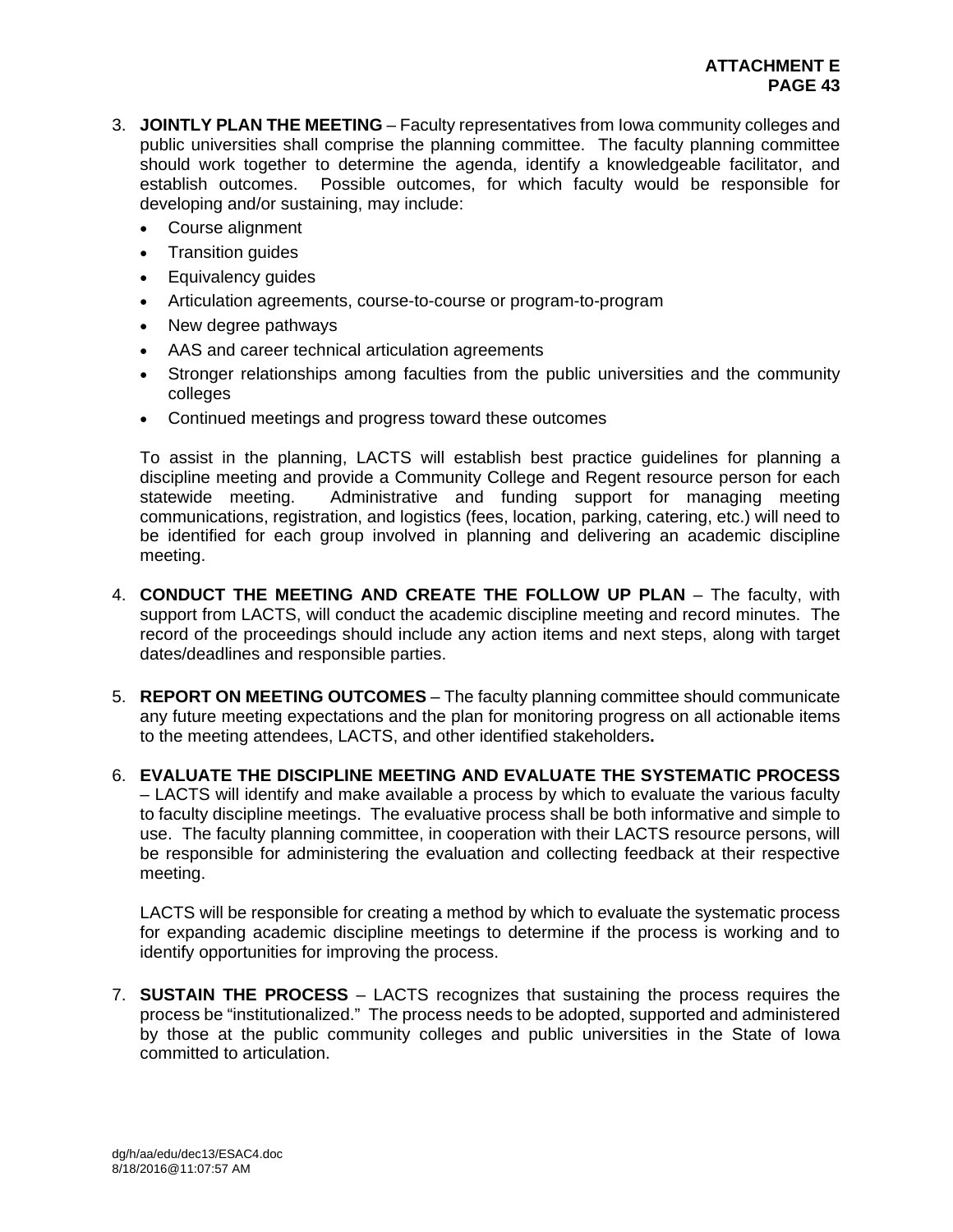#### **Liaison Advisory Committee on Transfer Students (LACTS) Articulation Meeting Report Form**

**Discipline:** Computer Science

**Date Meeting Held:** February 1, 2013

**Courses Discussed:** Foundations of Computing, generally, but also the structure and focus of the various degree programs at the participating community colleges and universities

- **Location:** DMACC Ankeny, FFA Enrichment Center
- **Facilitators:** James Cremer, Professor University of Iowa, Department of Computer Science James-cremer@uiowa.edu Phone: 319-321-1893

 Sukumar Ghosh, Professor University of Iowa, Department of Computer Science Sukumar-ghosh@uiowa.edu Phone: 319-335-0738

 Michael Barron, Assistant Provost and Executive Director of Admissions University of Iowa Michael-barron@uiowa.edu Phone: 319-335-1548

The attendees included representatives from ten of Iowa's Community Colleges and all three public universities. It was agreed to have an open forum discussion regarding the focus and purpose of computer science programs at the participating colleges and universities.

- 1. The Public Universities offered general descriptions of their degree programs and allowed that the approach to the degrees offered have been very stable for the last two decades. Each follows the guidelines of the Association for Computing Machinery (ACM).
- 2. The Community Colleges tend to fulfill multiple missions with their coursework and degree programs which sometimes leads to misunderstandings when some coursework transfers to one of the public universities, but does not fulfill specific degree requirements. This feels like "regression" to the affected students.
- 3. The curricula of the public universities tend to focus somewhat more on fundamental computer science and programming techniques than on particular tools and languages.
- 4. Some community colleges offered that about one-half of their students are interested in a 4 year degree and the other half are training or retooling for a specific career.
- 5. All participants agreed that certain mathematics and statistics courses are important for Computer Science students.
	- a. All students need a basic course in statistics
	- a. One semester of Calculus by the  $4<sup>th</sup>$  semester of college is necessary for those wanting to pursue a bachelor's degree
- 6. Transfer advisors need more clear advising aids when working with students wanting to transfer from a Community College to a public university.
- 7. Some Community College programs combine elements from Computer Science, Informatics, and Management Information Science while others have separate programs. All agreed that Informatics and MIS/CIS programs need to have their own meetings such as this.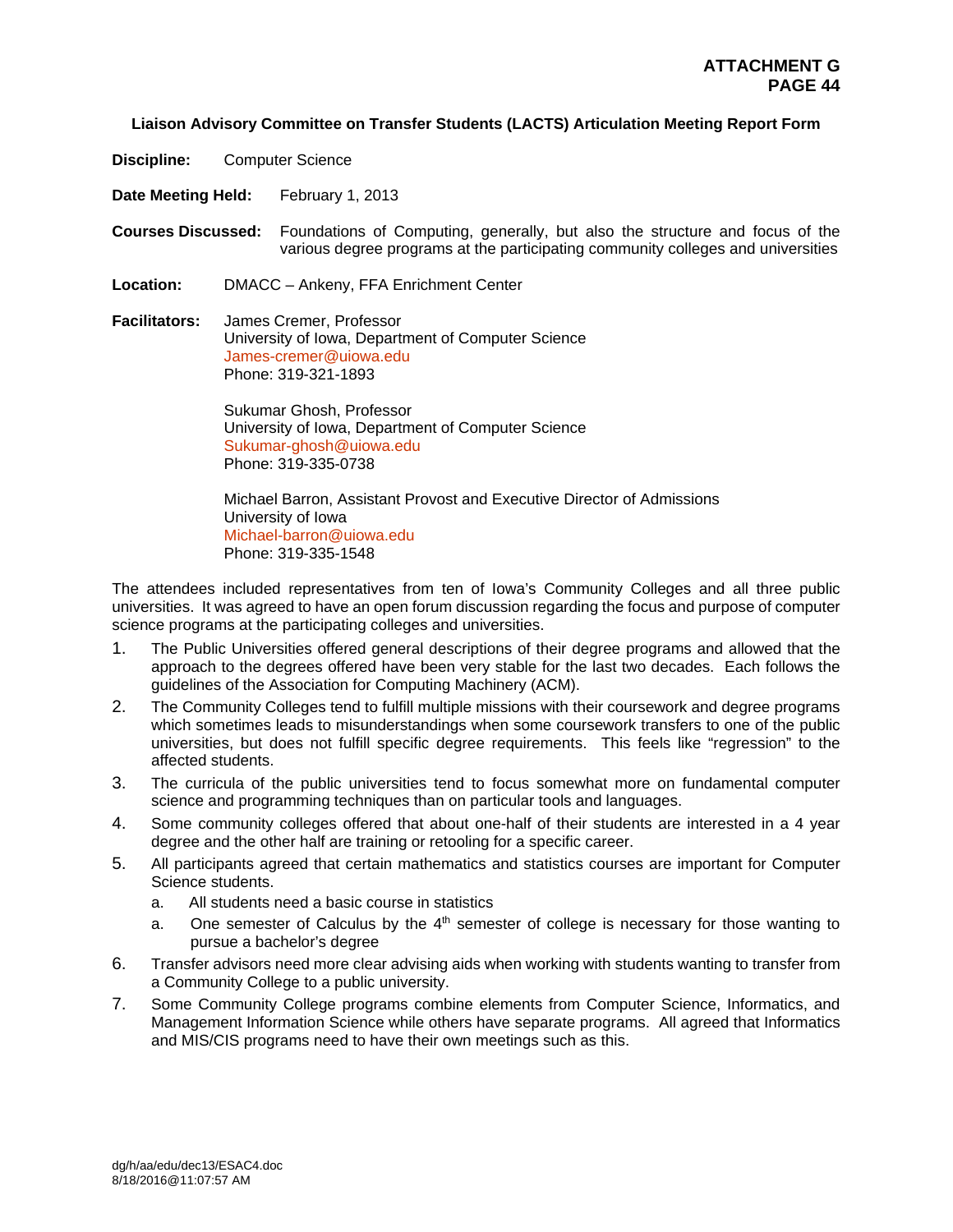# **Logical Next Steps:**

- 1. The University of Iowa will create a list of participants and share it with those who came to the meeting to facilitate on-going discussions.
- 2. The 3 public universities will create a website and publish the course descriptions of their introductory sequence of courses as a first step in having further discussions about the potential for course alignment. The Community Colleges will attempt to match their courses to those of the public universities to the extent possible.
- 3. The 3 public universities will discuss the basic expectations of the first Computer Science course to see if they can get common agreement.

**Future Meeting Plans:** will be determined as the process described above unfolds

## **Participant List for the Computer Science Articulation Meeting, February 1, 2013 at DMACC-Ankeny**

Sukumar Ghosh **Iniversity of Iowa** sukumar-ghosh@uiowa.edu

Patricia Oberbrochling Northeast Iowa Community College oberbrop@micc.edu Lori Walliasper **Scott Community College** lwalliasper@eicc.edu Janet Coogan **Scott Community College** in Scott Community College in Scott Community College in Scott Community College in Scott Community College in Scott Community College in Scott Community College in Scott Community Co Drew Gocken **DMACC** DOMACC reduced by the control of the control of the control of the DMACC reduced by the control of the control of the DMACC reduced and the control of the control of the control of the control of the co Marv Gardner **Communist Communist Communist Communist Communist Communist Communist Communist Communist Communist Communist Communist Communist Communist Communist Communist Communist Communist Communist Communist Communis** Cammie Richards **Indian Hills Community College** crichard@indianhills.edu Daniel Terrian **Indian Hills Community College** dterrian@indianhills.edu Ray Ryon **Indian Hills Community College** ray.ryon@indianhills.edu Jan Bingen **Western Iowa Tech CC** jan.bingen@witcc.edu Gurpur Prabhn **Iowa State University Communisty** prabhn@iastate.edu Shashi Gadia **Iowa State University** Gadia@iastate.edu Rhonda Pennings The Rhonda Pennings Northwest Iowa CC research Rhonda Pennings@nwicc.edu Rodney A. Crater **Northwest Iowa CC Northwest Iowa CC relatively relatively northwest Iowa CC** John Magill **Iowa Western CC** imagill@iwcc.edu Don Kearney **Inwa Western CC** Measure Rearney @iwcc.edu Bill Taylor **Southwestern Community College** taylor@swcciowa.edu John Hansen **Iowa Central Community College** Hansen j@iowacentral.edu Dick Connell **Ellsworth Community College** richard.connell@iavalley.edu Michael Barron University of Iowa michael-barron@uiowa.edu Christie Kangas University of Northern Iowa christie.kangas@uni.edu Diane Bengtson **Iowa State University** Change of the driversity driversity driversity Darin Wohlgemuth Iowa State University **Iomachus** darinw@iastate.edu James Cremer University of Iowa james-cremer@uiowa.edu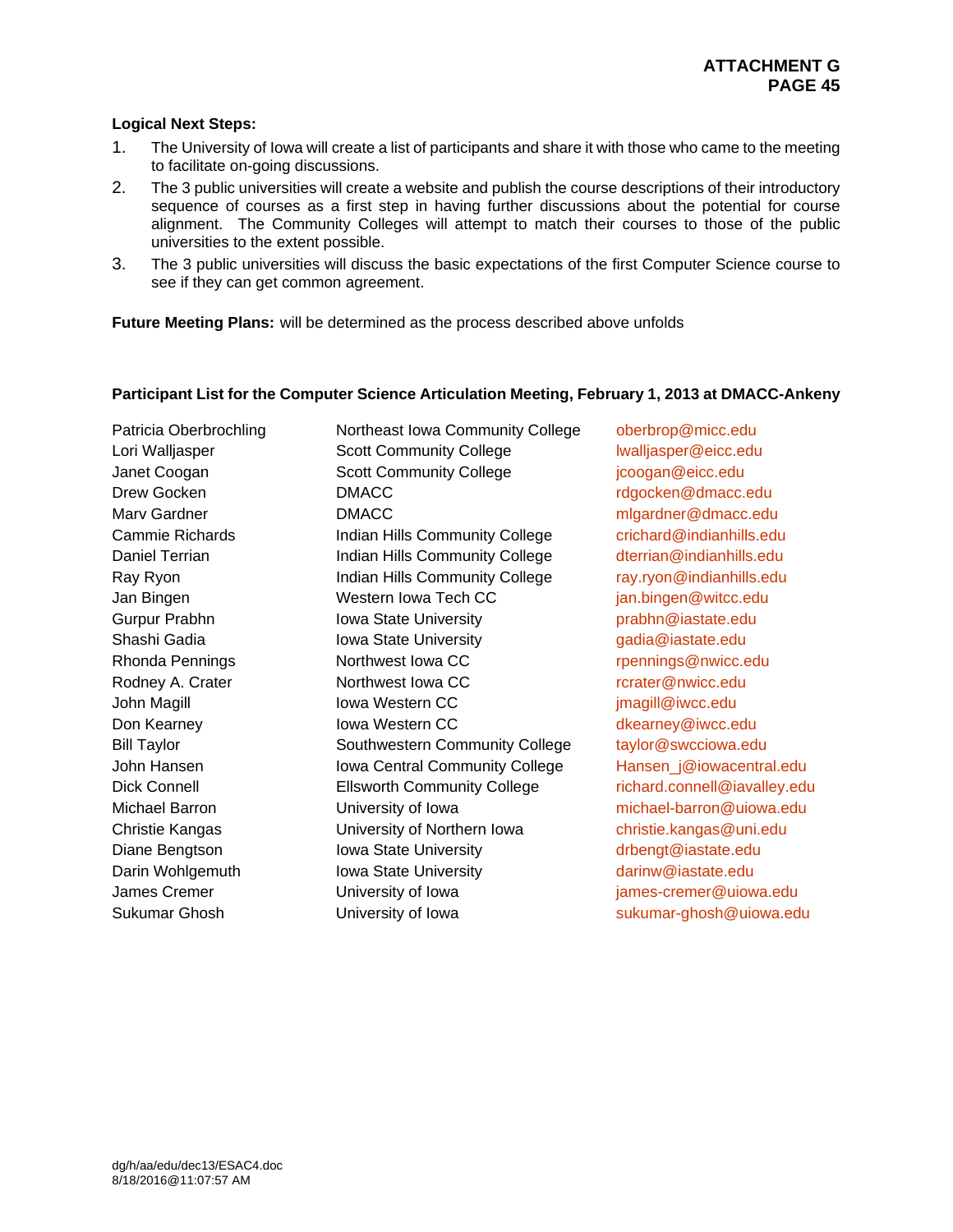#### **Liaison Advisory Committee on Transfer Students (LACTS) Articulation Meeting Report Form**

**Disciplines/programs: Chemistry** 

**Courses discussed: Not a course specific discussion** 

**Date Meeting Held: Feb 1, 2013** 

**Location: Des Moines Area Community College, FFA Center** 

#### **Regent Facilitator(s) with contact information:**

Name: Joe Burnett Position: Coordinator of Undergraduate Chemistry, Senior Lecturer<br>Institution: Iowa State University Iowa State University Telephone: 515-294-7815 Email: joechem@iastate.edu

Name: Bill Harwood<br>Position: Professor and Professor and Chair Institution: University of Northern Iowa Telephone: 319-273-2052 Email: bill.harwood@uni.edu

| Name:        | Tom Greenbowe          |
|--------------|------------------------|
| Position:    | Professor of Chemistry |
| Institution: | Iowa State University  |
| Telephone:   | 515-294-4050           |
| Email:       | tgreenbo@iastate.edu   |

Name: Sara Mason Position: Professor of Chemistry<br>Institution: University of Iowa University of Iowa Telephone: 319-400-8616 Email: sara-mason@uiowa.edu

#### **Community College Facilitator(s) with contact information:**

| Name:        | Lynne Zeman                       |
|--------------|-----------------------------------|
| Position:    | <b>Assistant Professor</b>        |
| Institution: | <b>Kirkwood Community College</b> |
| Telephone:   | 319-887-3625                      |
| Email:       | lynne.zeman@kirkwood.edu          |

Name: John Bonte Position: Instructor Institution: Clinton Community College<br>Telephone: 563-244-7138 Telephone: 563-244-7138 Email: jbonte@eicc.edu

Name: Manoj Patil<br>Position: Assistant Pi **Assistant Professor** Institution: Western Iowa Tech Community College Telephone: 712-274-8733 x1296 Email: manoj.patil@witcc.edu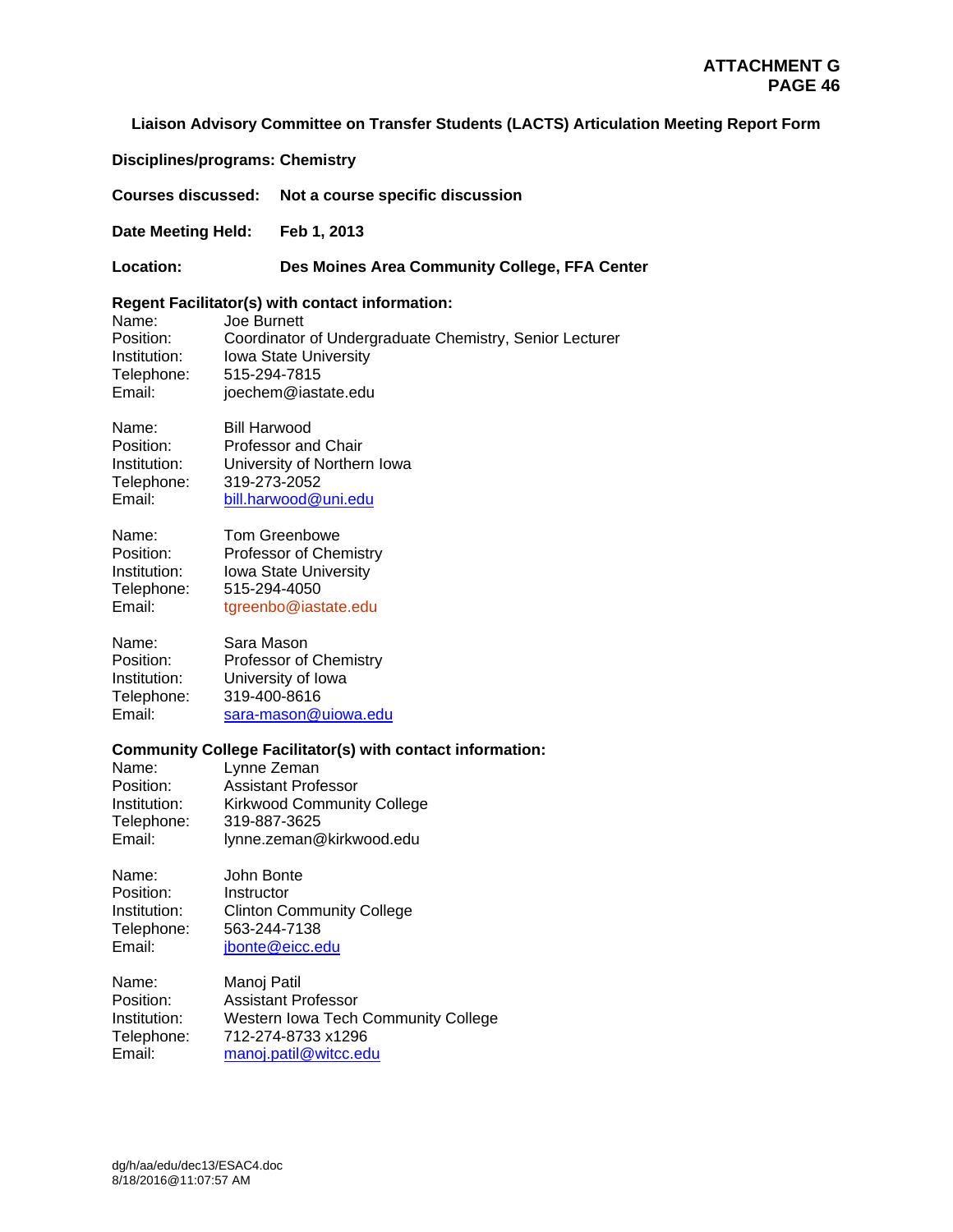#### **List at least one outcome for each agenda item: (attach additional pages as necessary)**

- AP Course Exams: Consensus that the AP guidelines that are in place seem to be firm enough that the faculty are confident in giving college credit. No changes or further actions are necessary at this time.
- Dual Credit: Guidelines for dual enrollment were presented. There is good oversight of dual enrollment courses. No changes or further action are necessary at this time.
- Regent faculty shared information on Chemistry placement policies across the 3 institutions.
- Discussed options for keeping in communication via electronic discussion board.

#### **List future meeting plans, dates:**

This was the second meeting of the Chemistry faculty. No plans to have another face-to-face meeting next year.

#### **Describe your group's needs, if any, for support by LACTS:**

**INVITATION: (attach or include here)** 

**AGENDA: (attach or include here)** 

**February 1, 2013 Transfer Articulation Conference** 

#### **Chemistry Breakout Sessions**

**Session I: Discussion of AP courses, exams, and policies for awarding college credit**  9:45 am – 10:30 am Facilitator: Tom Greenbowe (ISU) tgreenbo@iastate.edu

10:30 am – break

# **Session II: Overview of dual enrollment policies, accreditation, and quality control for chemistry courses.**

10:45 am

Facilitators: John Bonte (EICC) jbonte@eicc.edu and Manoj Patil (WITCC) Manoj.Patil@witcc.edu

# **Session III: Overview of chemistry placement policies at the Regents Universities**

12:30 pm  $-$  1:10 pm

Facilitators: Bill Harwood (UNI) bill.harwood@uni.edu, Sara Mason (Iowa) sara-mason@uiowa.edu, Renee Cole (Iowa) renee-cole@uiowa.edu, Tom Greenbowe (ISU) tgreenbo@iastate.edu, and Joe Burnett (ISU) joechem@iastate.edu

1:10 pm  $-$  break

#### **Session IV: Discussion of how to continue and maintain ongoing discussions and community with the participants at the Articulation Conference**

1:20 pm  $-$  2:00 pm Facilitator: Lynne Zeman (Kirkwood) Lynne.Zeman@kirkwood.edu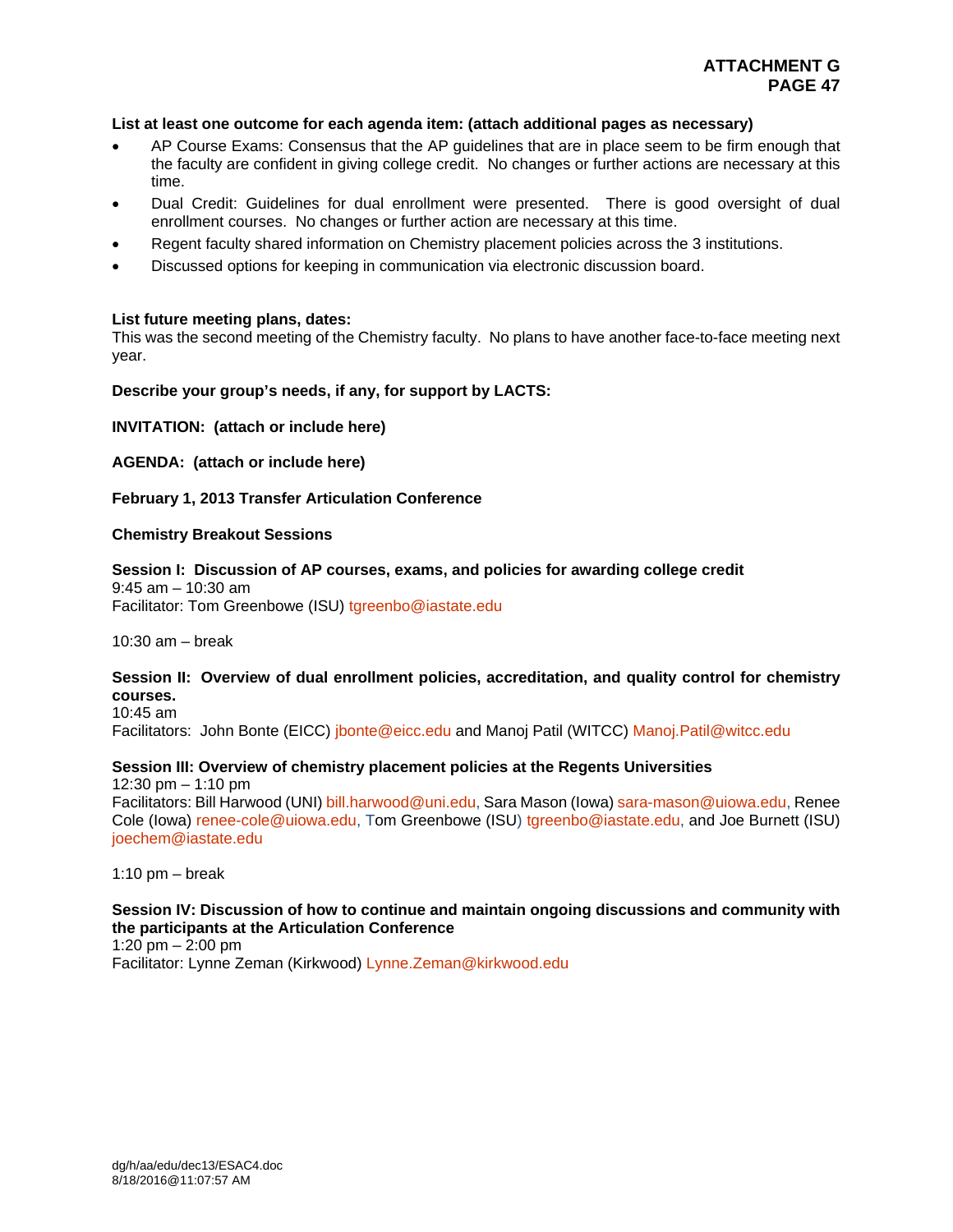**Attendees: (attach or include list of participating colleges & universities and individual attendees, if available)** 

| <b>Name</b>             | <b>Institution</b>                    |
|-------------------------|---------------------------------------|
| John Bonte              | <b>Clinton Community College</b>      |
| <b>Richard Roberts</b>  | Des Moines Area Community College     |
| <b>Curtis Eckerman</b>  | Des Moines Area Community College     |
| Nadine Jessen           | Des Moines Area Community College     |
| <b>Kelly Faga</b>       | <b>Ellsworth Community College</b>    |
| <b>Irene Metz</b>       | <b>Hawkeye Community College</b>      |
| Michaela Rich           | <b>Hawkeye Community College</b>      |
| Krista Leigh            | Iowa Central Community College        |
| <b>Robert Klepper</b>   | Iowa Lakes Community College          |
| Kari Hampe              | Iowa Lakes Community College          |
| <b>Thomas Greenbowe</b> | Iowa State University                 |
| Joseph Burnett          | <b>Iowa State University</b>          |
| Tom Holme               | <b>Iowa State University</b>          |
| Jessica Reed            | <b>Iowa State University</b>          |
| <b>Brian Berthelsen</b> | Iowa Western Community College        |
| <b>Scott Duhachek</b>   | <b>Iowa Western Community College</b> |
| Lynne Zeman             | <b>Kirkwood Community College</b>     |
| <b>Brandon Lange</b>    | <b>Muscatine Community College</b>    |
| Doug Schumacher         | North Iowa Area Community College     |
| Edward Dobrzynski       | North Iowa Area Community College     |
| Michael Ivanov          | Northeast Iowa Community College      |
| Gordy Hunter            | Northeast Iowa Community College      |
| <b>Carl Snipes</b>      | Southeastern Community College        |
| <b>Libby Snipes</b>     | Southeastern Community College        |
| Sara Mason              | University of Iowa                    |
| <b>Bill Harwood</b>     | University of Northern Iowa           |
| Manoj Patil             | Western Iowa Tech Community College   |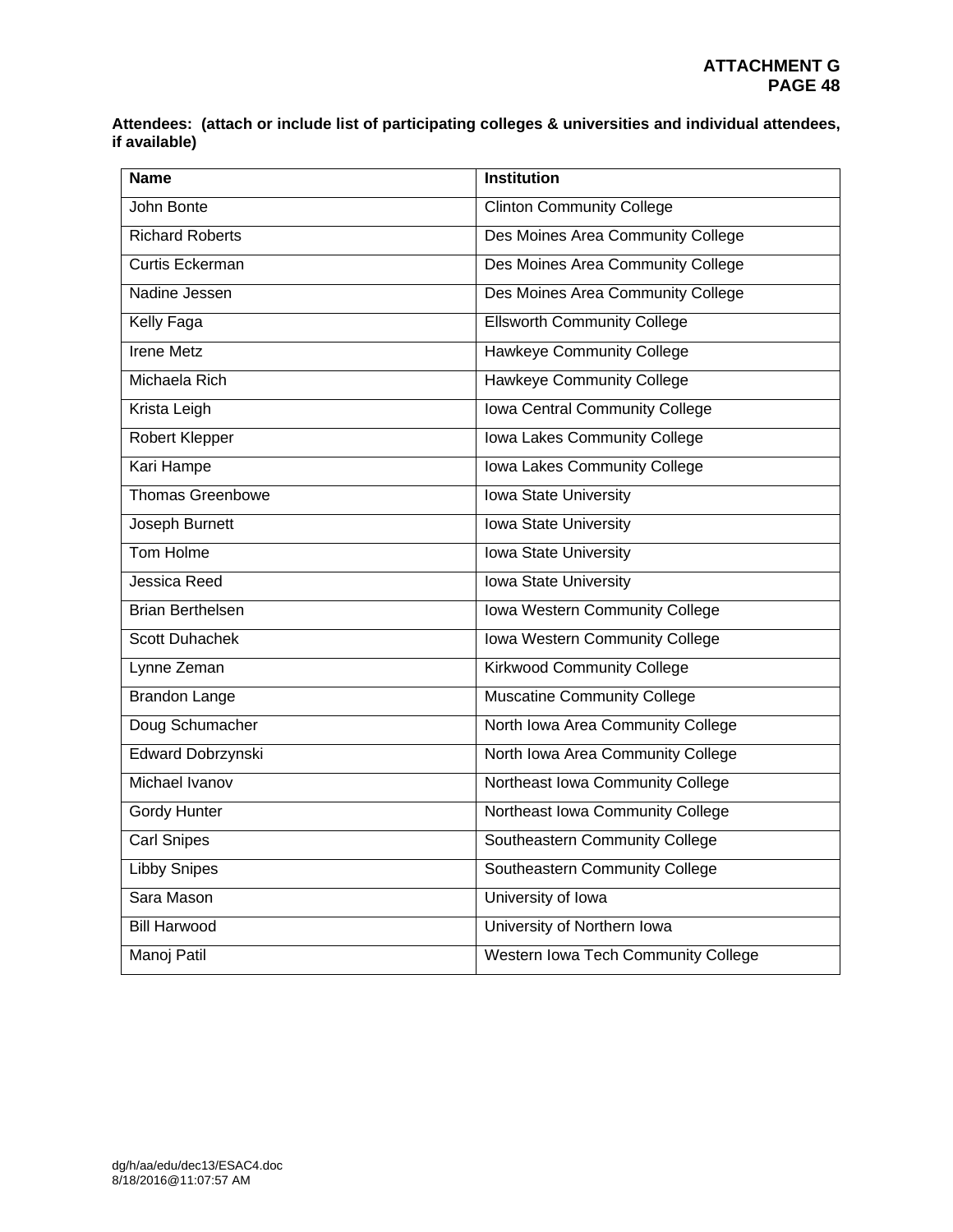## **Liaison Advisory Committee on Transfer Students (LACTS) Articulation Meeting Report Form**

**Disciplines/programs: Music** 

**Courses discussed: Music Theory and Music History** 

**Date Meeting Held: Friday, February 1, 2013** 

**Location: DMACC, Ankeny campus** 

#### **Regent Facilitator(s) with contact information:**

Name: Robert Cook Position: Assistant Professor of Music Theory Institution: University of Iowa Telephone: 319-335-1621 Email: robert-c-cook@uiowa.edu

Name: Michael Eckert Position: Professor Institution: University of Iowa Telephone: 319-335-1619 Email: michael-eckert@uiowa.edu

## **Community College Facilitator(s) with contact information:**

#### **List at least one outcome for each agenda item: (attach additional pages as necessary) Part 1—Regents Presentation**

- University of Iowa, University of Northern Iowa and Iowa State University presented on their curriculum and degree requirements.
- Consensus that music history was a junior level course with no transfer equivalent.
- Placement exams are required for transfer students for appropriate placement.

#### **Part 2—Discussion**

Regents and community college faculty discussed common issues.

#### **List future meeting plans, dates:**

Specific plans for a future meeting were not discussed. Participants expressed a willingness to work together.

#### **Describe your group's needs, if any, for support by LACTS:**

Facilitate an on-going discussion to assist community college students in transitioning to the Regents.

# **INVITATION: (attach or include here)**

n/a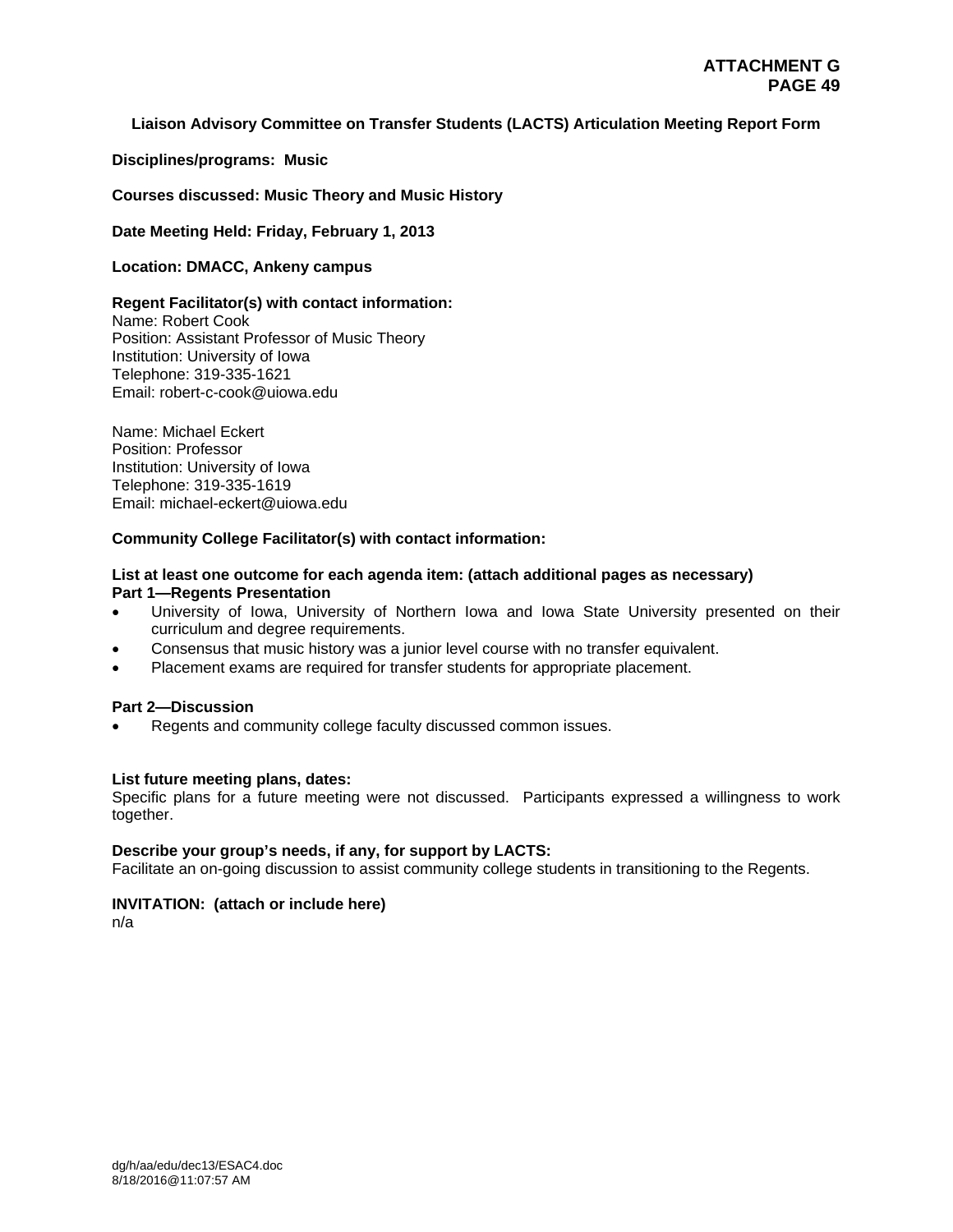#### **AGENDA: (attach or include here) Part 1—Regents Presentation**

**Part 2—Discussion** 

**Attendees: (attach or include list of participating colleges & universities and individual attendees, if available) Attached** 

#### **Reporter contact information**

Name: Darlas Shockley Position: Executive Dean, Arts & Sciences Institution: Indian Hills Community College Telephone: 641-683-5174 Email: darlas.shockley@indianhills.edu

Music Theory and Music History Participants

Name Institution Robert Cook **Notes University of Iowa** Michael Eckert **University of Iowa** Thomas Paulsen **Victor** Community of Iowa

Misty Little **Indian Hills Community College** Laura Wiebe **Indian Hills Community College** Doug Greene **Southwestern Community College** Tony Brown **Northeast Iowa Community College** Mackenzie Pickard **Iowa Western Community College** Melinda Boyd University of Northern Iowa Jon Schwabe University of Northern Iowa Jayson Ryner North Iowa Area Community College Paul Bloomquist **Iowa Central Community College** Jan Phillips **Muscatine Community College** Muscatine Community College Anne Sherve-Ose **Ellsworth Community College** Jo Loonan University of Northern Iowa Maura Flaschner **International Executive Contract Contract Contract Contract Contract Contract Contract Contract Contract Contract Contract Contract Contract Contract Contract Contract Contract Contract Contract Contract C** David Sharp **Indian Hills Community College** Jennifer Condon Iowa Central Community College William Darwin, Jr. No. 2008 and Muslim Muslim Muslim Muslim Western Iowa Tech Community College Darlas Shockley **Indian Hills Community College** Tim Ahern **Southeastern Community College Southeastern Community College** Leigh Pirtle **Southeastern Community College** Jonathan Sturm **Iowa State University** Beth Zamzow **Kirkwood Community College**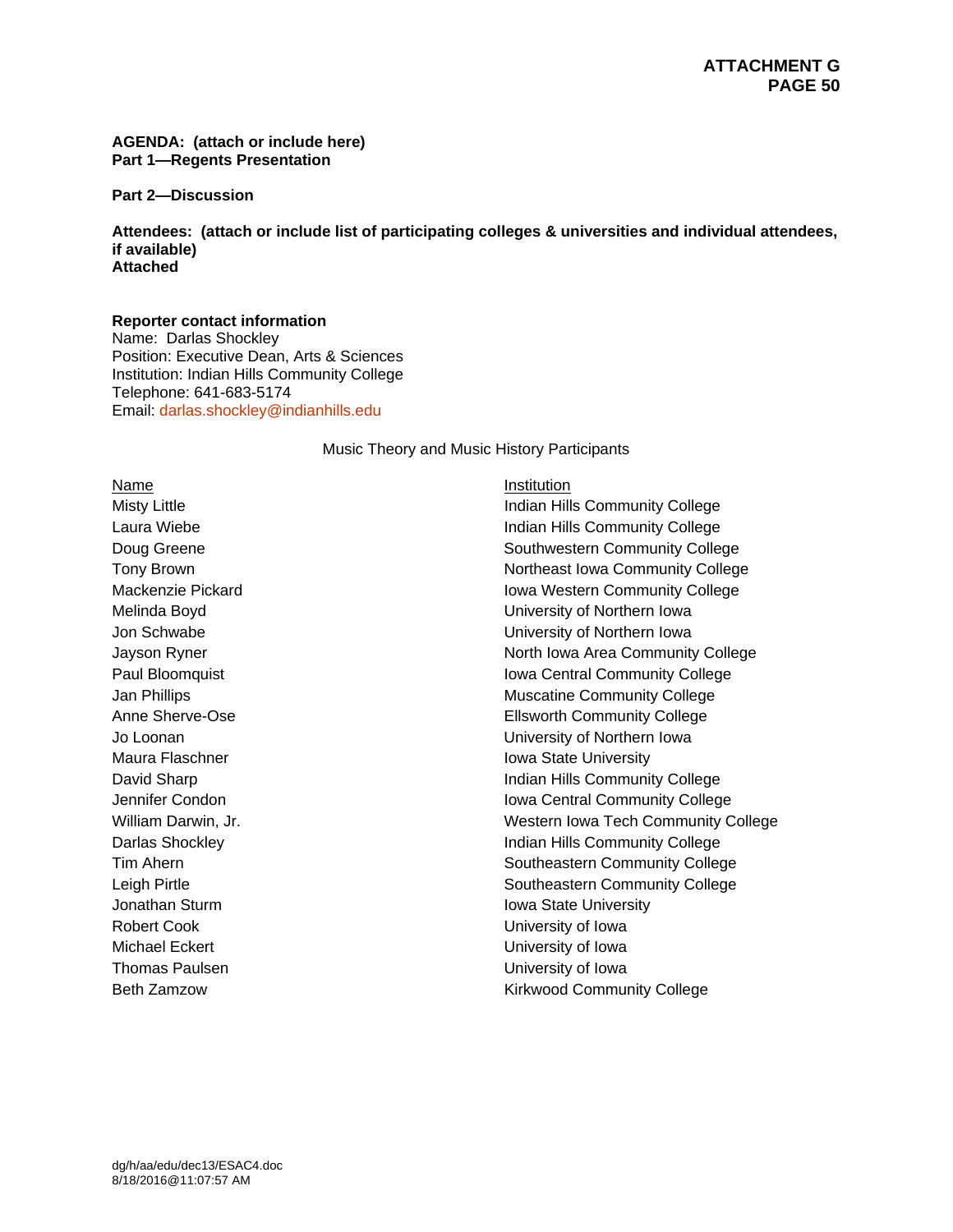#### **Liaison Advisory Committee on Transfer Students (LACTS) Articulation Meeting Report Form**

**Disciplines/programs: Agriculture Business, Agronomy, Horticulture and Animal Science** 

**Courses discussed: AGA 154, ANS 226, ANS 270, AGH 221, AGH 120, Econ 230, Econ 235** 

**Date Meeting Held: Tuesday, June 25, 2013** 

#### **Location: Iowa FFA Enrichment Center, Ankeny, Iowa**

#### **Regent Facilitator(s) with contact information:**

Name: Dr. David Acker Position: Associate Dean, College of Agriculture and Life Sciences Institution: Iowa State University Telephone: 515-294-6614 Email: dacker@iastate.edu

#### **Community College Facilitator(s) with contact information:**

Name: Scott Ermer Position: Dean, Agriculture Sciences Institution: Kirkwood Community College Telephone: 319-398-4944 E-mail: scott.ermer@kirkwood.edu

## **List at least one outcome for each agenda item: (attach additional pages as necessary) Expected outcomes common to all five disciplines:**

- Standardizing common course descriptions among institutions.
- Reviewing course objectives.
- Sharing best practices within courses.
- Concurrent enrollment and transferability of courses.

#### **Outcomes for Agronomy:**

- Discussed best practices for AGA 154 Soil Science.
- Decisions on common course description tabled for 2013 due to scheduling conflict limiting participation from ISU at work session.

#### **Outcomes for AG Business:**

See attached report.

#### **Outcomes for Animal Science**

See attached report.

#### **Outcomes for Horticulture**

See attached report.

#### **List future meeting plans, dates: June 2014**

**Describe your group's needs, if any, for support by LACTS:** 

**See attached documentation: Agenda Discipline Work Session Minutes Attendance** 

**3rd Annual Statewide Agricultural Sciences Articulation and Partnership Workshop Tuesday, June 25, 2013**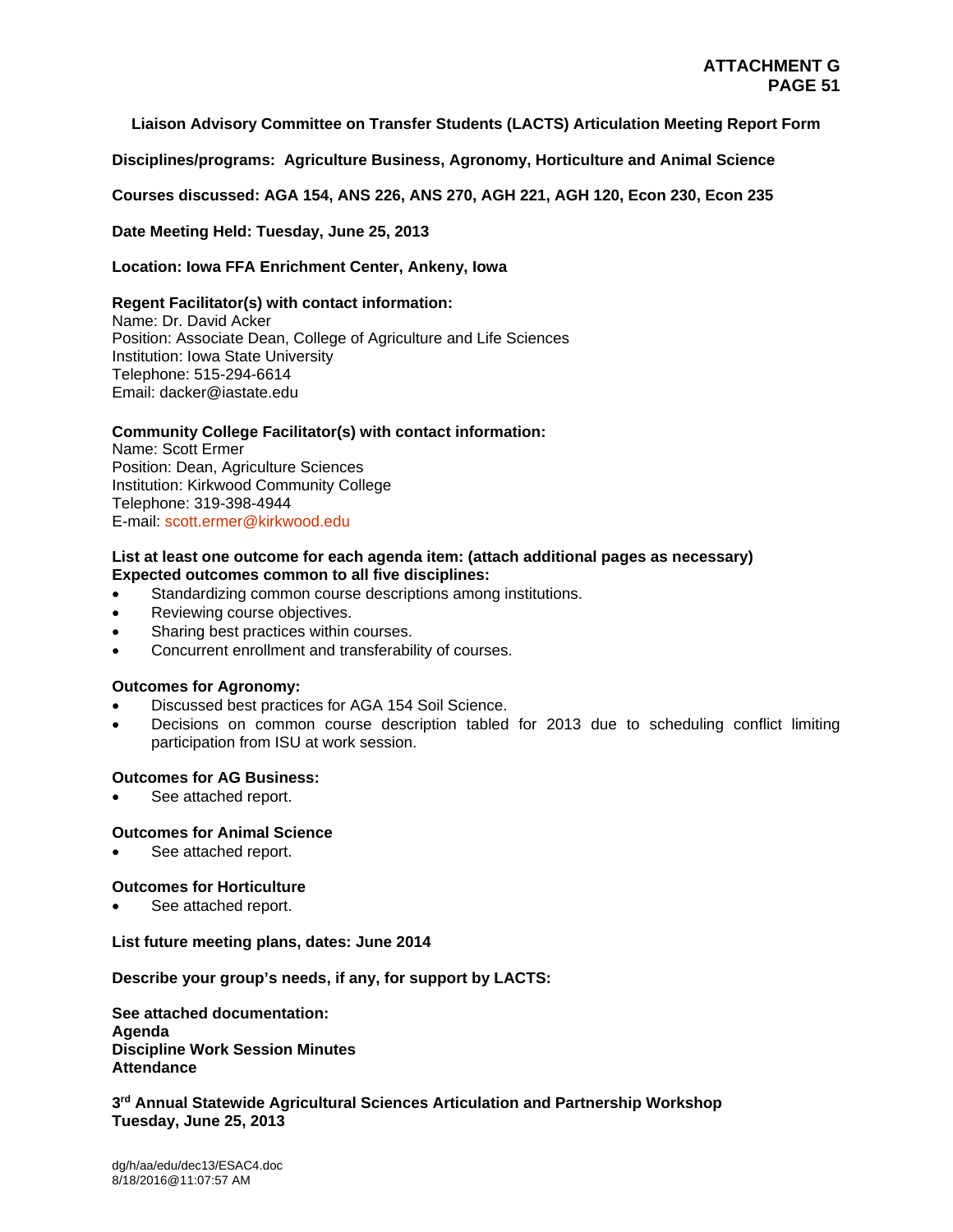## **Invitation**

To the 3rd annual Agricultural Sciences statewide articulation and partnership workshop.

## **Who Should Attend?**

Post-secondary faculty and administrators who deal with agriculture. Specifically, we will focus on curricula in Agronomy, Horticulture, Animal Science, and Agricultural Business. We invite representatives of Iowa Community Colleges, ISU's College of Agriculture and Life Sciences, and other 4-year colleges in Iowa with programs in these disciplines.

## **When?**

Tuesday, June 26, 2012. The meeting will be held in conjunction with the Annual IAAE Summer Conference. The meeting will start at 1:30 p.m. and be finished by 5:00 p.m..

## **Where?**

FFA Enrichment Center (DMACC campus)

## **Overall Goal**

To improve curricula, enhance articulation, and to build strong partnerships among Iowa's post-secondary agriculture faculty and administrators to help us in preparing science and technology talent for Iowa's agriculture industries.

## **Objectives**

- 1. improve articulation and transition processes for agriculture and natural resources students who begin their education at a community college
- 2. share lessons learned related to curriculum; and
- 3. review community college numbering system

#### **Background**

In June 2011, agricultural educators from Iowa community colleges, ISU's College of Agriculture and Life Sciences, and several representatives of other 4-year programs met with the goal of improving our linkages to benefit the agriculture and natural resource students and industries of Iowa. The planning committee for the event stated that we aspire to be a model for the US by operating as a closely integrated system of science and technology education in the fields of agriculture and natural resource sciences.

#### **Agenda for June 25, 2013 Meeting**

1:30 p.m. Welcome and Plan for the afternoon, Scott Ermer, David Acker 1:45 – 5 p.m. Breakout sessions for: Ag Business - Facilitators: Rhonda Clough, Ron Dieter, Horticulture - Facilitators: Neric Smith, Barb Osborn Agronomy - Facilitators: Dave Grunklee Animal Science - Facilitators: Ole Cleveland, Brad Skaar

## **What to bring:**

- a. Syllabus, course outline, course descriptions, objectives, etc. (12 copies to share)
- b. Lab exercises you would like to share
- c. Texts. Bring samples of current texts so attendees can review.
- d. References and/or supplemental texts
- e. Videos and software
- f. Web sites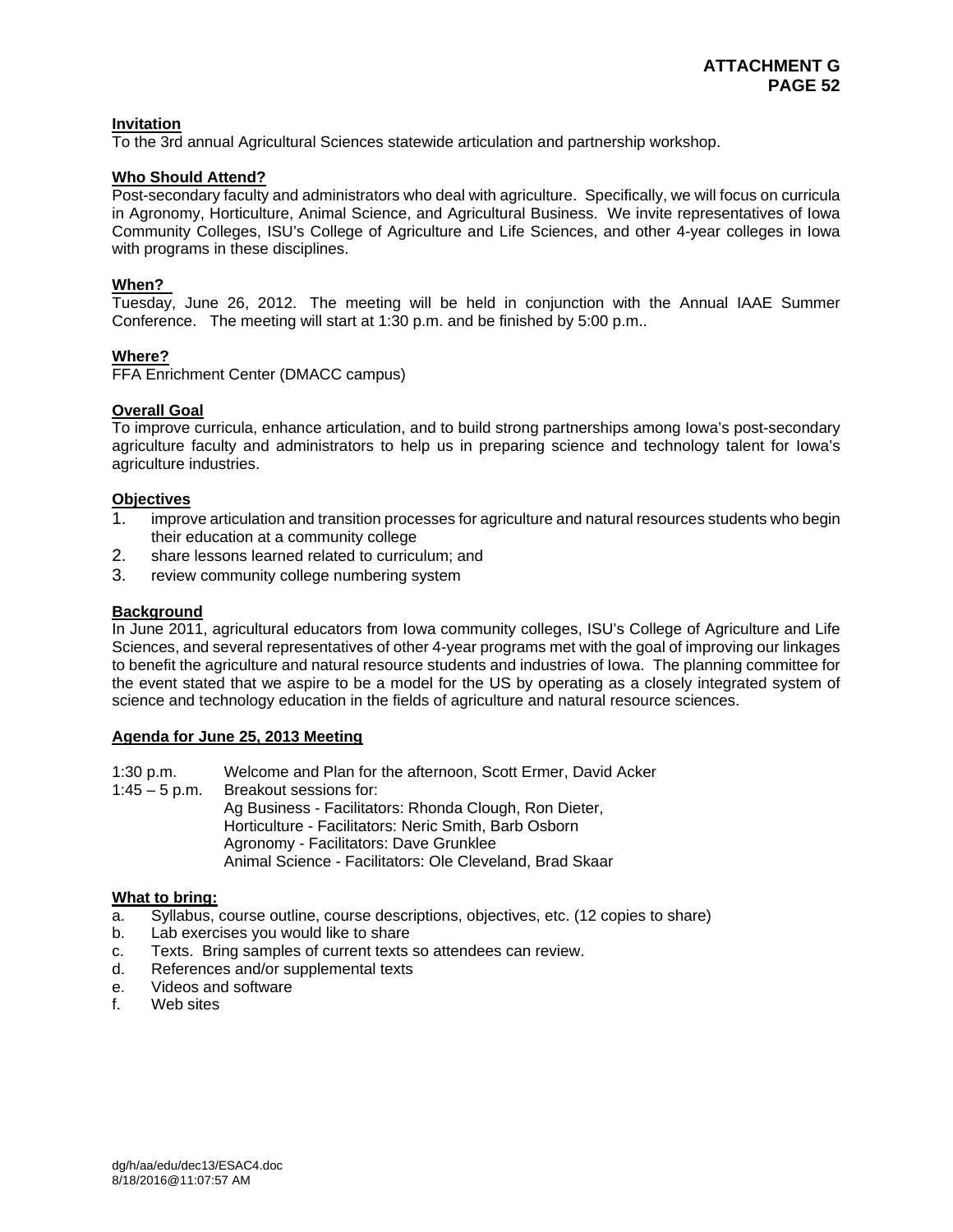#### **Agricultural Business Post-Secondary Meeting**

Programs of Study & Linkages (ISU)

June 25, 2013 - Iowa Enrichment Center

**Minutes** 

Attendees: Neal Williamsen - Iowa Lakes CC, Nate Gebel - NICC, Ron Deiter - ISU, Eric Weuve- IWCC, David Harper- KCC, Brad Kinsinger- HCC, Max Pitt - Graceland University, Debbie Kepple-Mamros - Graceland University, Paul Martin - MCC, Craig McEnany - DMACC

#### **Econ 230**

Meeting started with ISU's Dr. Ron Dieter, Ag Business/Econ Faculty, sharing course descriptions and instructor information on Econ 230/235. In addition, he provided course equivalency guides for these classes from each CC. Quick discussion on Community Colleges switching this course number to 230. Several had switched to 330 to match ISU.

#### **Econ 235**

Discussion started with the course equivalency guides and differences in how courses come into ISU from each CC. If the Community College course comes in as a 1T or 2T to ISU the Econ curriculum committee must review for approval (Ag Business majors only) Dr. Dieter reminded everyone that ISU wants similar course descriptions and this is how ISU determines transfer. Guideline to keep in mind is around an 80% overlap. In addition, a quick reminder that ISU faculty has some capability to focus their particular sections course description and to make sure to look at the current approved description. Some discussion regarding how problematic various institutions have in changing course descriptions, but feel it will be easier for the community colleges to work on matching ISU's description. Concerns where stated regarding this course and the prerequisites required for it, determined that this is an issue for those Ag Bus majors transferring. Not an issue for other majors when students are transferring, left up to each department. Send specific issues re: course descriptions Econ 2T - Contact Dr. Dieter or Barb Osborn at ISU. Graceland noted that they have one course which covers Econ 230/235.

Course Textbook: No standardized text. The Agricultural Market System by Rhoades is used by some. Chicago Mercantile Exchange Hedging guides. Reminder that the textbook, instructor is not looked at any longer when evaluated by Transfer Committee at ISU, just course description.

Instructional resources/information: Ag Decision Maker (Cost of storing grain), lots of marketing Applications, Commodity Challenge – Online (was demonstrated at PS meeting following day.), Neal Williamson has a card game and uses a spreadsheet. Show discussion of charting and technical analysis – not done by all.

#### **Additional Topics**

Dave Harper questioned what textbooks are being used for an Introductory Ag Business course (AGB – 133) type course.Couple of Books discussed*: Introduction to Agribusine*ss by Cliff Ricketts, Ph.D. (Delmar) and *Agricultural Economics and Agribusiness* by Gail Cramer (Wiley). Pros and cons to these books included a human resource component in the Ricketts book, but a special section on microeconomics in the Cramer book.

Newer version of the old green selling textbook was discussed. Website has videos, powerpoints, etc. Good demo videos. Scott Downey, need more information regarding contact for this reference.

Just a reminder that the ISU Ag Business majors are required to take Calculus then Econ Math and two Statistics classes as you are advising them.

Dr. Dieter will be starting phased retirement this fall pending approval.

#### **2014 Course Focus**

Committee recommends looking at Ag Entrepreneurship course for next year.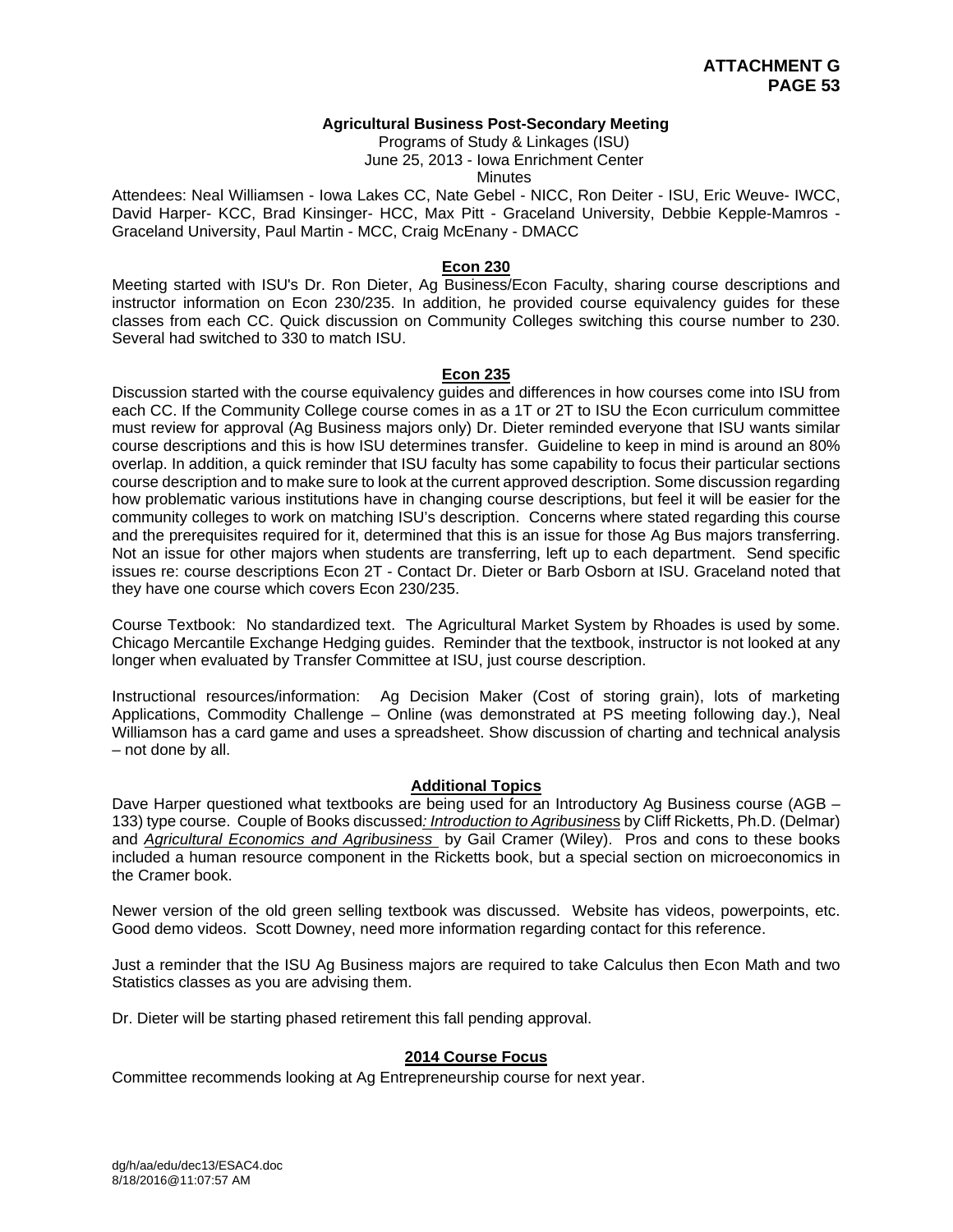#### **Animal Science Articulation Minutes - June 25, 2013**

This year's discussion focused around three courses: Swine Science, Beef Science and Foods of Animal Origin. Most of the focus was on Beef and Swine Science since all schools present teach those courses.

The discussion started with Brad Skaar giving us an overview as to why and how ISU revamped their species courses a few years back. ISU teaches a species course at the 200 and 400 levels, most schools can transfer their course in for the 200 level (ease of transfer was one of the main reasons for creating a 200 level species course at ISU). It was brought up that NIACC only transfers in as an elective because the credit hours are 2 versus 3. Another reason for the 200 level course is to get students engaged earlier in their academic career. The focus of the 200 level course is animal production while the 400 level course is more enterprise management. As the community colleges shared their focus it seemed to be a blend of the two areas: production and management. It was pretty evident that most of the community colleges try to take a conception to consumption approach in these species courses. Dordt shared their species course structure which is only 1 course offered typically at the junior level with the production and management packaged together. Dordt also teaches it as a ruminant and a non-ruminant course allowing them to lump sheep and cattle together. There was a brief discussion on other species courses offered at the community college level, sheep was not offered at any of the schools present but many have sheep herds that are used regularly for other learning experiences. A 200 level equine course is taught at Ellsworth and Hawkeye, and assumed to be taught at Kirkwood.

There was discussion on lab experiences. ISU said that the community colleges are at a definite advantage of being able utilize our teaching labs because we don't have to follow the regulations set forth by the Institution Animal Care and Use Committee (IACUC). At the community college level if we see a great learning opportunity we are allowed to take full advantage regardless if we planned to do it prior to class or not. ISU must file paper work months in advance and have the activity approved before they can use animals for any learning experience. There was also a brief discussion on access to animals for labs, as a few community colleges don't have a farm or any livestock. These colleges have been creative with labs as well as formed relationships with local producers to gain access to live animal handling for students.

Currently, Foods of Animal Origin is only being taught at Hawkeye and Ellsworth so the discussion was very minimal. Any school could teach the lecture portion and transfer that to ISU with a student then taking the lab at ISU since the lab portion is challenging for many schools to teach. ISU feels that if a number of students start to transfer in with Foods of Animal Origin we may want to review the objectives and teaching materials of the course at that time. ISU also reminded schools that it is a demanding course and students need to have a good understanding of meat chemistry to be successful at the next level.

Concurrent enrollment was discussed but none of the courses we focused on were taught as such. We all shared the schools philosophy on concurrent enrollment courses and what requirements the school or program set forth for the high school teachers. It was pretty clear that the instructors in attendance who have concurrent enrollment courses don't take the topic lightly. Those courses are being linked to the community college and then to the college instructor who doesn't want to get a bad reputation because of a high school teacher doing a poor job of teaching the course. From discussion the community college instructors are working closely with the high school instructors providing them guidance and materials. In the animal science area Survey of the Animal Industry seems to be taught as a concurrent enrollment course most frequently.

ISU left us with a few things that they have in the works or see happening in the future. ISU has two new courses waiting for curriculum approval this fall that will give more offerings to students who plan to pursue a career in research (specifically with lab animals). The 200 level course is Lab Animals and the 400 level course is IACUC, Regulations and Colony Development (Jodi said the titles might change a little). The other thing ISU sees in the future is courses in goat production (specifically meat goats).

Overall, we had some great discussions. We didn't make any plans for where we should take our future discussions.

#### **Meeting Minutes from Community College/ University Horticulture Work Session 6/25/13 1:40PM**

dg/h/aa/edu/dec13/ESAC4.doc 8/18/2016@11:07:57 AM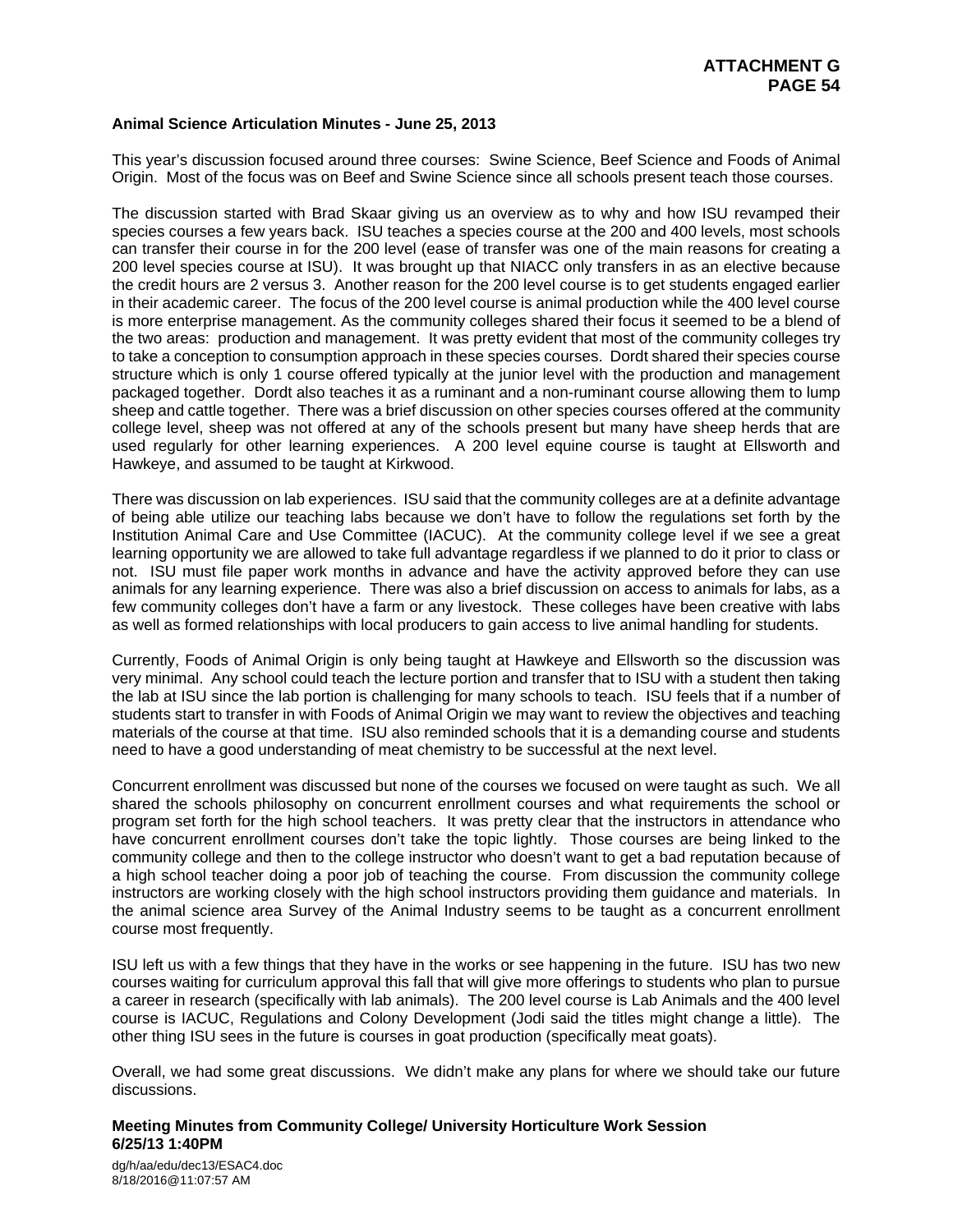Attending: Neric Smith (IHCC), Barb Osborn (ISU), Scott Harvey (Hawkeye), Mike Retallick (ISU), Barb Stucky (Iowa Western), Randal Vos (DMACC), Paul Saladin (Kirkwood)

#### **Principles of Horticulture AGH221**

The meeting started out with attendees discussing what and how the Principles of Horticulture course is offered at each college. Randall commented how he feels like maybe Principles of Horticulture is not the course to offer as concurrent enrollment. A discussion took place about this topic and maybe if another course like Home Horticulture would be a better course to offer as Concurrent Enrollment with the High Schools.

A consensus was reached that we are far enough in the process that Principles of Horticulture is going to be our choice for concurrent enrollment. Many high schools have already built it into their Career Pathways. Attendees felt that now it is time to standardize the course so that we can gain consistency. Attendees asked about ISU providing material for a benchmark in addition to the syllabi. Common assessment development was discussed.

Neric asked how the plant sections of the CASE curriculum fit into the discussion of Principles of Horticulture because he has been asked if it would fulfill the course obligations. Dr Retallick explained and illustrated the intent and content of the curriculum for the group. The group then decided that we all need to take a further look at the CASE material. Dr. Retallick is setting up a one day training for college faculty to explore the material at ISU on August 2<sup>nd</sup>, 2013.

Time was then spent coming up with a common course description for AGH221 Principles of Horticulture. The final draft is as follows: Areas of study will include plant growth, botanical nomenclature, anatomy, propagation, plant nutrition, climate, and an introduction to career fields within the horticulture industry.

#### **Woody Plant Materials AGH120**

Not much time to discuss this course. The attendees discussed the number of plants covered and resources for materials.

A final discussion was held about work being done on an Irrigation course being offered at the community colleges and ISU. Plans are in place to utilize common material from the national Irrigation Foundation.

Meeting Adjourned approximately 3:30 pm.

Respectfully submitted, Neric Smith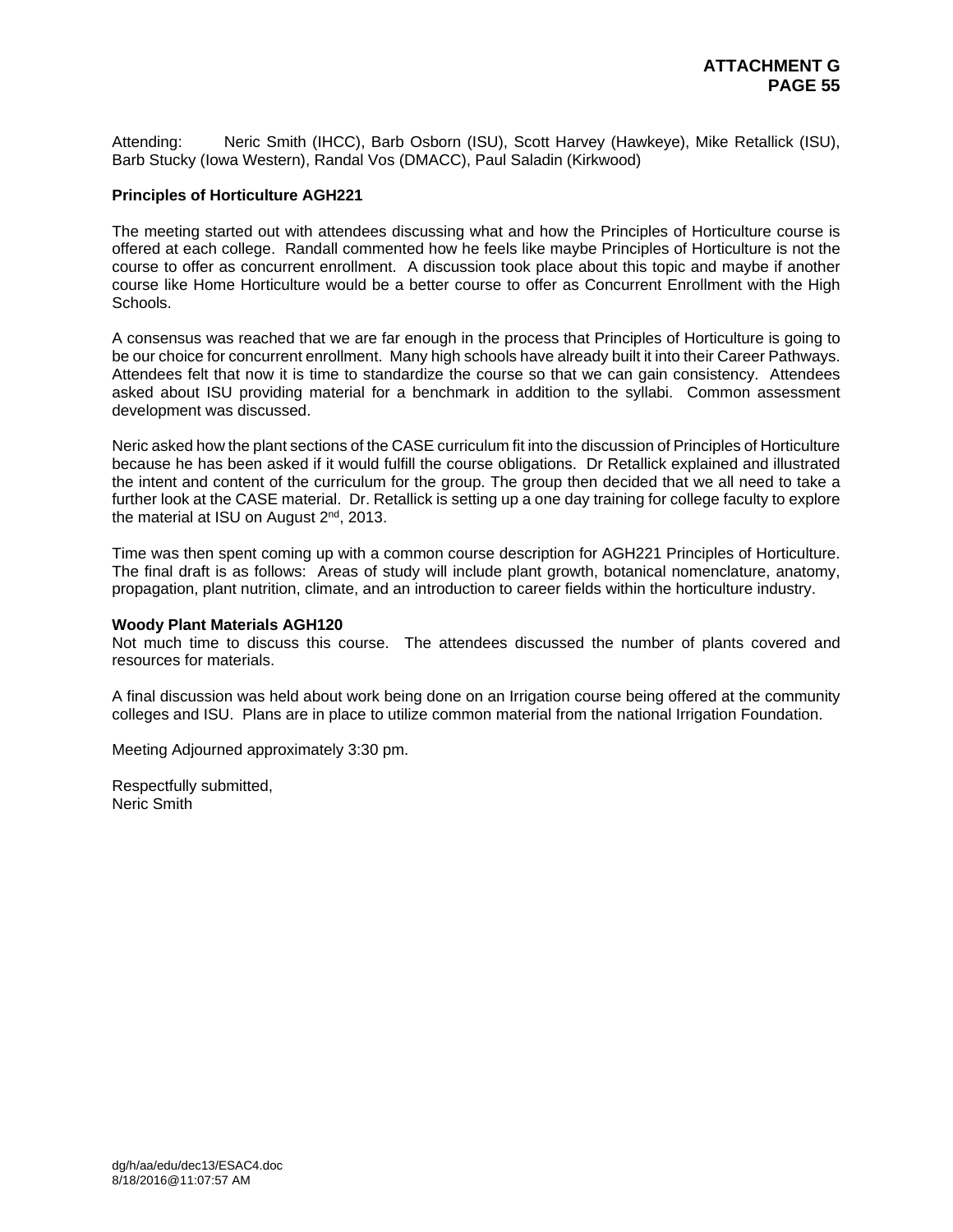#### **Liaison Advisory Committee on Transfer Students (LACTS) Articulation Meeting Report Form**

**Discipline:** Music Theory

**Date Meeting Held:** February 1, 2013

**Courses Discussed:** First- and second-year music theory courses for majors; fundamentals of music for majors but also the structure and focus of the various degree programs at the participating community colleges and universities

**Location:** DMACC – Ankeny, FFA Enrichment Center

**Facilitators:** Robert C. Cook, Asst. Professor University of Iowa, School of Music robert-c-cook@uiowa.edu Phone: 319-335-1621

> Michael Eckert, Professor University of Iowa, School of Music micahel-eckert@uiowa.edu Phone: 319-335-1619

The attendees included representatives from Iowa's Community Colleges and all three Regent universities. The university faculty offered detailed descriptions of their lower-division music theory course sequences. At The University of Iowa, theory, ear training, and sight singing are taught in four 4 s.h. Musicianship & Theory courses. Entering freshmen take an online exam determining placement in Musicianship & Theory I or Fundamentals for Majors. UNI has a five-semester undergraduate theory sequence with theory, ear training, and sight singing taught in discrete courses; students must pass a juried examination in the third year. Iowa State offers theory and aural skills as separate courses, each meeting 2 hours weekly; students take a continuation exam at the end of the second year.

At UI and UNI the required music history courses for majors are offered in the third year. ISU begins a music history sequence in the second semester of the first year with an "Introduction to Music History and Styles" course that includes a unit on writing about music. Music history courses at the community colleges generally resemble "music appreciation" or survey courses which are not equivalent to the courses at the Regents universities. Hence, there is no reason to include music history in future discussions of articulation.

Theory curricula and course offerings vary widely among the community colleges; not all offer enough theory courses for majors to create an equivalency to the lower-division theory sequence at the Regents universities.

Some community college faculty feel that their students who wish to transfer to Regent universities often have difficulty obtaining information that would help them choose among the three institutions. UI, ISU and UNI could address this issue by including on their departmental websites information and suggestions to help community college students plan their courses of study to allow transferring as many credits as possible when students move to one of the universities.

The participants did not discuss any plans for future action or for meeting again.